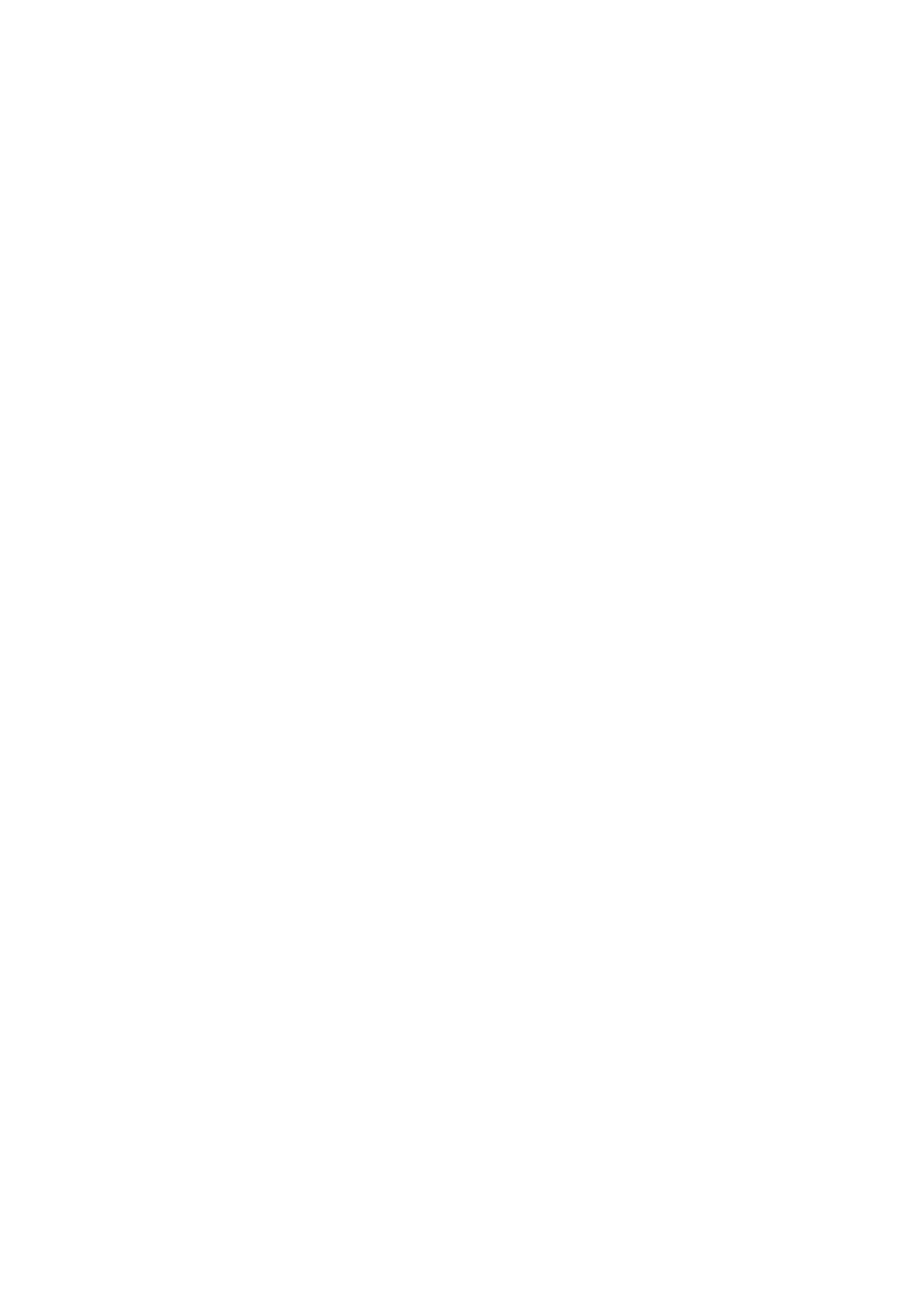### **In the case of Hristozov and Others v. Bulgaria,**

The European Court of Human Rights (Fourth Section), sitting as a Chamber composed of:

Lech Garlicki, *President*, David Thór Björgvinsson, Päivi Hirvelä, George Nicolaou, Zdravka Kalaydjieva, Nebojša Vučinić, Vincent A. De Gaetano, *judges*,

and Lawrence Early, *Section Registrar*,

Having deliberated in private on 9 October 2012,

Delivers the following judgment, which was adopted on that date:

## PROCEDURE

1. The case originated in two applications (nos. 47039/11 and 359/12) against the Republic of Bulgaria lodged with the Court under Article 34 of the Convention for the Protection of Human Rights and Fundamental Freedoms ("the Convention") by ten Bulgarian nationals, Mr Zapryan Hristozov, Ms Anna Staykova-Petermann, Ms Boyanka Tsvetkova Misheva, Mr Petar Dimitrov Petrov, Ms Krastinka Marinova Pencheva, Ms Tana Tankova Gavadinova, Ms Blagovesta Veselinova Stoyanova, Mr Shefka Syuleymanov Gyuzelev, Mr Yordan Borisov Tenekev and Mr David Sabbatai Behar ("the applicants"), on 15 July and 5 December 2011 respectively.

2. The applicants were represented by Mr M. Ekimdzhiev, Ms K. Boncheva and Ms G. Chernicherska, lawyers practising in Plovdiv. The Bulgarian Government ("the Government") were represented by their Agent, Ms N. Nikolova, of the Ministry of Justice.

3. The applicants alleged, in particular, that the authorities' refusal to give them authorisation to use an experimental medicinal product that they wished to have administered by way of "compassionate use" was in breach of their right to life, amounted to inhuman and degrading treatment, and breached their right to respect for their private and family life. They also alleged that they did not have an effective remedy in that respect.

<span id="page-2-0"></span>4. On 31 August 2011 Mr Hristozov died. His mother and father, who are also his legal heirs - Ms Staykova-Petermann (the second applicant in application no. 358/12) and Mr Hristoz Zapryanov Hristozov - expressed the wish to pursue proceedings in his stead. On 20 December 2011 Mr Petrov also died. His widow and daughter, who are also his legal heirs - Ms Zhivka Stankova Ivanova-Petrova and Ms Veneta Petrova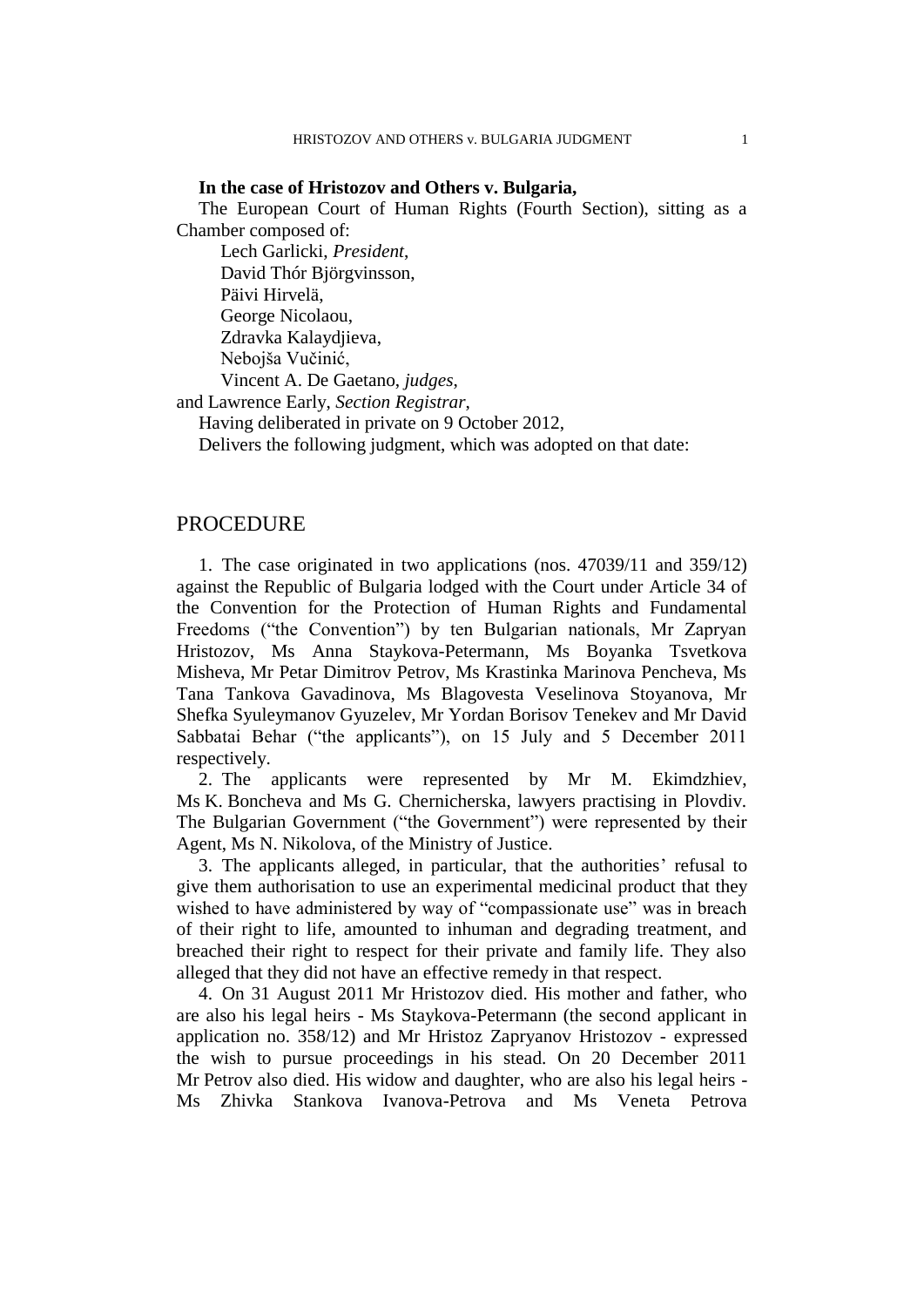Dimitrova-Paunova - expressed the wish to pursue proceedings in his stead. On 16 December 2011 Mr Behar also died. His widow and two sons, who are also his legal heirs - Ms Vera Petrova Behar, Mr Leonid David Behar and Mr Samson David Behar -, expressed the wish to pursue proceedings in his stead. On 6 March 2012 Ms Pencheva also died. Her widower and daughter, who are also her legal heirs - Mr Yordan Penev Penchev and Ms Vera Yordanova Peykova -, expressed the wish to pursue proceedings in her stead.

5. On 9 February 2012 the President of the Fourth Section, to which the cases had been allocated, decided to give priority to the applications under Rule 41 of the Rules of Court.

6. On 21 February 2012 the Court (Fourth Section) decided to join the applications. It declared them partly inadmissible and gave the Government notice of the complaints concerning the authorities' refusal to allow the applicants to use the above-mentioned experimental medicinal product and of the complaint of a lack of effective remedies in that respect. It was also decided to examine the merits of the applications at the same time as their admissibility (Article 29 § 1 of the Convention).

## THE FACTS

#### I. THE CIRCUMSTANCES OF THE CASE

7. The applicants were born in 1977, 1954, 1948, 1947, 1948, 1973, 1948, 1966, 1935 and 1947 respectively, and live(d) in Plovdiv, Godech, Dobrich, Kazanlak, Plovdiv, Ruse, Samokov and Sofia respectively.

8. The first applicant in application no. 47039/11 and all eight applicants in application no. 358/12 have or had various types of terminal cancer. The second applicant in application no. 47039/11 is the first applicant's mother. Four of them succumbed to the illness shortly after lodging their applications (see paragraph [4](#page-2-0) above).

9. Having either tried a host of conventional treatments (including surgery, chemotherapy, radiotherapy and hormone therapy), or obtained a medical opinion that such forms of treatment would not work in their respective cases or were not available in Bulgaria, all of them approached a private clinic in Sofia, the Medical Centre for Integrative Medicine OOD (*Медицински център Интегративна Медицина ООД*), where they were told about an experimental anti-cancer product (MBVax Coley Fluid) which was being developed by a Canadian company, MBVax Bioscience Inc. According to information from that company, their product has not been authorised in any country, but has been allowed for "compassionate use" (for a definition of that term and comparable terms, see paragraphs [50,](#page-14-0) [56](#page-16-0)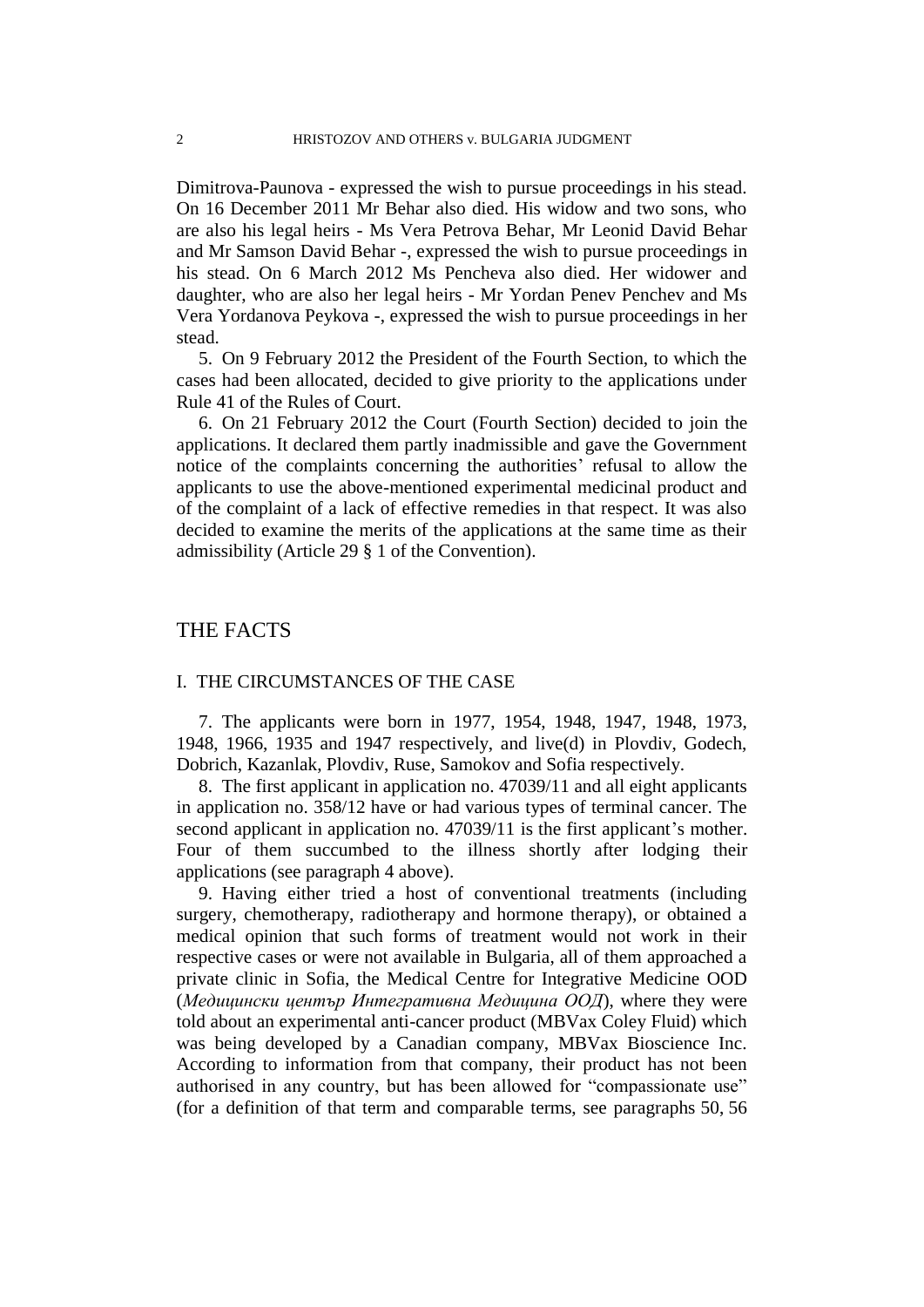and [57](#page-17-0) below) in a number of countries (the Bahamas, China, Germany, Ireland, Israel, Mexico, Paraguay, South Africa, Switzerland, the United Kingdom, and the United States of America). In a letter of 9 January 2011 to the Bulgarian Ministry of Health, the company said that as part of its pre-clinical development of the product it would be willing to provide the product free of charge to the Medical Centre for Integrative Medicine OOD, for use on cancer patients who could no longer benefit from conventional treatments, in return for data on the treatment's adverse and beneficial effects on each patient. It appears that the Medical Centre for Integrative Medicine OOD has on a number of occasions in the past few years applied for permission to import and use the product, but to no avail.

<span id="page-4-0"></span>10. The parties were in dispute as to whether MBVax Coley Fluid had recently started undergoing clinical trials. The applicants said that, according to data extracted on 18 April 2012 from the website of the United States National Cancer Institute and a website maintained by the United States National Library of Medicine, Mixed Bacteria Vaccine (MBV) was undergoing a phase one clinical trial in Germany. On that basis, they argued that it complied with the requirements of Article 83 § 2 of Regulation (EC) no. 726/2004 (see paragraph [50](#page-14-0) below). The Government disputed that assertion, and submitted that it was not acceptable to establish the existence of clinical trials in Germany through information from websites in the United States of America.

11. The Government further submitted that MBVax Coley Fluid could not be described as a medicinal product within the meaning of the applicable European Union and domestic provisions. The applicants replied that the fact that it had not been authorised did not mean that it was not a medicinal product within the meaning of those provisions.

12. According to the applicants, MBVax Coley Fluid has been used with some success on patients in clinics in Germany, Ireland, the United Kingdom, and the United States of America. In support of that assertion the applicants submitted a number of letters and electronic mail messages from medical practitioners.

13. It appears that on 23 July 2011 one of the applicants, Mr Petrov, travelled to Germany, where he obtained the product from MBVax Bioscience Inc. free of charge and it was administered to him seven times. However, shortly afterwards he returned to Bulgaria because he could no longer afford to pay his living expenses in Germany or the fees of the health-care institution which administered the treatment.

<span id="page-4-1"></span>14. Each of the applicants, including Ms Staykova-Petermann, who was acting on behalf of her sick son – applied to the authorities for permission to use MBVax Coley Fluid. In letters of 20 June, 15 July and 1 and 31 August 2011 the Director of the Medicines Executive Agency (*Изпълнителна агенция по лекарствата*), the authority in charge of supervising the quality, safety and efficacy of medicinal products, pointed out that MBVax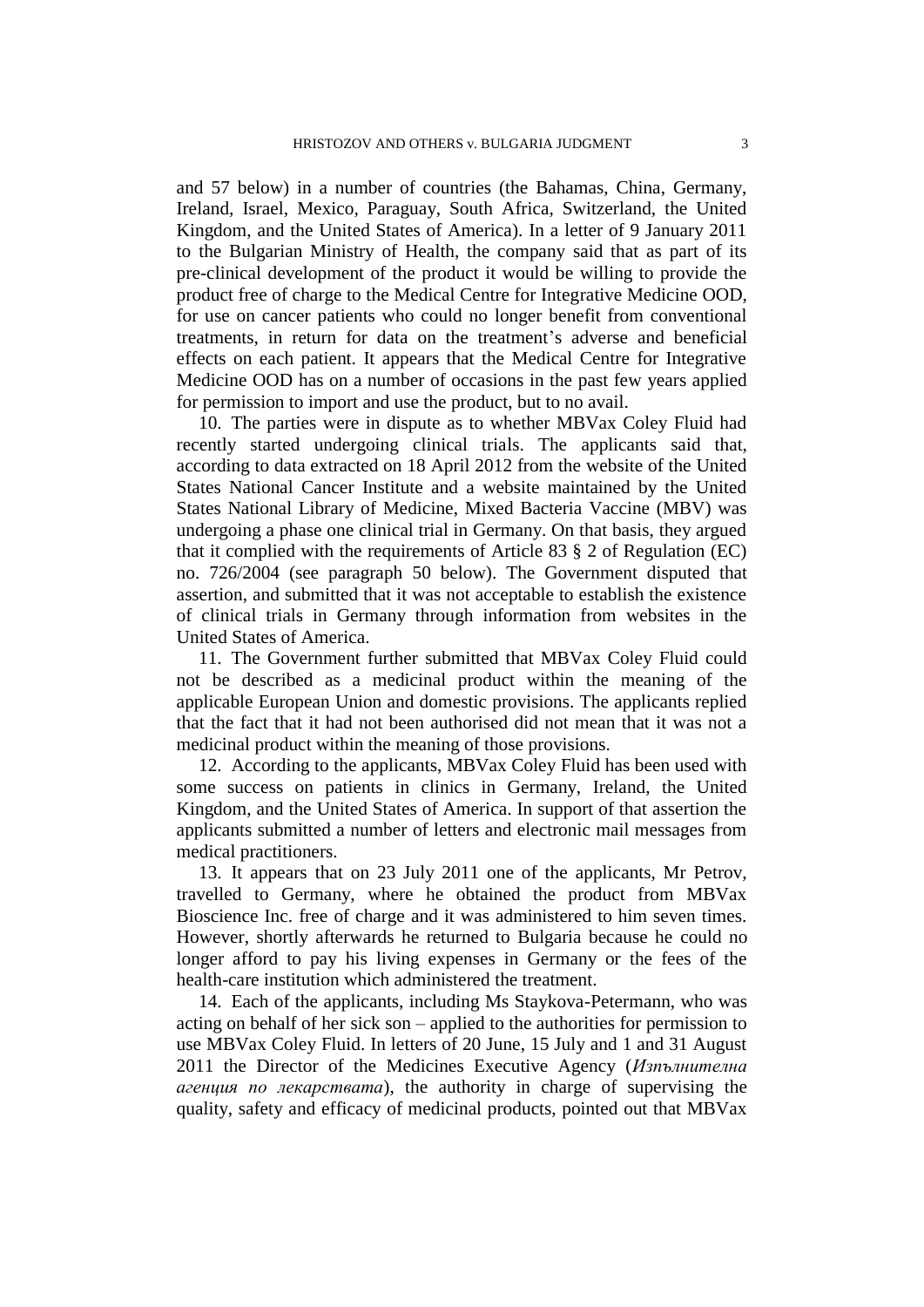Coley Fluid was an experimental product not yet authorised or undergoing clinical trials in any country, which meant that it could not be authorised for use in Bulgaria under Regulations no. 2 of 2001 (see paragraphs [25](#page-7-0) and [26](#page-7-1) below). He went on to say that Bulgarian law made no provision for the use of unauthorised medicines outside clinical trials, and that, unlike the situation obtaining in other European countries, in Bulgaria compassionate use of unauthorised products was not possible. Under the law of the European Union there was no obligation to have a harmonised approach in this area. In some of the letters the Director added, without going into detail, that the information the applicants had about MBVax Coley Fluid was incorrect.

15. Some of the applicants appealed to the Minister of Health, who in a letter of 13 July 2011 fully agreed with the position expressed by the Medicines Executive Agency.

<span id="page-5-0"></span>16. Three of the applicants in application no. 358/12 applied to the Ombudsman of the Republic. By letters of 22 July and 4 and 14 September 2011 the Ombudsman also informed them that MBVax Coley Fluid had not been authorised in any country, which meant that the only way in which they could obtain access to it in Bulgaria was as part of a clinical trial.

17. The applicants did not seek judicial review.

18. On 27 October 2011 the Sofia Regional Health Directorate decided to strike the Medical Centre for Integrative Medicine OOD out of the register of health institutions, on the ground that it was engaging in activities in breach of established medical standards. The clinic sought judicial review of the decision in the Sofia Administrative Court. A hearing was held on 8 December 2011. A second hearing was listed for 24 February 2012, but was adjourned to 14 June, then to 5 October, and then to 12 October 2012. The case is still pending before the Sofia Administrative Court.

#### II. RELEVANT DOMESTIC LAW

#### **A. The Constitution**

19. Article 52 of the Constitution of 1991 provides, in so far as relevant:

"1. Citizens shall be entitled to medical insurance guaranteeing them affordable health care, and to free health care under the conditions and in the manner provided for by law ...

3. The State shall protect the health of all citizens ...

4. No one may be subjected to forcible medical treatment or sanitary measures, except in cases provided for by law.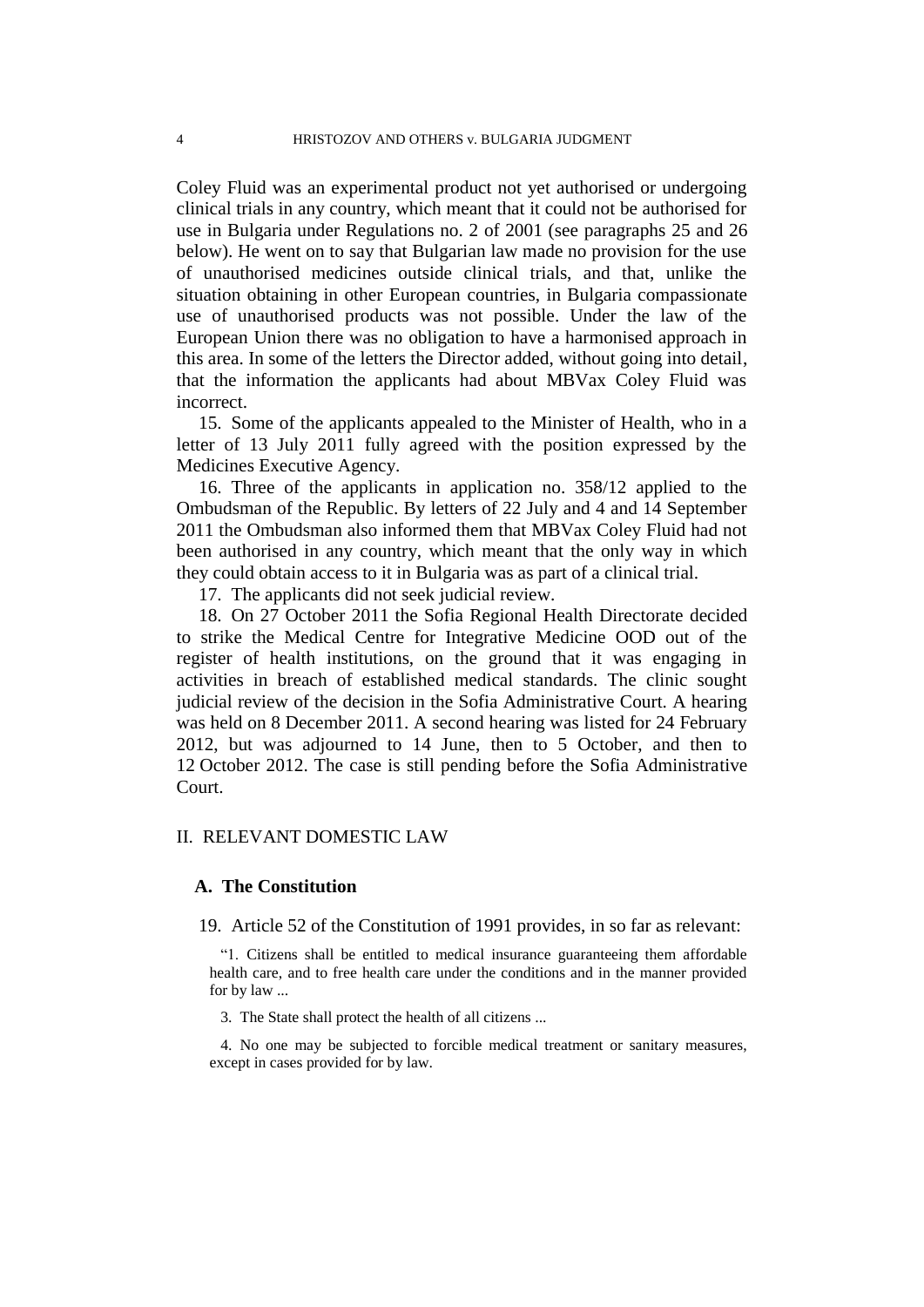5. The State shall exercise control over all health care establishments and over the production of and trade in medicines, biologically active substances and medical equipment."

20. In a decision of 22 February 2007 (реш. № 2 от 22 февруари 2007 г. по к. д. № 12 от 2006 г., обн., ДВ, бр. 20 от 6 март 2007 г.) the Constitutional Court said that unlike classic fundamental rights, such as the rights to life, freedom and security, private life, freedom of thought and of religion, the rights under Article 52 § 1 of the Constitution were social rights. They could not be directly enforced by the courts, and required State action to put them into effect. For that reason, the Constitution specified that health care was to be carried out in a manner provided for by law.

## **B. The Medicinal Products in Human Medicine Act 2007 and related regulations**

21. Medicinal products in human (as opposed to veterinary) medicine are regulated by the Medicinal Products in Human Medicine Act 2007 (*Закон за лекарствените продукти в хуманната медицина*). Section 3(1) of that Act, which echoes Article 1 § 2 of Directive 2001/83/EC (see paragraph [44](#page-12-0) below), defines a "medicinal product in human medicine" as (a) any substance or combination of substances presented as having properties for treating or preventing disease in human beings, or (b) any substance or combination of substances which may be used in or administered to human beings, with a view either to restoring, correcting or modifying physiological functions by exerting a pharmacological, immunological or metabolic action, or to making a medical diagnosis. Section 3(2), which echoes Article 1 § 3 of the Directive, in turn defines "substance" as any matter whose origin may be human (human blood, human blood products, and so on), animal (microorganisms, animal organs, extracts, secretions, toxins, blood products, and so on), vegetable (microorganisms, plants, parts of plants, vegetable extracts, secretions, and so on), chemical (elements, naturally occurring chemical materials and chemical products obtained by chemical change or synthesis, and so on).

<span id="page-6-1"></span>22. Section 7(1) of the Act lays down the general rule that only medicinal products which have been authorised, either in Bulgaria or under the European Union centralised authorisation procedure under Regulation (EC) no. 726/2004 (see paragraph [48](#page-13-0) below), may be produced, imported, traded in, advertised, or used for medical treatment, prophylaxis or diagnostics.

<span id="page-6-0"></span>23. The following sections set out certain exceptions to that rule. Section 8 provides that no authorisation is required in respect of, in particular, (a) medicinal products prepared in a pharmacy in accordance with a medical prescription for an individual patient (the magistral formula);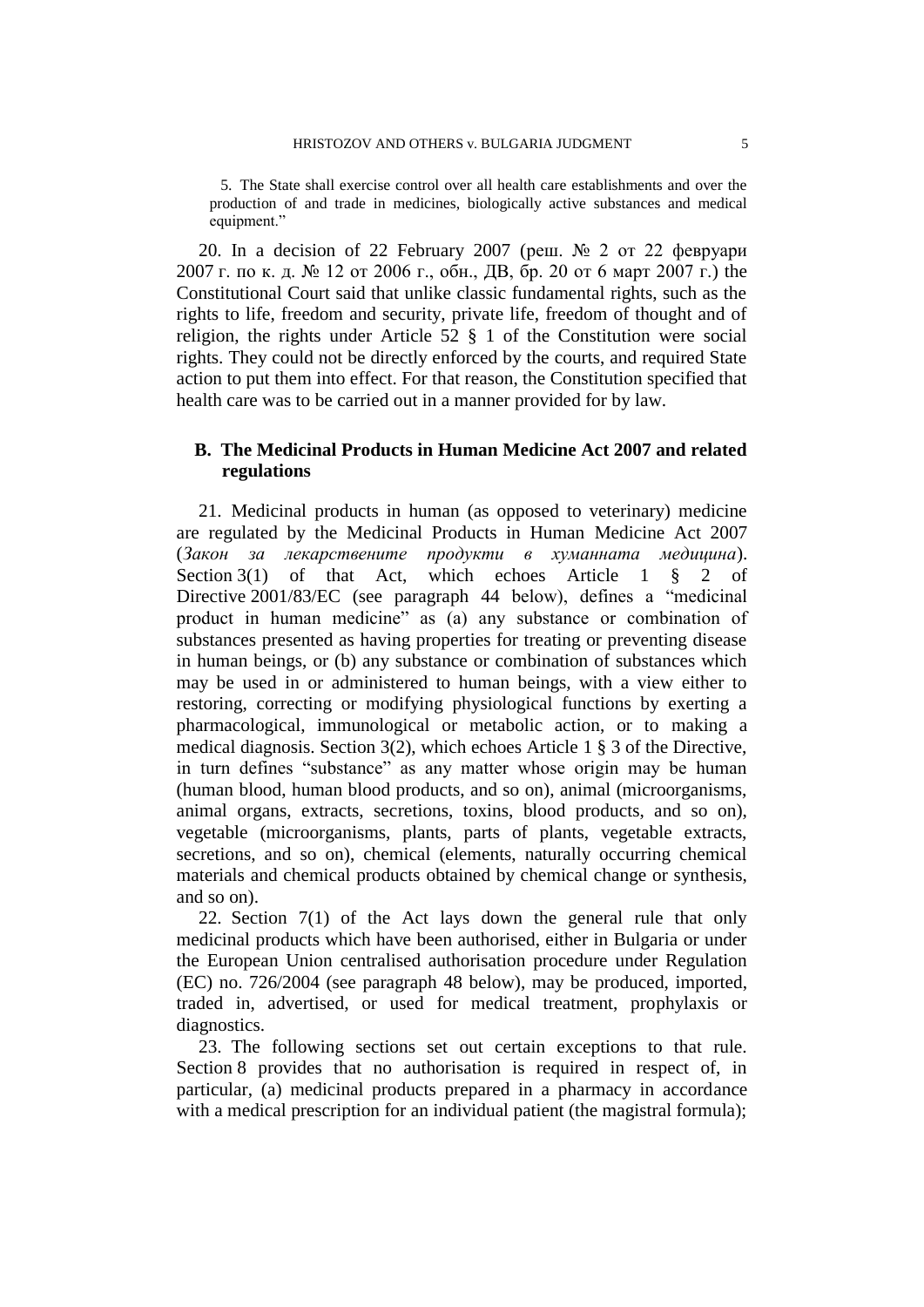(b) medicinal products prepared in a pharmacy in accordance with the prescriptions of a pharmacopoeia (the officinal formula); and (c) medicinal products for "high-technology therapy" prepared for an individual patient in accordance with the individualised specifications of a medical doctor and for use in a health-care institution under the doctor's direct personal responsibility. Section 10(1) empowers the Minister of Health to allow, under certain conditions, treatment with an unauthorised medicinal product in the event of an epidemic or of a chemical or nuclear contamination, if there is no suitable authorised medicinal product. Section 11(1) empowers the Minister to allow, under certain conditions, the use of a product which has not been authorised in Bulgaria but has been authorised in another Member State of the European Union.

24. Section 9(1) provides that a patient may be treated with a medicinal product which has not been authorised if a hospital makes a request to that effect. The method and criteria for doing so are to be laid down in regulations by the Minister of Health.

<span id="page-7-0"></span>25. The regulations governing that issue at the time when the applicants made their requests to be allowed to use MBVax Coley Fluid were Regulations no. 2 of 10 January 2001 (*Наредба № 2 от 10 януари 2001 г. за условията и реда за лечение с неразрешени за употреба в Република България лекарствени продукти*). They superseded Regulations no. 18 of 28 June 1995 (*Наредба № 18 от 28 юни 1995 г. за условията и реда за лечение с нерегистрирани лекарствени средства*). Both of those regulations had been issued under section 35(3) of the Medicines and Pharmacies in Human Medicine Act 1995 (*Закон за лекарствата и аптеките в хуманната медицина*), superseded by the 2007 Act, which provided that medicinal products needed for the treatment of diseases having specific symptoms, when treatment with authorised medicinal products had proved fruitless, were to be exempted from authorisation under criteria and by methods laid down by the Minister of Health.

<span id="page-7-1"></span>26. Regulation 2 of Regulations no. 2 provided that medicinal products which had not been authorised in the country could be prescribed if they had been authorised in other countries and were intended for the treatment of rare diseases or diseases having specific symptoms, when treatment with authorised medicinal products had proved fruitless.

<span id="page-7-2"></span>27. Similar requirements had been laid down in Regulation 1 of Regulations no. 18. Under that provision, medicinal products not registered in Bulgaria could be used only if registered in other countries and if the disease that they were intended to treat could either not be treated with products registered in Bulgaria or such treatment had proved fruitless.

28. The procedure under Regulations no. 2 was as follows. A panel of three medical doctors appointed by the head of a hospital (one of the doctors being a specialist in the treatment of the disease in issue) was to prescribe the unauthorised product (Regulation  $3(1)$  and  $3(2)$ ). The prescription could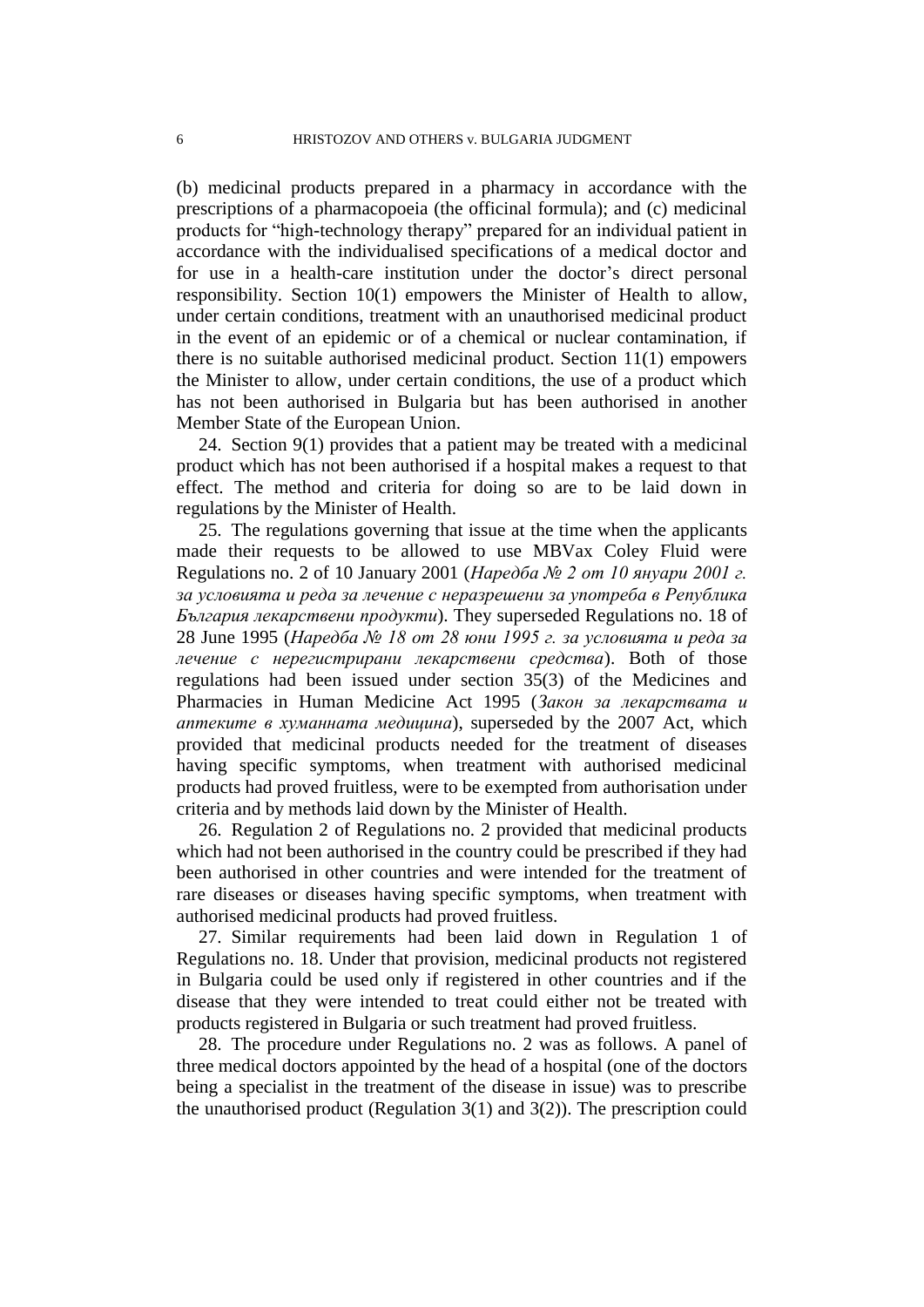not cover a period of more than three months (Regulation 3(4)). After that the prescription was to be approved by the head of the hospital (Regulation 3(3)) and sent to the Medicines Executive Agency, along with a declaration by the patient (or his or her parent or guardian, as the case might be) that he or she agreed to be treated with the unauthorised product (Regulation 4(2)). The Medicines Executive Agency had ten working days to decide whether to grant permission. If the relevant requirements had not been met, the Agency would issue a negative decision, which could be appealed against within seven days to the Minister of Health, who had seven days to decide the appeal (regulation 5(1)).

29. If the need for an unauthorised life-saving product arose in a healthcare institution other than a hospital, the head of that institution could draw up a document specifying the product and the required quantity and, having obtained the assent of the Medicines Executive Agency, apply for permission to the Minister of Health. The Minister could then make a decision specifying the product, the quantity and its recipients (Regulation 8(1)).

<span id="page-8-0"></span>30. On 6 December 2011 Regulations no. 2 were superseded by Regulations no. 10 of 17 November 2011 (*Наредба № 10 от 17 ноември 2011 г. за условията и реда за лечение с неразрешени за употреба в Република България лекарствени продукти, както и за условията и реда за включване, промени, изключване и доставка на лекарствени продукти от списъка по чл. 266а, ал. 2 от Закона за лекарствените продукти в хуманната медицина*).

<span id="page-8-1"></span>31. Regulation 1(2) provides that only medicinal products which can be prescribed by a doctor in another country can be authorised for use under the Regulations. Regulation 2(1) provides that medicinal products intended for use by an individual patient may be prescribed if they are authorised in other countries and treatment with medicinal products authorised in Bulgaria is impossible or has failed. Regulation 3(1) provides that hospitals may also obtain unauthorised medicinal products if those have been made available under "international and national programmes" or by an international organisation which is the only entity in a position to procure those products.

<span id="page-8-2"></span>32. The procedure under Regulations no. 10 is as follows. A panel of three medical doctors appointed by the head of the hospital (one of the doctors being a specialist in the treatment of the disease in issue) must prescribe the unauthorised product (regulations 4,  $5(1)$  and  $6(1)$ ). The prescription must be accompanied by the written informed consent of the patient (or his or her parent or guardian, as the case may be) (Regulations  $5(2)$  and  $6(4)$ ), and cannot cover a period of more than three months (Regulations  $5(3)$  and  $6(2)$ ). The prescription must then be approved by the head of the hospital (Regulation  $7(1)$ ). After that the Medicines Executive Agency must either grant permission or issue a reasoned refusal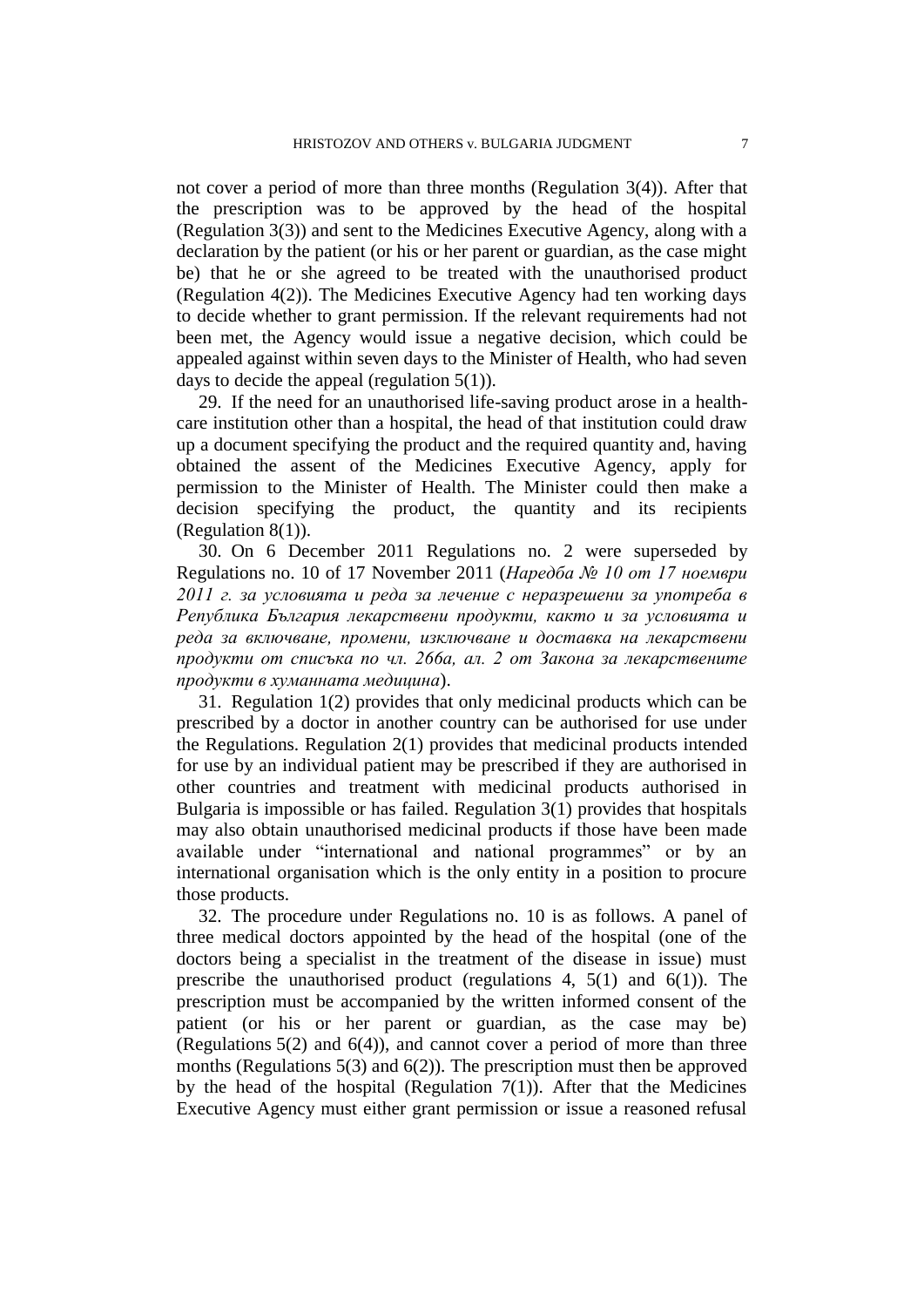(Regulation 8(1)). It must issue a refusal if the form of the prescription or the medicinal products at issue do not meet the requirements of the Regulations (Regulation 8(2)). Refusal by the Agency is subject to appeal and judicial review (Regulation 8(3)).

33. On 21 July 2011 Parliament added a new section, 266a, to the 2007 Act. It came into force on 5 August 2011 and provides, in subsection 1, that where it is not possible to treat a disease with medicinal products available in the country, an individual patient may be treated with a product which has been authorised in another member State of the European Union and under the Act, but is not on the market in Bulgaria. The Minister of Health must keep a list of such products and update it annually (subsection 2). The explanatory notes to the amending Bill referred to the need to allow Bulgarian patients access to authorised medicines which are not available on the Bulgarian market but which are available in other member States of the European Union.

<span id="page-9-0"></span>34. There is no reported case-law under any of the three successive regulations (Regulations no. 18, Regulations no. 2 and Regulations no. 10).

## **C. The Code of Administrative Procedure 2006**

35. Under the Code of Administrative Procedure 2006, individual administrative decisions may be challenged before a court by those affected by them, on grounds of unlawfulness (Articles 145 § 1 and 147 § 1). There is no general requirement to first exhaust administrative remedies (Article 148).

36. Statutory instruments, such as regulations, may also be challenged before the Supreme Administrative Court (Articles 185 § 1 and 191 § 1). Any individual or organisation whose rights, freedoms or legal interests have been or could be affected by such an instrument may do so (Article 186 § 1). The court's decision has *erga omnes* effect (Article 193 § 2). If a court strikes down a statutory instrument, it is deemed repealed from the date on which the court's decision becomes final (Article 195 § 1).

#### **D. Case-law provided by the Government**

<span id="page-9-1"></span>37. In a decision of 11 December 2008 (реш. № 13627 от 11 декември 2008 г. по адм. д. № 11799/2008 г., ВАС, петчл. с.) the Supreme Administrative Court struck down regulations which required telephony and internet service providers to give the Ministry of Internal Affairs "passive" technical access to the communications data they were storing. The court held that, in not laying down any conditions or procedures for the grant of such access, the regulations enabled disproportionate interference with the rights protected under Article 32 (private life) and Article 34 (correspondence and communications) of the 1991 Constitution and under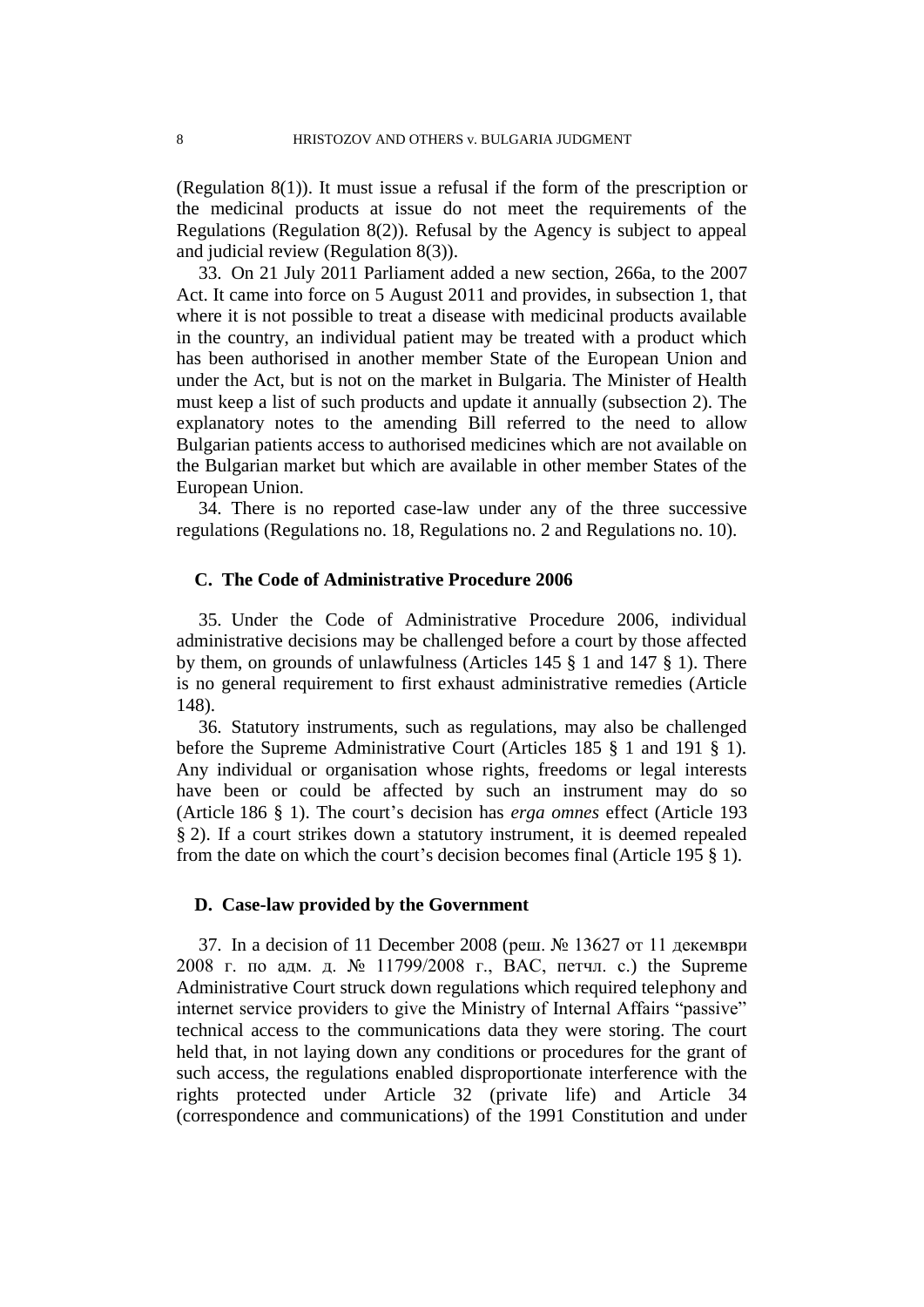Article 8 of the Convention, whereas it was obligatory for any such interference to be made subject to appropriate safeguards against abuse. The court went on to say that the regulations ran counter to various provisions of Directive 2006/24/EC on the retention of data generated or processed in connection with the provision of publicly available electronic communications services or of public communications networks, and amending Directive 2002/58/EC.

<span id="page-10-0"></span>38. In decisions of 25 March and 21 April 2011 (реш. № 384 от 25 март 2011 г. по адм. д. № 1739/2009 г., БАС; реш. № 701 от 21 април 2011 г. по адм. д. № 660/2011 г., ПАС) the Burgas and Plovdiv administrative courts set aside international travel bans imposed on account of unpaid judicially established debts. In doing so the courts held that the provisions of Bulgarian law under which those bans had been ordered ran counter to Article 27 of Directive 2004/38/EC on the right of citizens of the European Union and their family members to move and reside freely within the territories of the member States. Just before that, on 22 March 2011, the Supreme Administrative Court had held, in a binding interpretive decision (тълк. р. № 2 от 22 март 2011 г. по т. д. № 6/2010 г., ВАС, ОСК), that such bans should be set aside if in breach of the Directive.

<span id="page-10-1"></span>39. In a decision of 17 May 2010 (реш. от 17 май 2010 г. по адм. д. № 206/2010 г., МАС, І с.) the Montana Administrative Court set aside an order for the removal of an alien who had come to Bulgaria at a very young age and had lived in the country with his family for a number of years. The court held that the order, which had not taken into account the alien's family situation and level of integration in the country, and corresponding lack of ties with the country to which he was to be removed, had been disproportionate. To reach that conclusion the court had relied not only on the relevant provisions of Bulgarian law, but also on Article 8 of the Convention and on Article 78 § 1 of the Treaty on the Functioning of the European Union and Articles 16, 20 and 21 of Directive 2003/109/EC, concerning the status of third-country nationals who are long-term residents.

<span id="page-10-2"></span>40. In decisions of 29 June 2010 and 9 March 2012 (опр. № 14 от 29 юни 2010 г. по ч. к. а н. д. № 162/2010 г., ХАС, ІІ к. с.; опр. № 10 от 9 март 2012 г. по к. н. а. х. д.  $N_2$  117/2012 г., КАС) the Haskovo and Kyustendil administrative courts quashed the lower courts' decisions to discontinue proceedings for judicial review of fines imposed by the authorities in respect of administrative offences (which had been excluded from judicial review by statute). The courts relied on Article 6 § 1 of the Convention and the Court's judgments in the cases of *Öztürk v. Germany* (21 February 1984, Series A no. 73), and *Lauko v. Slovakia* (2 September 1998, *Reports of Judgments and Decisions* 1998-VI).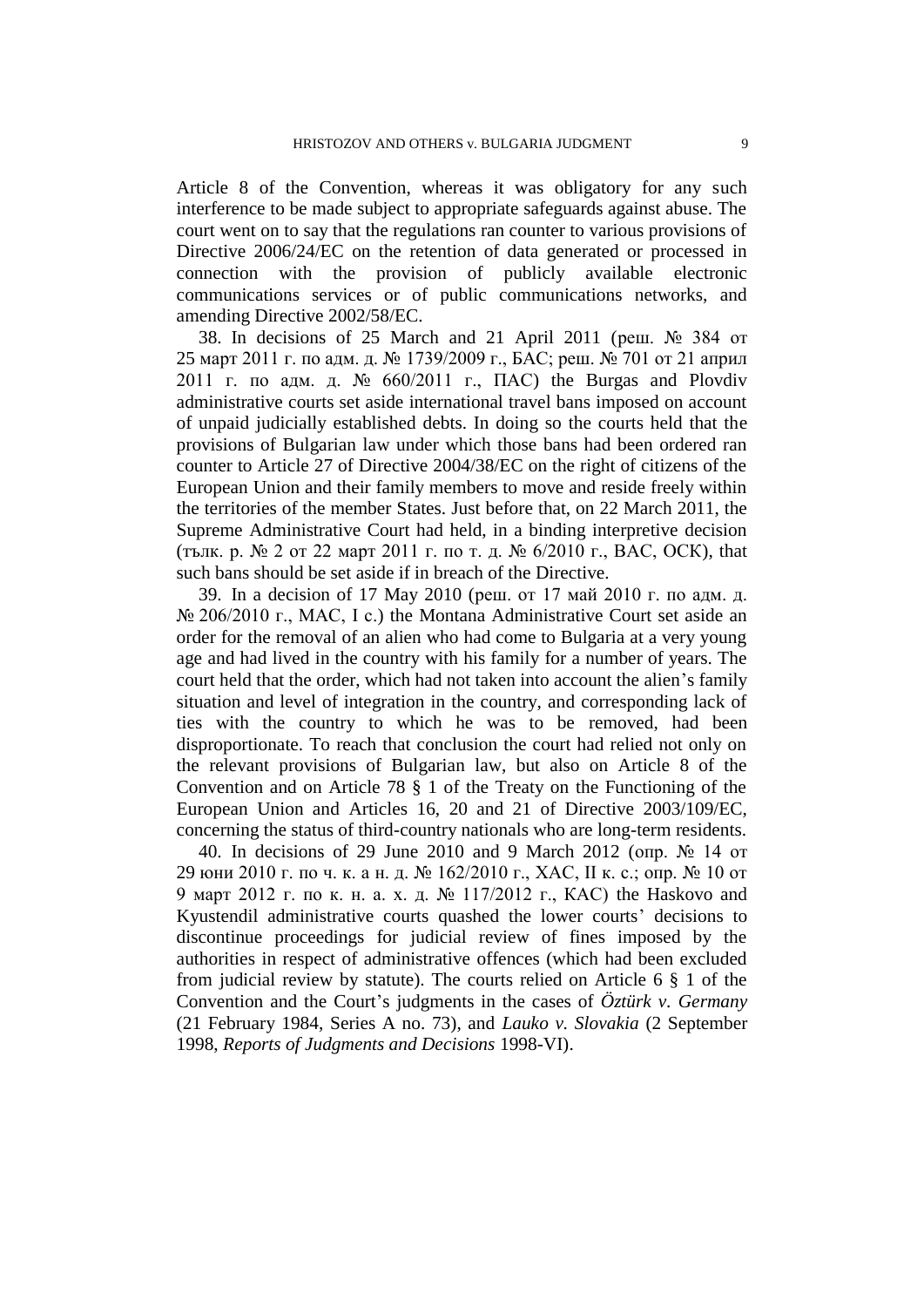## **E. The rights of patients**

41. A patient – defined as any person who has asked for or who is being given medical treatment (section  $84(1)$  of the Health Act  $2004$ ) – has the right to, *inter alia*, (a) respect for his or her civil, political, economic, social, cultural and religious rights; (b) clear and accessible information on his or her state of health and methods of treatment, if any; (c) security and safety of the diagnostic and treatment procedures used for his or her treatment; and (d) access to modern methods of treatment (section  $86(1)(1)$ ,  $(1)(8)$ ,  $(1)(10)$ and  $(1)(11)$  of the same Act). Section 87(1) of the Act lays down the general rule that medical procedures may be carried out only with the patient's informed consent. In order to obtain such consent, the medical doctor responsible for the patient's treatment has to inform the patient of (a) the diagnosis and character of the disease; (b) the aims and the nature of the proposed treatment, reasonable alternatives which may be available, the expected results and the prognosis; (c) the potential risks of the diagnostic and proposed treatment methods , including side effects and adverse reactions, pain or other difficulties; and (d) the likelihood of positive effects, as well as the risks to health of other methods of treatment or a refusal to submit to treatment (section 88(1)). All this information must be given in an appropriate volume and form, so as to ensure freedom of choice of treatment (section 88(2)). In the event of surgical intervention, general anaesthesia or other diagnostic or treatment methods which entail a heightened level of risk to life or health, this information, as well as the patient's informed consent, must be in writing (section 89(1)).

## **F. Regulation of the medical profession**

42. The Medical Institutions Act 1999 governs, *inter alia*, the registration and licensing of medical institutions. Under section 39(1), institutions for non-hospital care and hospices are subject to registration, which has to be carried out by the health inspectorate with territorial jurisdiction (section  $40(1)$ ). Under section  $46(1)$ , hospitals, complex oncological centres, and some other institutions which are not relevant to the present case, are subject to licensing. These licences are issued by the Minister of Health (section 46(2)). Medical institutions can carry out their activities only if they have been registered or licensed, as the case may be (section 3(3)). Their medical activities are subject to monitoring by the authorities (section 4(3)).

43. Practising medical professionals must have an appropriate degree (section 183(1) and (2) of the Health Act 2004), and must be registered members of a professional association (section 183(3)).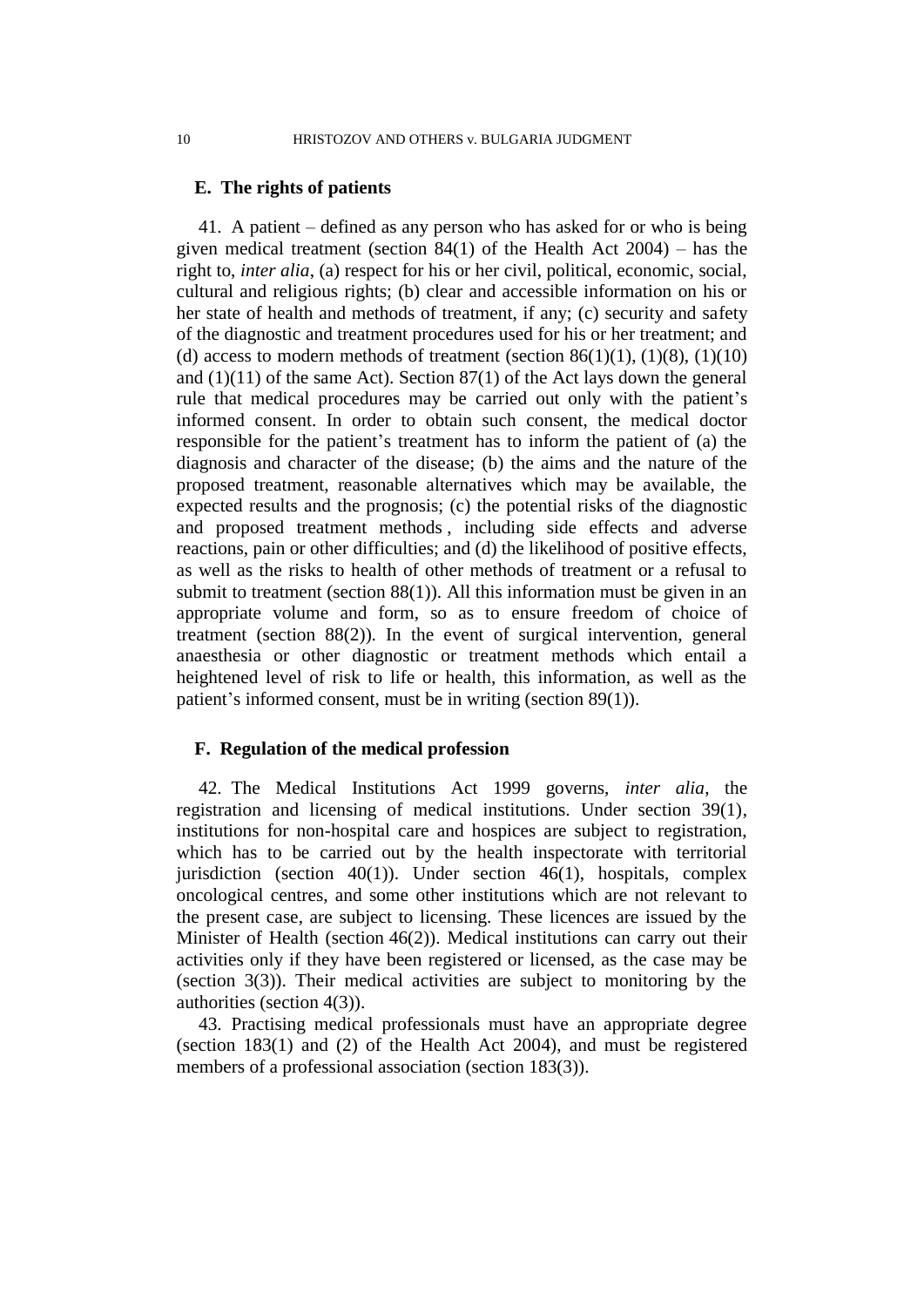### III. RELEVANT EUROPEAN UNION LAW

<span id="page-12-0"></span>44. In the European Union, a medicinal product may as a rule be placed on the market only when authorised, either via the "centralised authorisation procedure" or under national procedures (there are detailed rules as to which products must or may go through the centralised procedure). The relevant provision, Article 6(1) of Directive 2001/83/EC of the European Parliament and of the Council of 6 November 2001 on the Community code relating to medicinal products for human use, as amended, provides as follows:

"No medicinal product may be placed on the market of a Member State unless a marketing authorisation has been issued by the competent authorities of that Member State in accordance with this Directive or an authorisation has been granted in accordance with Regulation (EC) No 726/2004, read in conjunction with Regulation (EC) No 1901/2006 of the European Parliament and of the Council of 12 December 2006 on medicinal products for paediatric use and Regulation (EC) No 1394/2007."

<span id="page-12-1"></span>45. There are, however, exceptions to this rule, such as the possibility of obtaining an unauthorised medicinal product via "individual patient use", "compassionate use" or "off-label use". Article 5(1) of the above-mentioned Directive, which reproduced wording first introduced in 1989 by the nowrepealed Directive 89/341/EEC, governs "individual patient use". It reads as follows:

"A Member State may, in accordance with legislation in force and to fulfil special needs, exclude from the provisions of this Directive medicinal products supplied in response to a bona fide unsolicited order, formulated in accordance with the specifications of an authorised health-care professional and for use by an individual patient under his direct personal responsibility."

46. The case of *European Commission v. the Republic of Poland* (Court of Justice of the European Union, C-185/10) concerned the interpretation of those provisions. Poland argued that its domestic law complied with the derogation envisaged by Article 5(1) of Directive 2001/83/EC. In a judgment of 29 March 2012, the Court of Justice held that by allowing the importation and placing on the market of unauthorised medicinal products which were cheaper than, and similar to, products already authorised in Poland, the State had failed to fulfil its obligations under Article 6 of the Directive. In relation to the construction to be put on the derogation provided for under Article 5(1) of the Directive, it held as follows:

"30 As is apparent from the wording of that provision, implementation of the derogation for which it provides is conditional on fulfilment of a set of cumulative conditions.

31 In order to interpret that provision, it must be taken into account that, generally, provisions which are in the nature of exceptions to a principle must, according to settled case-law, be interpreted strictly (see in particular, to this effect, Case C-3/09 *Erotic Center* [2010] ECR I-2361, paragraph 15 and the case-law cited).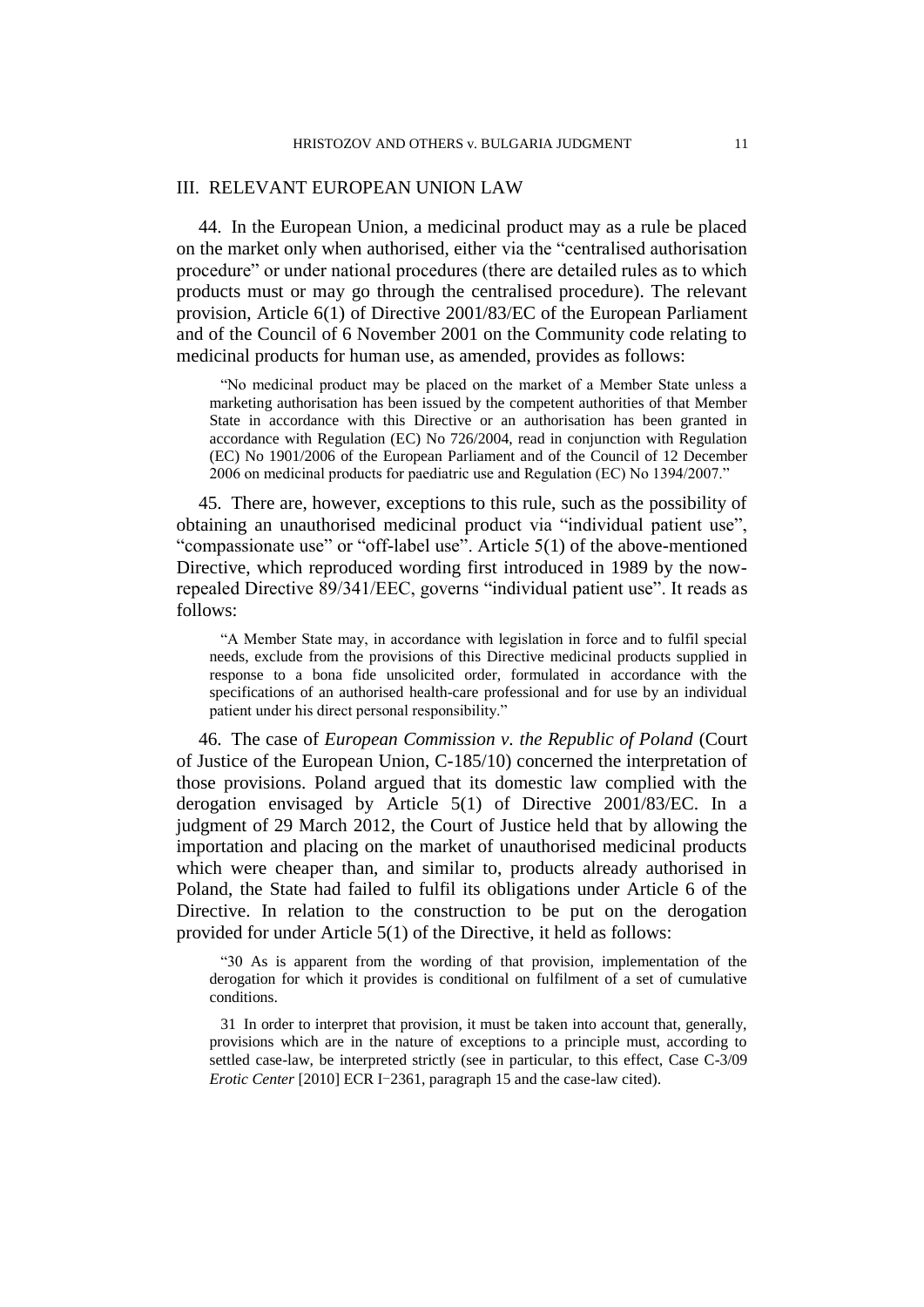32 More specifically, as regards the derogation referred to in Article 5(1) of Directive 2001/83, the Court has already pointed out that the possibility of importing non-approved medicinal products, provided for under national legislation implementing the power laid down in that provision, must remain exceptional in order to preserve the practical effect of the marketing authorisation procedure (see, to this effect, Case C-143/06 *Ludwigs-Apotheke* [2007] ECR I-9623, paragraphs 33 and 35).

33 As the Advocate General stated in point 34 of his Opinion, the power, which arises from Article 5(1) of Directive 2001/83, to exclude the application of the directive's provisions can be exercised only if that is necessary, taking account of the specific needs of patients. A contrary interpretation would conflict with the aim of protecting public health, which is achieved through the harmonisation of provisions relating to medicinal products, particularly those relating to the marketing authorisation.

34. The concept of 'special needs', referred to in Article 5(1) of that directive, applies only to individual situations justified by medical considerations and presupposes that the medicinal product is necessary to meet the needs of the patient.

35 Also, the requirement that medicinal products are supplied in response to a 'bona fide unsolicited order' means that the medicinal product must have been prescribed by the doctor as a result of an actual examination of his patients and on the basis of purely therapeutic considerations.

36. It is apparent from the conditions as a whole set out in Article 5(1) of Directive 2001/83, read in the light of the fundamental objectives of that directive, and in particular the objective seeking to safeguard public health, that the derogation provided for in that provision can only concern situations in which the doctor considers that the state of health of his individual patients requires that a medicinal product be administered for which there is no authorised equivalent on the national market or which is unavailable on that market."

47. Separately, Article 126a of the Directive permits a member State to allow a medicinal product authorised in another member State to be placed on its market, under certain conditions. Paragraph 1 of that Article reads:

"In the absence of a marketing authorisation or of a pending application for a medicinal product authorised in another Member State in accordance with this Directive, a Member State may for justified public health reasons authorise the placing on the market of the said medicinal product."

Further conditions are laid down in paragraphs 2 and 3.

<span id="page-13-0"></span>48. A further exception to the general prohibition laid down in Article 6(1) of Directive 2001/83/EC is contained in Article 83 of Regulation (EC) no. 726/2004 of the European Parliament and of the Council of 31 March 2004, laying down Community procedures for the authorisation and supervision of medicinal products for human and veterinary use and establishing a European Medicines Agency.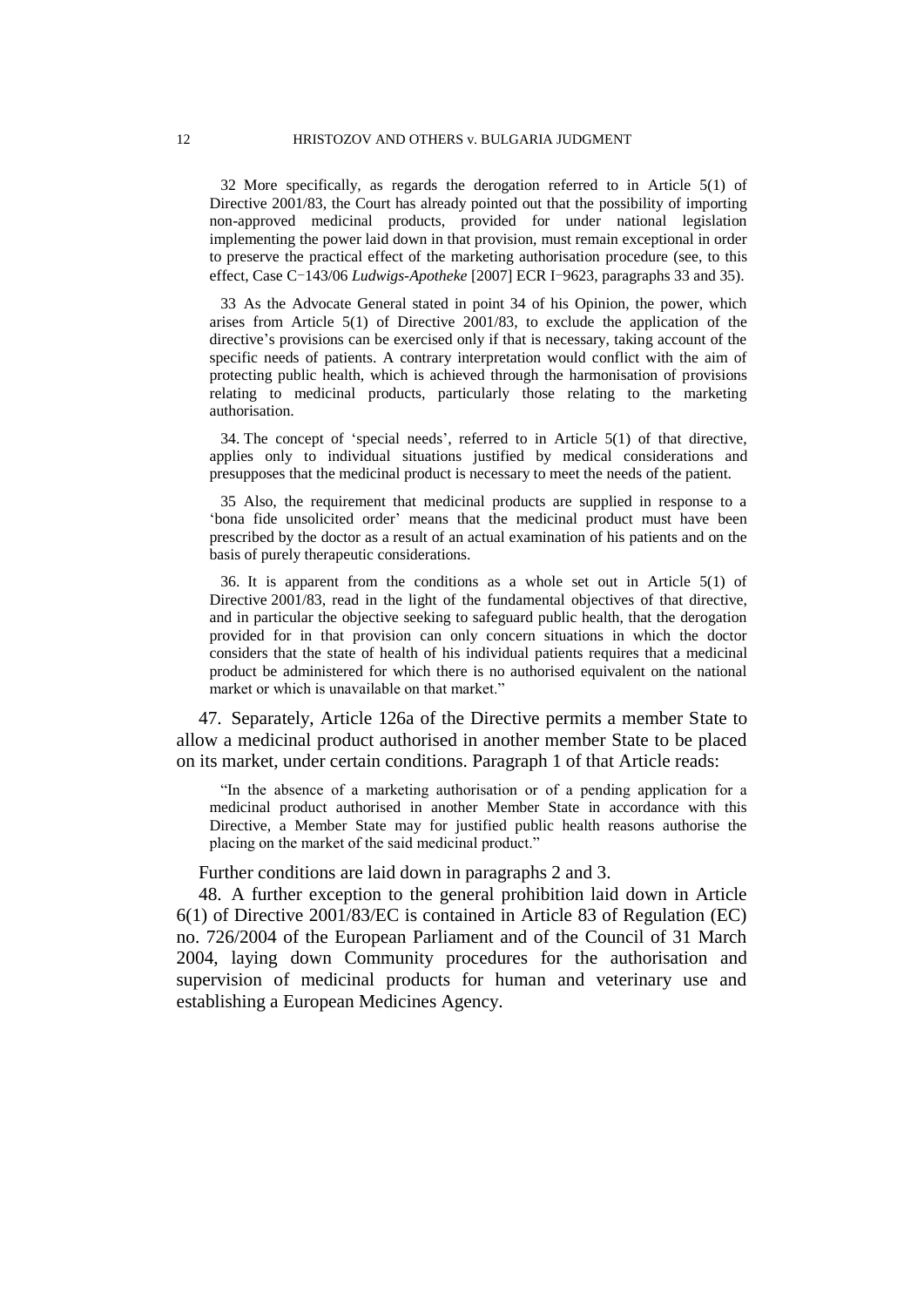#### 49. Recital 33 of the Regulation says, in so far as relevant:

"In order to meet, in particular, the legitimate expectations of patients and to take account of the increasingly rapid progress of science and therapies ... [i]n the field of medicinal products for human use, a common approach should also be followed, whenever possible, regarding the criteria and conditions for the compassionate use of new medicinal products under Member States' legislation."

#### <span id="page-14-0"></span>50. Article 83 of the Regulation provides:

"1. By way of exemption from Article 6 of Directive 2001/83/EC Member States may make a medicinal product for human use belonging to the categories referred to in Article 3(1) and (2) of this Regulation [medicinal products to be authorised either mandatorily or optionally via the centralised authorisation procedure, listed in an annex to the Regulation] available for compassionate use.

2. For the purposes of this Article, 'compassionate use' shall mean making a medicinal product belonging to the categories referred to in Article 3(1) and (2) available for compassionate reasons to a group of patients with a chronically or seriously debilitating disease or whose disease is considered to be life-threatening, and who can not be treated satisfactorily by an authorised medicinal product. The medicinal product concerned must either be the subject of an application for a marketing authorisation in accordance with Article 6 of this Regulation or must be undergoing clinical trials.

3. When a Member State makes use of the possibility provided for in paragraph 1 it shall notify the Agency.

4. When compassionate use is envisaged, the Committee for Medicinal Products for Human Use, after consulting the manufacturer or the applicant, may adopt opinions on the conditions for use, the conditions for distribution and the patients targeted. The opinions shall be updated on a regular basis.

5. Member States shall take account of any available opinions.

6. The Agency shall keep an up-to-date list of the opinions adopted in accordance with paragraph 4, which shall be published on its website. Article 24(1) and Article 25 shall apply *mutatis mutandis*.

7. The opinions referred to in paragraph 4 shall not affect the civil or criminal liability of the manufacturer or of the applicant for marketing authorisation.

8. Where a compassionate use programme has been set up, the applicant shall ensure that patients taking part also have access to the new medicinal product during the period between authorisation and placing on the market.

9. This Article shall be without prejudice to Directive 2001/20/EC [the Clinical Trials Directive] and to Article 5 of Directive 2001/83/EC."

<span id="page-14-1"></span>51. In July 2007 the European Medicines Agency adopted a Guideline on compassionate use of medicinal products pursuant to the said Article 83 (EMEA/27170/2006). It states that the implementation of compassionate use programmes remains within the competence of a member State, that Article 83 is complementary to national legislations, and that the existence of Community authorisation for a medicinal product is without prejudice to any national legislation relating to compassionate use. The guideline goes on to specify that the objectives of Article 83 are threefold: (a) to facilitate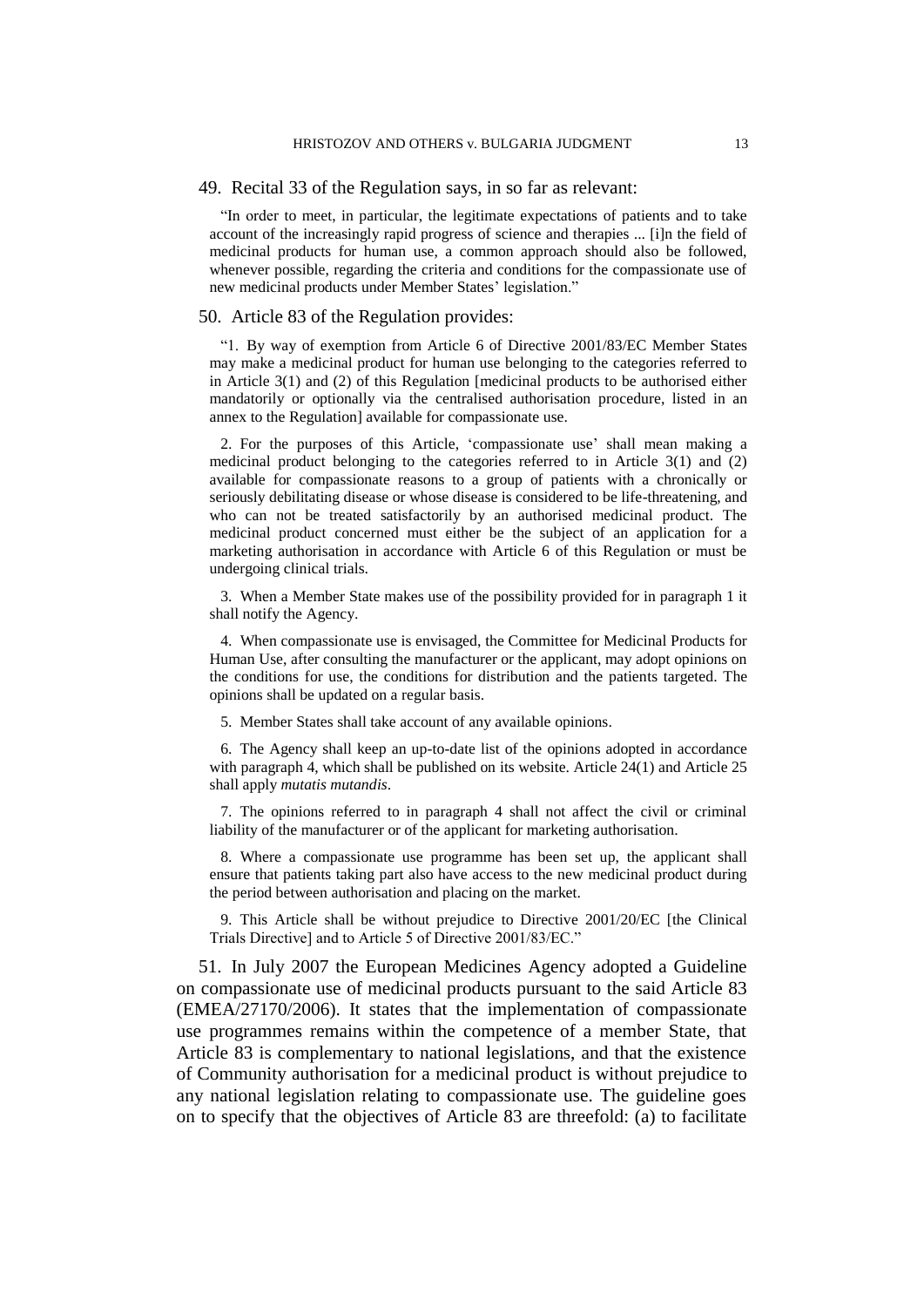and improve access for patients in the European Union to compassionateuse programmes; (b) to favour a common approach regarding the conditions of use, the conditions for distribution and the patients at whom the compassionate use of unauthorised new medicinal products is directed; and (c) to increase transparency between member States in terms of availability of treatments. It also makes it clear that Article 83 is not applicable to products which are not eligible for the centralised authorisation procedure, nor to compassionate use on a named-patient basis, as envisaged in Article 5 of Directive 2001/83/EC (see paragraph [45](#page-12-1) above).

52. The European Medicines Agency has so far given two opinions under Article 83 paragraph 4 of the Regulation. The first, given on 20 January 2010 in respect of Finland, concerned the product IV Tamiflu. The second, given on 18 February 2010 in respect of Sweden, concerned the product IV Zanamivir.

53. A guideline drawn up by the European Commission pursuant to Article 106 of Directive 2001/83/EC and Article 24 of Regulation (EEC) no. 2309/93, and entitled 'Volume 9A – Guidelines on Pharmacovigilance for Medicinal Products for Human Use*'*, states the following:

#### "**5.7. Reporting from Compassionate/Named-patient use**

Compassionate or named-patient use of a medicine should be strictly controlled by the company responsible for providing the medicine and should ideally be the subject of a protocol.

Such a protocol should ensure that the Patient is registered and adequately informed about the nature of the medicine and that both the prescriber and the Patient are provided with the available information on the properties of the medicine with the aim of maximising the likelihood of safe use. The protocol should encourage the prescriber to report any adverse reactions to the company, and to the Competent Authority, where required nationally.

Companies should continuously monitor the risk-benefit balance of medicines used on compassionate or named-patient basis (subject to protocol or not) and follow the requirements for reporting to the appropriate Competent Authorities. As a minimum, the requirements laid down in Chapter I.4, Section 1 [Requirements for Expedited Reporting of Individual Case Safety Reports] apply.

For inclusion of experience from compassionate or named-patient use in Periodic Safety Update Reports, see Chapter I.6 [Requirements for Periodic Safety Update Reports]."

## III. RELEVANT COMPARATIVE MATERIAL

#### **A. Rules governing access to unauthorised medicinal products**

#### *1. In some Contracting States*

<span id="page-15-0"></span>54. In November 2010 the European Clinical Research Infrastructures Network published a survey of "compassionate use" programmes in ten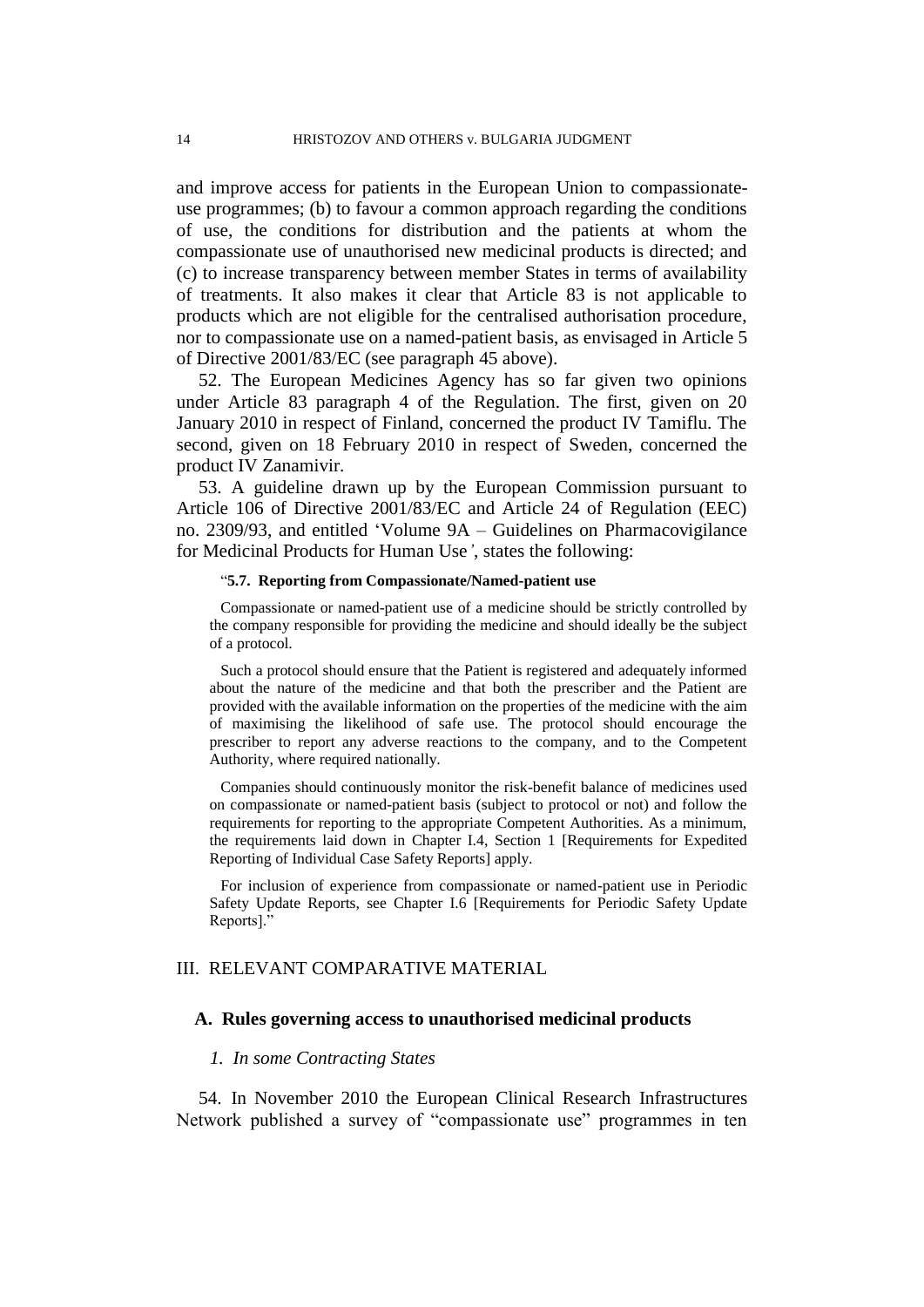European countries: Austria, Denmark, France, Germany, Ireland, Italy, Spain, Sweden, Switzerland and the United Kingdom ('*Whitfield et al*: Compassionate use of interventions: results of a European Clinical Research Infrastructures Network (ECRIN) survey of ten European countries. *Trials* 2010 11:104.'). It found that with one exception (Hungary) the laws of all the countries surveyed made provision for compassionate use/expanded access programmes. However, it also showed that those programmes had more differences than similarities. Some countries were without formal regulatory systems, and, for those who had adopted rules, they varied in content and comprehensiveness. For instance, some countries allowed "compassionate use" solely on a "named/individual patient" basis. The contents and requirements of the application for permission also varied. The survey called for European Union legislation to be more explicit with regard to regulatory requirements, restrictions and responsibilities in that area.

<span id="page-16-1"></span>55. On the basis of more recent material available to the Court in respect of twenty-nine Contracting States, it appears that twenty-two States (Austria, the Czech Republic, Croatia, Estonia, France, Finland, Germany, Greece, Hungary, Ireland, Italy, Latvia, Lithuania, Malta, the Netherlands, Poland, Romania, Serbia, Slovenia, Spain, Turkey and the United Kingdom) have in place rules, often adopted quite recently, allowing access to unauthorised medicinal products outside clinical trials for certain patients, notably for those who are terminally ill. The matter appears to be regulated in both primary and delegated legislation. In addition, in two States (Sweden and Russia) access to such products appears to be possible despite the absence of specific rules. Five States (Albania, Cyprus, Moldova, Montenegro and Ukraine) appear not to have in place rules allowing access to unauthorised medicinal products outside clinical trials. However, in two of those (Albania and Ukraine) domestic law appears to contain somewhat unclear provisions, which could be interpreted as allowing access. At the same time, there is a variety of practices among States as regards the type of access provided and the procedure to be followed. For instance, it appears that in four States (Croatia, Lithuania, Poland and Romania), access to unauthorised medicinal products is possible only if those products have been authorised in another jurisdiction. Seven States appear to allow access only for individual patients, and fifteen States allow access for both individual patients and groups (or cohorts). The procedures for individuals and groups tend to vary, with the conditions attaching to group access being more stringent.

## *2. In other States*

<span id="page-16-0"></span>56. In the United States of America, regulations were issued in May 1987 laying down conditions under which promising new drugs that had not yet been licensed could be made available to persons with serious and lifethreatening illnesses for whom no comparable or satisfactory alternative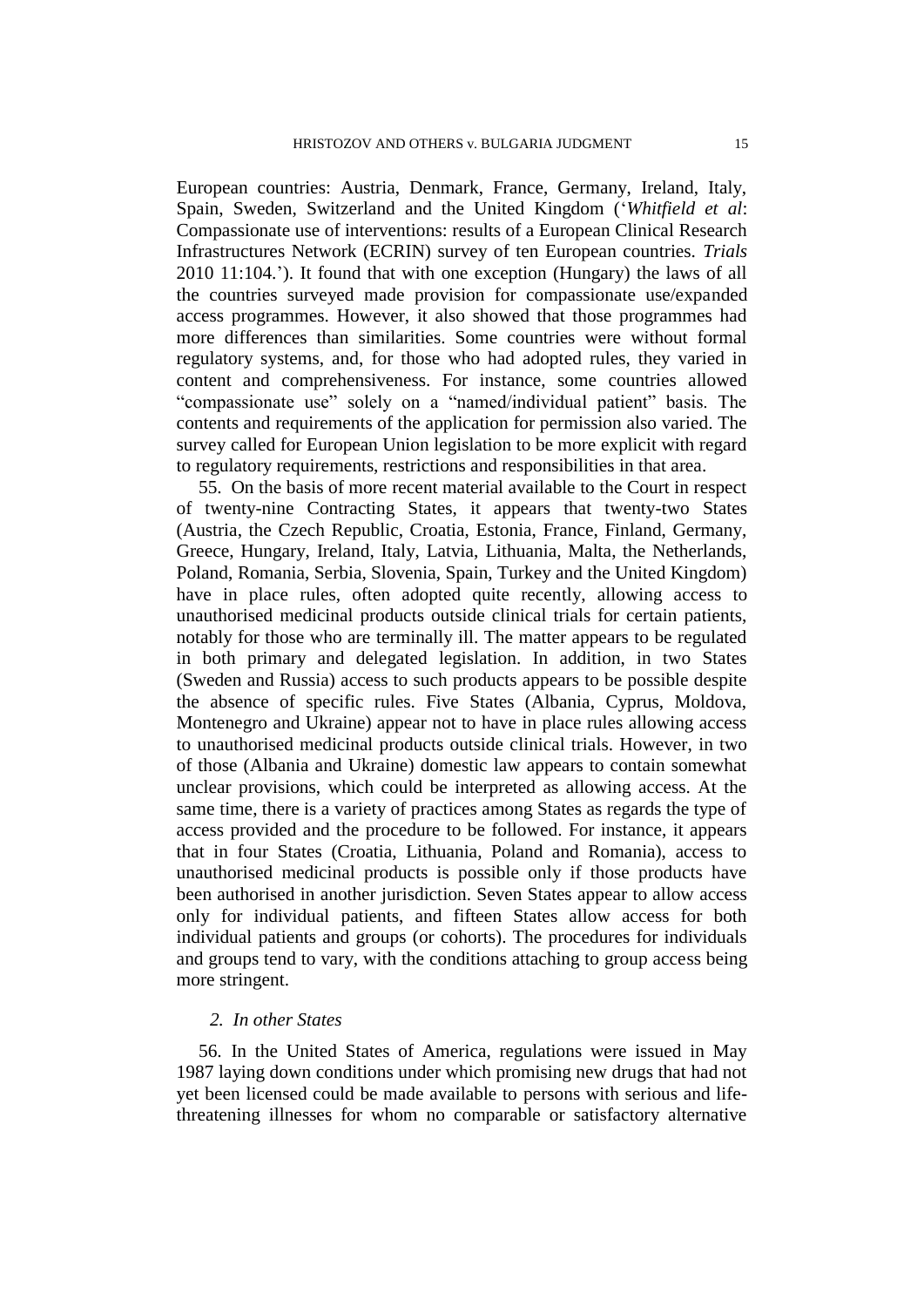drug or treatment was available. Those regulations were revised and expanded in 2009. They are currently contained in the Code of Federal Regulations, Title 21, Part 312, Subpart I (Expanded Access to Investigational Drugs for Treatment Use), §§ 312.300-320, and make provision for an "expanded access" programme, under which the Food and Drug Administration ("the FDA") may, under certain conditions, authorise the use of an "investigational new drug" in respect of patients suffering from "a serious or immediately life-threatening disease or condition, [when] there is no comparable or satisfactory alternative therapy to diagnose, monitor, or treat the disease or condition" (21 CFR 312.305(a)(1)). The general criteria governing the FDA's decision are whether "[t]he potential patient benefit justifies the potential risks of the treatment use and those potential risks are not unreasonable in the context of the disease or condition to be treated" and whether "[p]roviding the investigational drug for the requested use will not interfere with the initiation, conduct, or completion of clinical investigations that could support marketing approval of the expanded access use or otherwise compromise the potential development of the expanded access use" (21 CFR 312.305(a)(2) and (3)). The regulations contain separate provisions for individual patients, including for emergency use (21 CFR 312.310), intermediate-size patient populations (21 CFR 312.315), and widespread treatment use (21 CFR 312.320).

<span id="page-17-0"></span>57. In Canada, sections C.08.010 and C.08.011 of the Food and Drug Regulations make provision for a "special access programme" allowing medical practitioners to request access to drugs that are unavailable for sale in Canada for the treatment of patients with serious or life-threatening conditions on a compassionate or emergency basis when conventional treatments have failed, are unsuitable, or are unavailable.

58. In Australia, the Therapeutic Goods Administration of the Department of Health and Ageing runs a "special access scheme", which allows, under certain conditions, the importation or supply of an unlicensed medicine for a single patient, on a case by case basis (section 18 of the Therapeutic Goods Act 1989 and Regulation 12A of the Therapeutic Goods Regulations 1990).

## **B. Relevant case-law**

## *1. In the United States of America*

59. In the case of *United States v. Rutherford*, 442 U.S. 544 (1979), the United States Supreme Court unanimously dismissed a request by terminally ill cancer patients to enjoin the authorities from interfering with the distribution of an unlicensed drug. The court held that the statutory scheme governing drug licensing did not contain an implicit exemption for drugs intended for use by the terminally ill. In its view, the safety and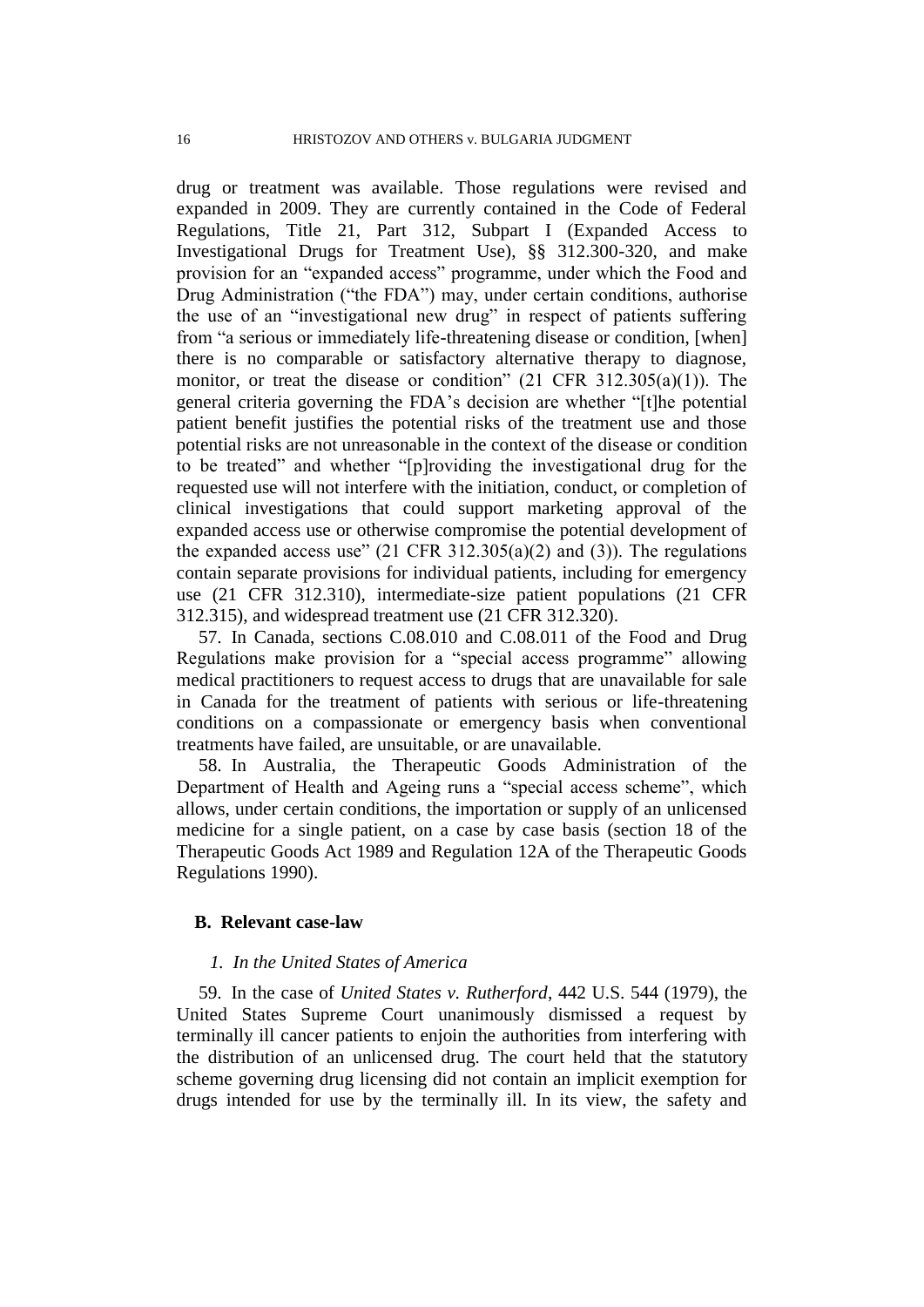effectiveness standards laid down in the legislation applied equally to such drugs, because the legislature could be regarded as intending to protect terminal patients from ineffectual or unsafe drugs. For such patients, as for anyone else, a drug was unsafe if its potential to cause death or physical injury was not offset by the possibility of therapeutic benefit. In relation to terminally ill people, unlicensed drugs carried a further risk, namely that the individuals concerned might eschew conventional therapy in favour of a drug with no demonstrable curative properties, with potentially irreversible consequences. In that connection the court noted, on the basis of expert evidence presented to it, that with diseases such as cancer it was often impossible to identify a patient as terminally ill other than in retrospect. It went on to say that acceptance of the proposition that statutory safety and efficacy standards have no relevance for terminal patients would be tantamount to denying the authorities' power to regulate any drugs, however toxic or ineffective, for such individuals, which would allow abusive marketing of many purportedly simple and painless cures. Lastly, the court observed that its ruling did not exclude all resort to experimental cancer drugs by patients for whom conventional therapy was inefficacious, because the statutory scheme exempted from pre-marketing approval drugs intended solely for investigative use if they satisfied certain pre-clinical testing and other criteria.

60. In the more recent case of *Raich v. Gonzales*, in a decision of 14 March 2007 (500 F.3d 850) the United States Court of Appeals for the Ninth Circuit held, *inter alia*, that, as things stood, there was no right under the due process clause of the United States Constitution to use medical marijuana on a physician's advice, to preserve bodily integrity, avoid intolerable pain, and preserve life, even when all other prescribed medications and remedies had failed.

61. In the case of *Abigail Alliance for Better Access to Developmental Drugs et al. v. von Eschenbach et al.*, in a decision of 2 May 2006 (445 F.3d 470) a three-member panel of the United States Court of Appeals for the District of Columbia Circuit held, by two votes to one, that under the due process clause of the United States Constitution terminally ill patients had the right to decide whether to take un unlicensed drug that was in Phase 2 or Phase 3 clinical trials and that the producer was willing to make available. The court found that that right was deeply rooted in the traditional doctrines of self-defence and interference with rescue, and that federal regulation of the effectiveness of drugs was too recent and haphazard "to establish that the government has acquired title to [that] right by adverse possession". The panel went on to say that that right was "implicit in the concept of ordered liberty".

62. On an application by the FDA, the same court reheard the case *en banc,* and in a decision of 7 August 2007 (495 F.3d 695) held, by eight votes to two, that federal regulation of drugs was "consistent with [the]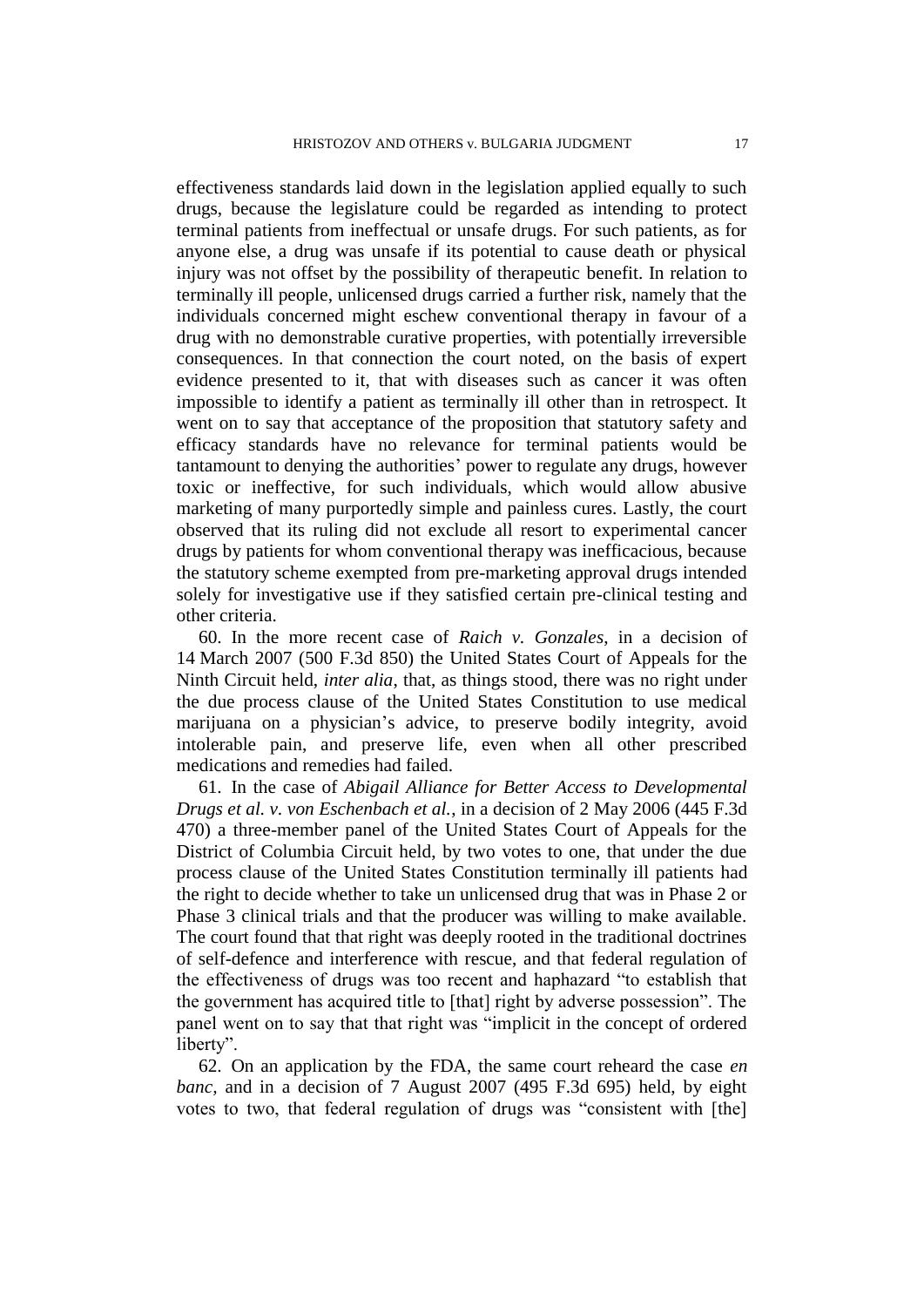historical tradition of prohibiting the sale of unsafe drugs". The "arguably limited" history of efficacy regulation prior to 1962, when such regulation in the United States took its current shape, did not establish a fundamental right, because the legislature and the executive had "continually responded to new risks presented by an evolving technology" and because the legislature had a "well-established power to regulate in response to scientific, mathematical, and medical advances". The court went on to say that self-defence, the tort of interference with rescue, and the United States Supreme Court's "life or health of the mother" abortion cases provided no support for a right to seek investigational drugs, because those doctrines protected only "necessary" life-saving measures, whereas the claimants sought "access to drugs that [were] experimental and [had] not been shown to be safe, let alone effective at (or 'necessary' for) prolonging life".

63. On 14 January 2008 the United States Supreme Court denied a petition for a writ of certiorari (552 U.S. 1159).

64. In the case of *Abney et al. v. Amgen, Inc.*, 443 F.3d 540, on 29 March 2006 the United States Court of Appeals for the Sixth Circuit upheld a lower court's decision not to issue an injunction sought by the claimants, who were individuals involved in a clinical drug trial sponsored by the defendant, a drug manufacturer, to require the defendant to continue providing them with the drug, even though the clinical trial had come to an end.

## *2. In Canada*

65. In the case of *Delisle v. Canada (Attorney General)*, 2006 FC 933, the Federal Court of Canada had to deal with applications for judicial review of decisions taken by the Canadian federal health authorities under the above-mentioned special access programme (see paragraph [57](#page-17-0) above). The court held that in deciding to restrict access to a drug previously available under the programme the authorities had failed to strike a proper balance, because they had not taken due account of humanitarian or compassionate concerns. It referred the matter back to the authorities with instructions to weigh the "valid objectives of public policy against the humanitarian factor". The judgment was not appealed against, and in 2008 the case was settled, with the authorities agreeing to follow the court's recommendations.

#### *3. In the United Kingdom*

66. In the case of *B (a minor), R. (on the application of) v. Cambridge Health Authority* [1995] EWCA Civ 43 (10 March 1995), the Court of Appeal held that the courts could not disturb a properly reasoned decision by the competent health authorities not to fund a round of experimental treatment for a terminally ill child. The Master of the Rolls, as he then was,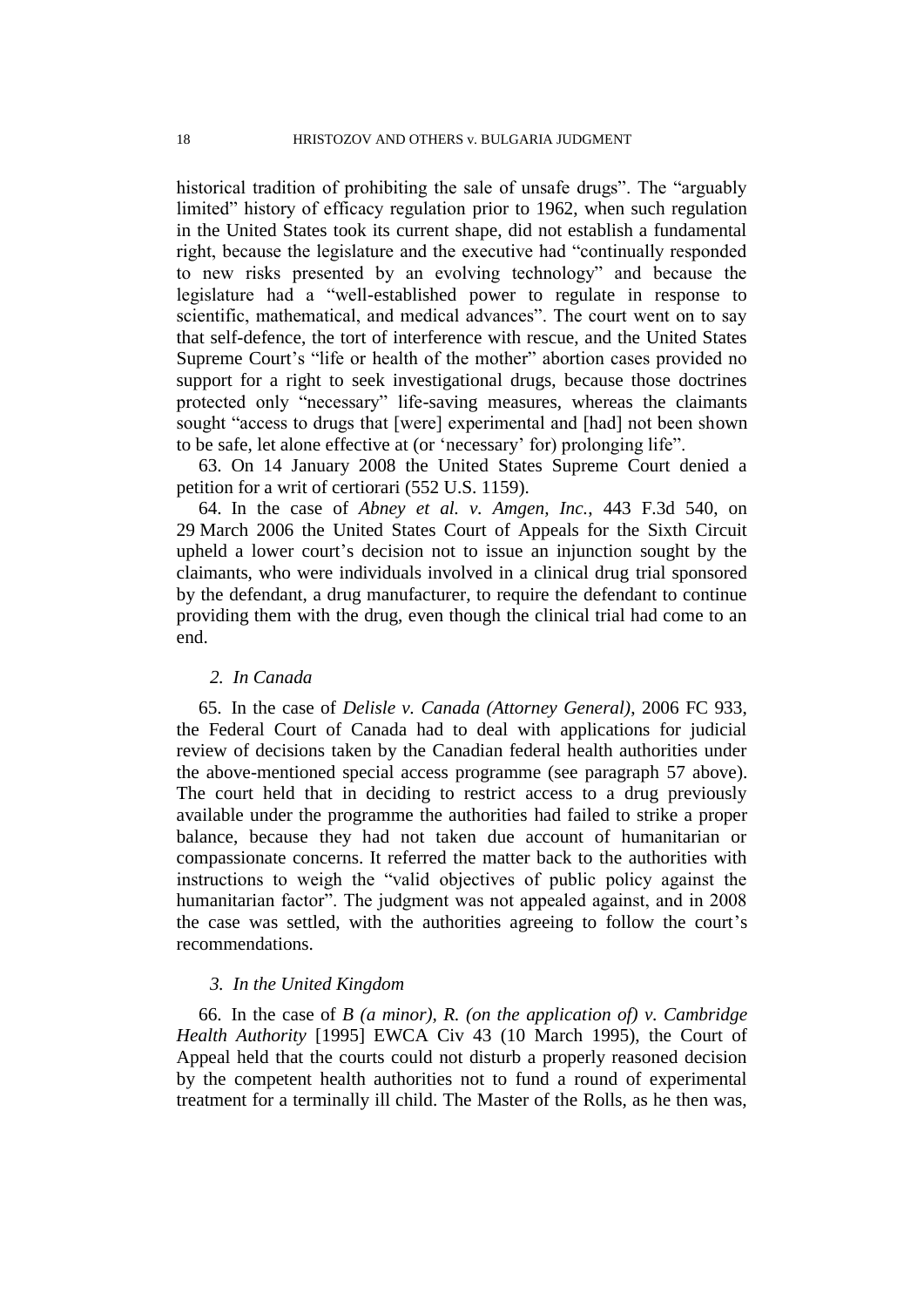Sir Thomas Bingham, made two general comments. He firstly pointed out that the case involved the life of a young patient, which was a fact which had to dominate all consideration of all aspects of the case, because British society was one in which a very high value was put on human life and no decision affecting human life could be regarded with other than the greatest seriousness. He secondly observed that the courts were not arbiters as to the merits of cases of that kind, because if they expressed opinions as to the likelihood of the effectiveness of medical treatment, or as to the merits of medical judgment, they would be straying far from their domain. He went on to say that difficult and agonising judgments had to be made as to how a limited budget was best allocated to the maximum advantage of the maximum number of patients. That was not a judgment which a court could make.

67. In the case of *Simms v Simms and an NHS Trust* [2002] EWHC 2734 (Fam) (11 December 2002), the parents of two teenagers suffering from variant Creutzfeldt-Jakob disease sought judicial declarations that their children could receive an experimental treatment which research on mice had shown could possibly inhibit the advance of their terminal condition. The High Court of Justice (Family Division) allowed the applications, holding, among other things, that the lack of an alternative treatment for the incurable disease meant that it was reasonable to use an experimental treatment that presented no significant risk to the patient. The President of the Family Division, Dame Elizabeth Butler-Sloss, observed that the treatment was an untried one, and that until then there had been no validation of experimental work done abroad. However, she went on to say that if one waited for full certainty in experimental treatments, no innovative work such as the use of penicillin or heart transplant surgery would ever have been attempted. Referring to, *inter alia*, Articles 2 and 8 of the Convention and "a very strong presumption in favour of a course of action which will prolong life", and having regard to the patients' prospects with and without treatment and the fact that no alternative treatment was available, she concluded that it was in their best interest that the treatment should be carried out. In reaching that conclusion, she also considered the wishes and feelings of the families, finding that their advocacy of treatment "should carry considerable weight".

## THE LAW

#### I. PRELIMINARY ISSUE

68. The Government requested that the applications be partly struck out of the list of cases in accordance with Article 37 § 1 (c) of the Convention,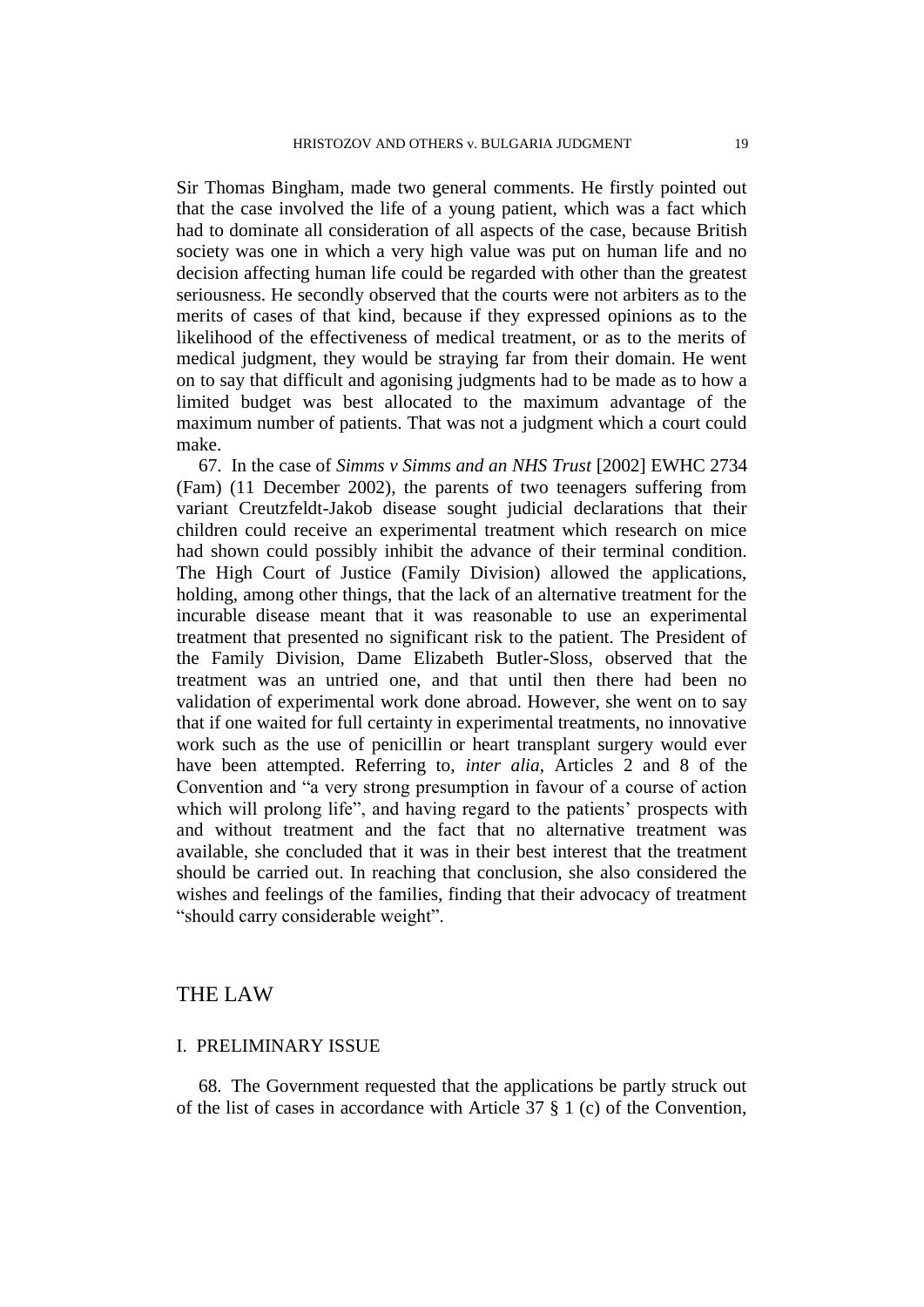challenging the right of the heirs of the four applicants who had died in the course of the proceedings (Mr Hristozov, Mr Petrov, Ms Pencheva and Mr Behar, see paragraph [4](#page-2-0) above) to pursue the applications in their stead. In their view, those heirs could not claim to be indirect victims, and did not have a valid interest in obtaining a ruling by the Court, because the alleged breaches of Articles 2, 3 and 8 of the Convention did not affect them, for two reasons. First, the authorities' refusal to allow the applicants access to the unauthorised medicinal product that they wished to have administered did not affect other individuals, such as their heirs. Secondly, the rights invoked by the applicants were deeply personal in nature. Moreover, it was not the Court's task to determine in the abstract whether the relevant domestic law provisions were in line with the Convention.

69. The applicants did not comment on that point.

70. Article 37 § 1 of the Convention provides, in so far as relevant:

"The Court may at any stage of the proceedings decide to strike an application out of its list of cases where the circumstances lead to the conclusion that ...

(c) for any other reason established by the Court, it is no longer justified to continue the examination of the application.

However, the Court shall continue the examination of the application if respect for human rights as defined in the Convention and the Protocols thereto so requires."

71. In a number of cases in which applicants have died in the course of the proceedings the Court has taken into account statements by their heirs or close family members expressing the wish to pursue the proceedings, or the existence of a legitimate interest claimed by another person wishing to pursue the application (see, for example, *X v. France*, 31 March 1992, § 26, Series A no. 234-C; *Lukanov v. Bulgaria*, 20 March 1997, § 35, *Reports of Judgments and Decisions* 1997-II; and *Malhous v. the Czech Republic*  (dec.) [GC], no. 33071/96, ECHR 2000-XII, with further references). Conversely, the Court and the former Commission have struck applications out of their lists in situations where the applicants have died in the course of the proceedings and either no one has come forward with a wish to pursue the application (see, for example, *Öhlinger v. Austria*, no. 21444/93, Commission's report of 14 January 1997, unreported, § 15; *Ibish v. Bulgaria* (dec.), no. 29893/06, 31 January 2011; and *Korzhenevich v. Russia* (dec.), no. 36799/05, 28 June 2011), or the persons who have expressed such a wish are not heirs or sufficiently close relatives of the applicants, and cannot demonstrate that they have any other legitimate interest in pursuing the application (see *Scherer v. Switzerland*, 25 March 1994, §§ 31-32, Series A no. 287; *S.G. v. France* (striking out), no. 40669/98, §§ 6 and 16, 18 September 2001; *Thévenon v. France* (dec.), no. 2476/02, ECHR 2006-III; *Léger v. France* (striking out) [GC], no. 19324/02, §§ 47-51, 30 March 2009; *Mitev v. Bulgaria* (dec.), no. 42758/07,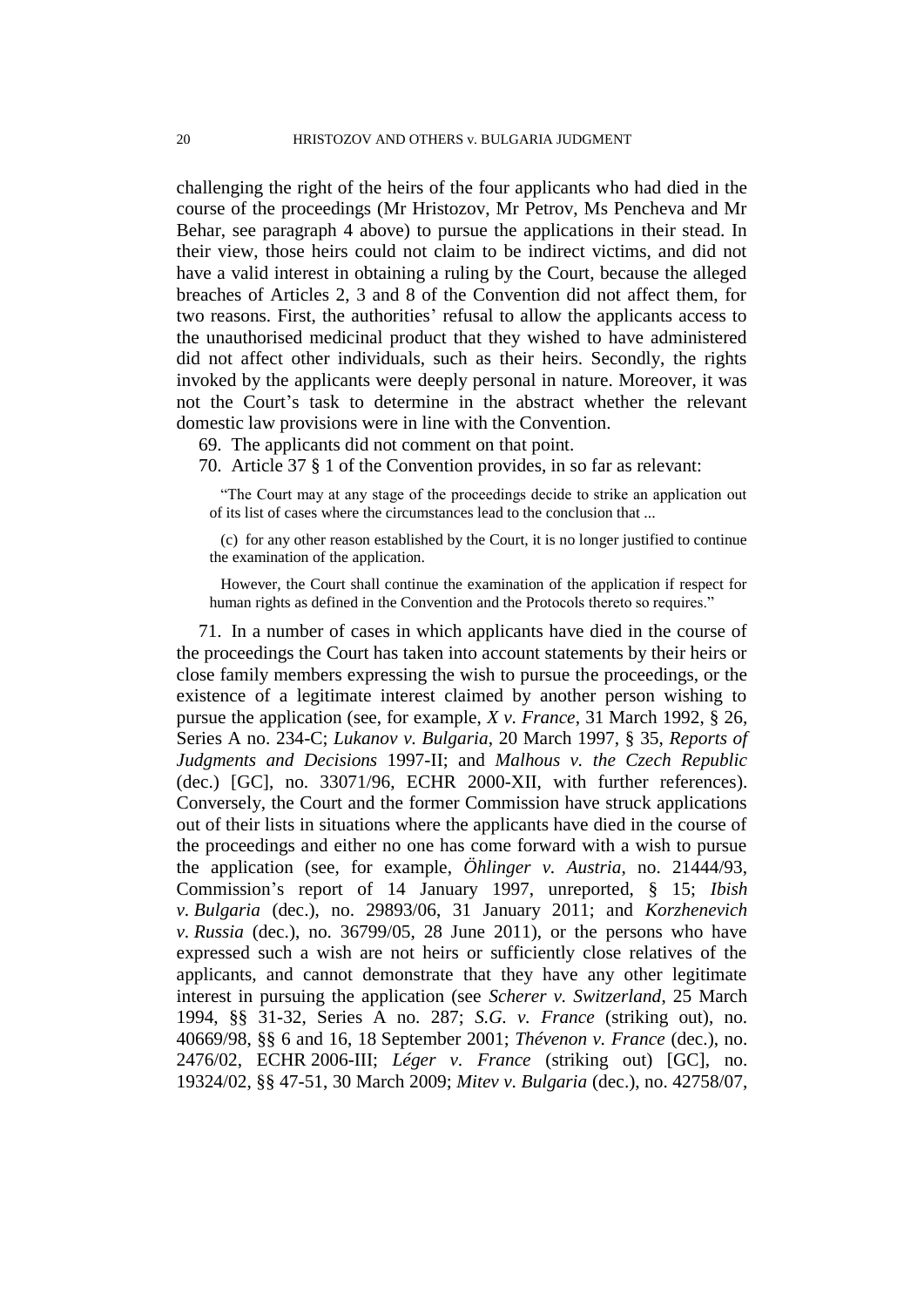29 June 2010; and *Yanchev v. Bulgaria* (dec.) [Committee], no. 16403/07, 20 March 2012).

72. In the present case, the requests to pursue the proceedings were submitted by persons who had provided evidence of their status as both direct heirs and very close relatives of the deceased applicants (see paragraph [4](#page-2-0) above).

<span id="page-22-0"></span>73. It is true that under Article 34 the existence of a victim of a violation is indispensable for the Convention's protection mechanism to be put in motion. However, this criterion cannot be applied in a rigid, mechanical and inflexible way throughout the proceedings (see, as a recent authority, *OAO Neftyanaya kompaniya YUKOS v. Russia* (dec.), no. 14902/04, § 441, 29 January 2009). The Court's approach to cases introduced by applicants themselves and only continued by their relatives after their deaths differs from its approach to cases in which the application has been lodged after the death of the direct victim (see *Fairfield and Others v. the United Kingdom* (dec.), 24790/04, 8 March 2005; *Biç and Others v. Turkey*, no. 55955/00, § 20, 2 February 2006; *Direkçi v. Turkey* (dec.), no. 47826/99, 3 October 2006; *Grădinar v. Moldova*, no. 7170/02, § 91, 8 April 2008; *Dvořáček and Dvořáčková v. Slovakia*, no. 30754/04, § 39, 28 July 2009; and *Kaburov v. Bulgaria* (dec.), no. 9035/06, § 52, 19 June 2012). Moreover, the transferability or otherwise of the applicant's claim is not always decisive, for it is not only material interests which the successors of deceased applicants may pursue by their wish to maintain the application (see *Capital Bank AD v. Bulgaria*, no. 49429/99, § 78, ECHR 2005-XII (extracts)). Cases before the Court generally also have a moral or principled dimension, and persons close to an applicant may thus have a legitimate interest in obtaining a ruling even after that applicant's death (see *Malhous*, cited above). This is particularly true in the present case, for two reasons. First, it concerns the application of the most fundamental provisions in the Convention system. Secondly, its subject matter is closely connected with the four applicants' deaths. In these circumstances, it would be contrary to the Court's mission to refrain from ruling on the complaints raised by the deceased applicants just because they did not, owing to their serious diseases, have the strength or the time to await the outcome of the proceedings before it.

<span id="page-22-1"></span>74. It cannot therefore be said that it is no longer justified to continue the examination of the applications in so far as they concern the four deceased applicants.

75. In view of this conclusion, the Court does not consider it necessary to address the question whether respect for human rights requires the continued examination of the applications in so far as they concern the four deceased applicants (see *Karner v. Austria*, no. 40016/98, § 25, ECHR 2003-IX, and *Hirsi Jamaa and Others v. Italy* [GC], no. 27765/09, § 58, 23 February 2012).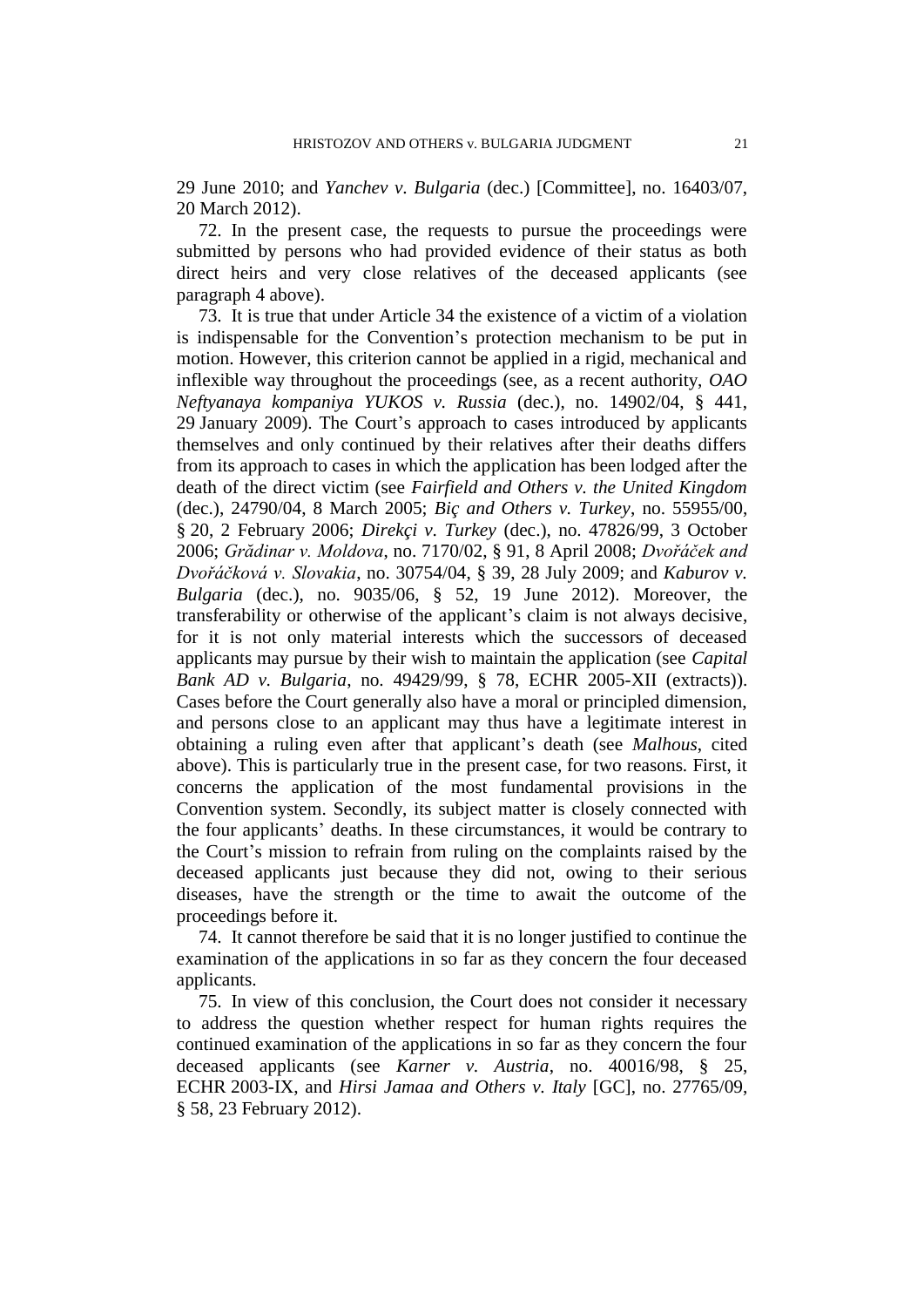#### 22 HRISTOZOV AND OTHERS v. BULGARIA JUDGMENT

## II. ADMISSIBILITY OF THE COMPLAINTS UNDER ARTICLES 2, 3 AND 8 OF THE CONVENTION

### **A. Victim status**

76. The Government submitted that the applicants could not claim to be victims of a violation, for three reasons. First, they had received adequate medical treatment, had not been denied such treatment, and there was no indication that their state of health had worsened. Secondly, Bulgarian law allowed "compassionate use" of unauthorised medicinal products. Thirdly, the applicants had not enrolled in a clinical trial that would have allowed them access to such products. Under European Union law there was no obligation, but simply a recommendation, to have a harmonised approach to the "compassionate use" of unauthorised medicinal products. MBVax Coley Fluid had not been authorised in any country and did not meet the criteria for "compassionate use" under European Union law.

77. The Government further argued that Ms Staykova-Petermann could not claim to be a victim of a violation in her own right.

78. The applicants did not comment on those points.

79. The Court observes that the issues raised by the first limb of the Government's objection are closely bound up with the merits of the complaints (see, *mutatis mutandis*, *Doğan and Others v. Turkey*, nos. 8803-8811/02, 8813/02 and 8815-8819/02, § 93, ECHR 2004-VI (extracts); *Al-Skeini and Others v. the United Kingdom* [GC], no. 55721/07, §§ 106-07, ECHR 2011-...; and *Hirsi Jamaa and Others*, cited above, § 111). The Court will therefore deal with those points when examining the substance of the complaints.

80. As regards the second limb of the objection, the Court finds that, sadly, at this juncture the question whether Ms Staykova-Petermann may personally claim to be a victim is of no practical importance, because her late son was also an applicant and because, following his death, she expressed the wish to pursue the proceedings in his stead, and the Court accepted that she was entitled to do so (see paragraphs [4,](#page-2-0) [73](#page-22-0) and [74](#page-22-1) above, and *Georgel and Georgeta Stoicescu v. Romania*, no. 9718/03, §§ 41-43, 26 July 2011).

81. The Government's objection must therefore be rejected.

## **B. Exhaustion of domestic remedies**

## *1. The parties' submissions*

82. The Government submitted that the applicants had failed to exhaust domestic remedies in respect of their complaints under Articles 2, 3 and 8 of the Convention, because they had not sought judicial review of the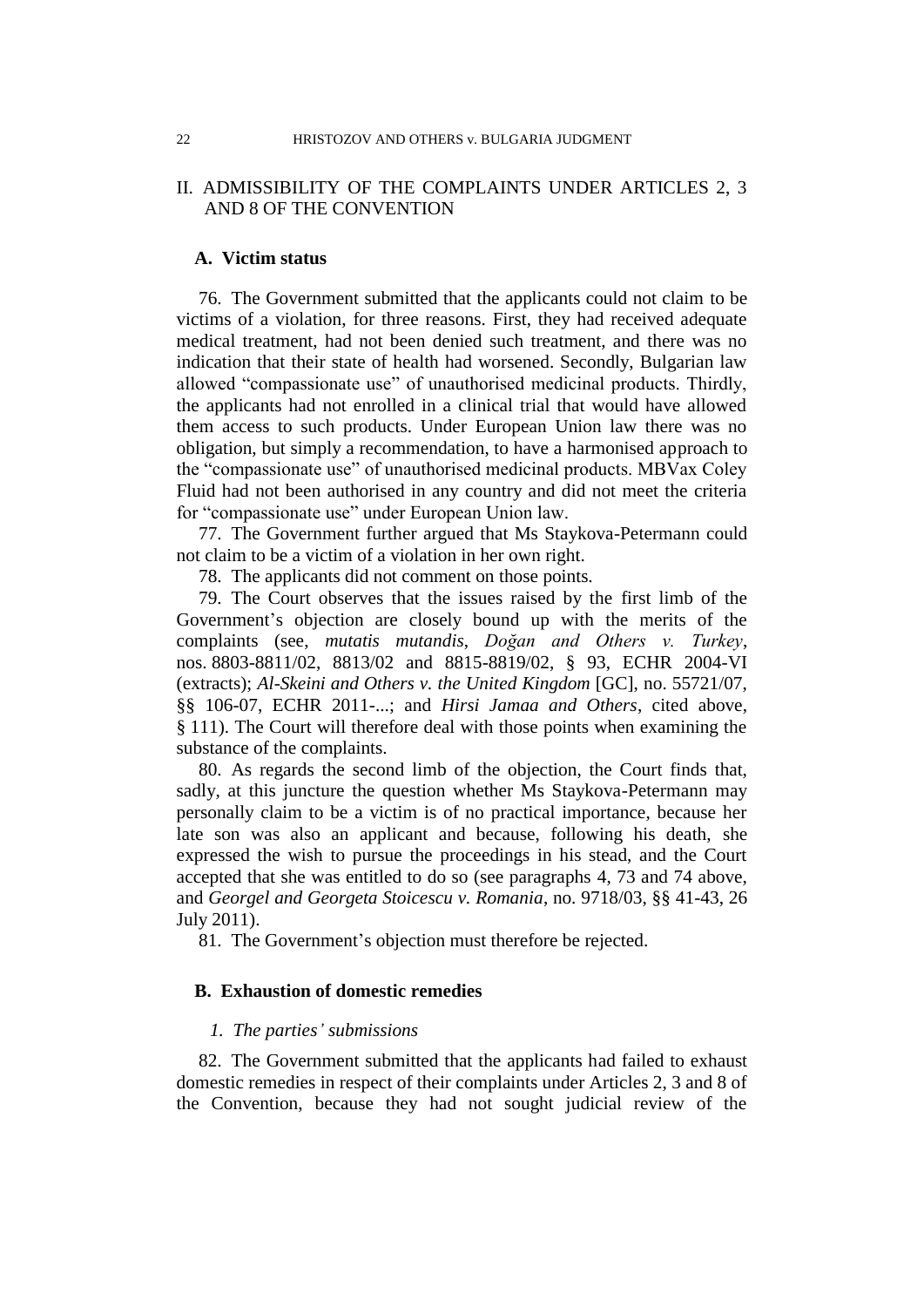decisions denying them the opportunity to use MBVax Coley Fluid. They said that they were not aware of cases in which the Bulgarian courts had dealt with the "compassionate use" of unauthorised medicinal products, and pointed out that those courts were not competent to declare what type of medical treatment should be applied in a particular case. It was nevertheless possible to refer the question raised by the case to a domestic court, and rely on arguments based on the Convention or on European Union law, inasmuch as the Convention had been incorporated in Bulgarian law and the relevant rules of European Union law were directly applicable. The Government went on to draw attention to the conditions under which patients could seek access to unauthorised medicinal products, and expressed the view that in the applicants' cases those conditions had not been met.

83. In their additional observations on this point, the Government again argued that the applicants could have sought judicial review of the decisions denying them the opportunity to use MBVax Coley Fluid, or of the regulations on which those decisions had been based. In such proceedings the applicants could have relied on the Convention: the Bulgarian courts had on a number of occasions set aside administrative decisions or struck down regulations as inconsistent with the Convention or European Union law. The Government conceded that they could not speculate as to the outcome of such proceedings, but emphasised that in their view neither the decisions nor the regulations in issue were in breach of the Medicinal Products in Human Medicine Act 2007 or of European Union law. The Act itself was fully consistent with the relevant European Union law, and therefore not in breach of the Convention. Regulations no. 2 and Regulations no. 10 both required that the medicinal product in issue be authorised in another country, which was not the applicants' case. However, this was fully in line with Article 83 of Regulation (EC) no. 726/2004, which required that the product concerned either be the subject of an application for marketing authorisation or be undergoing clinical trials, which was again not the applicants' case.

84. The applicants replied that an application for judicial review of the decisions of the Director of the Medicines Executive Agency was not an effective remedy, for three reasons. First, in view of the wording of the applicable regulations, it would not have had any reasonable prospects of success. Secondly, its examination would have taken too long. Thirdly, the national courts would not have been in a position to obtain impartial expert opinions. An application for judicial review of the regulations themselves was not an effective remedy either, because such proceedings could have resulted only in the regulations being struck down, not their modification.

85. In their additional observations on this point, the applicants again argued that an application for judicial review of the decisions of the Medicines Executive Agency would not have had a reasonable prospect of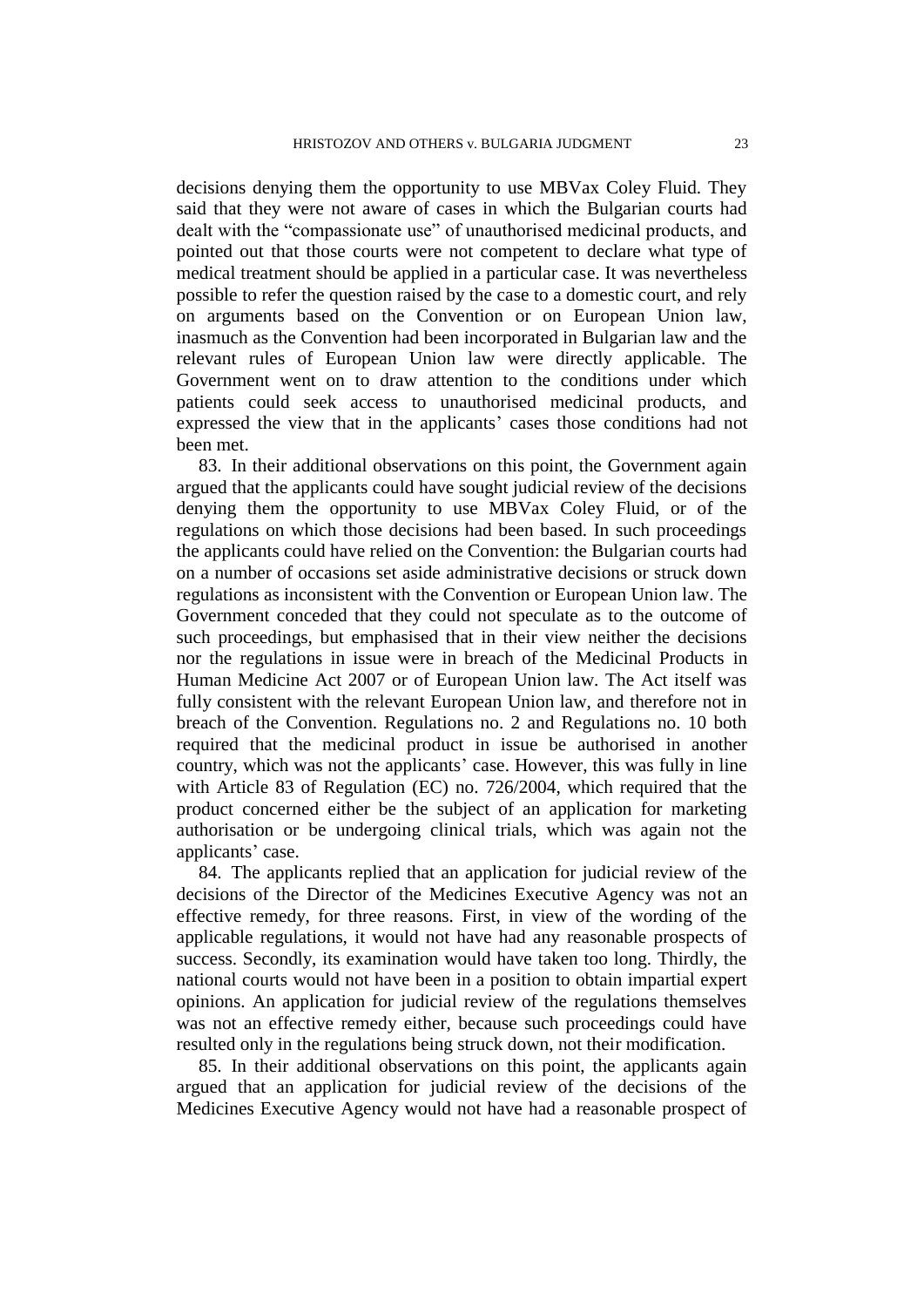success, for several reasons. First, the requirements laid down in the applicable regulations were vague. Secondly, because of the absence from Regulations no. 2 of provisions dealing with the possibility of judicial review, and of any case-law under that regulation or under the regulations that preceded it, it was unclear which would be the competent court, and even whether the courts would consider the Agency's pronouncements to be administrative decisions subject to judicial review. Thirdly, there was no guarantee that the applicants would be able to obtain unbiased expert opinions. The impossibility of securing objective opinions by medical experts was a systemic problem in Bulgaria, as illustrated by a number of cases concerning medical negligence and reports in the press. Fourthly, all those procedural uncertainties made it very likely that any legal challenges brought by the applicants would not have been determined before their deaths. In support of that assertion the applicants pointed to several cases in which proceedings brought by patients in connection with the State's failure to provide them with medicines had been marred by delays and had dragged on for years; in some of those cases the claimants had died long before the courts had dealt with their claims. As regards proceedings concerning challenges to statutory instruments, their average duration was two years. Fifthly, the regulations in issue were not contrary to Bulgarian law, and thus could be challenged only on Convention grounds. However, as was evident from their case-law, the Bulgarian courts were likely to take into account Convention-related arguments only if they were based on clear and consistent case-law of this Court in relation to Bulgaria, which was not the case. There was an abundance of Bulgarian judicial decisions which had given short shrift to Convention-based arguments. In sum, the prospect of a national court providing redress to the applicants before their deaths was illusory. Nor could they realistically hope to obtain from the authorities a different decision under newly issued Regulations no. 10, which likewise required that the medicinal product in issue be authorised in another country.

#### *2. The Court's assessment*

86. Concerning the possibility of seeking judicial review of the decisions of the Director of the Medicines Executive Agency, the Court observes that at the relevant time the impossibility for the applicants to obtain access to the unauthorised medicinal product that they wished to have administered flowed directly from the wording of Regulation 2 of Regulations no. 2 of 10 January 2001, preceded and superseded by similar texts (see paragraphs [25](#page-7-0) and [30](#page-8-0) above). Under the express terms of that Regulation, and of the Regulations that preceded and superseded it, medicinal products which had not been authorised in another country – which was the case here – could not exceptionally be permitted for use in Bulgaria (see paragraphs [26,](#page-7-1) [27](#page-7-2) and [31](#page-8-1) above). It has not been disputed that in his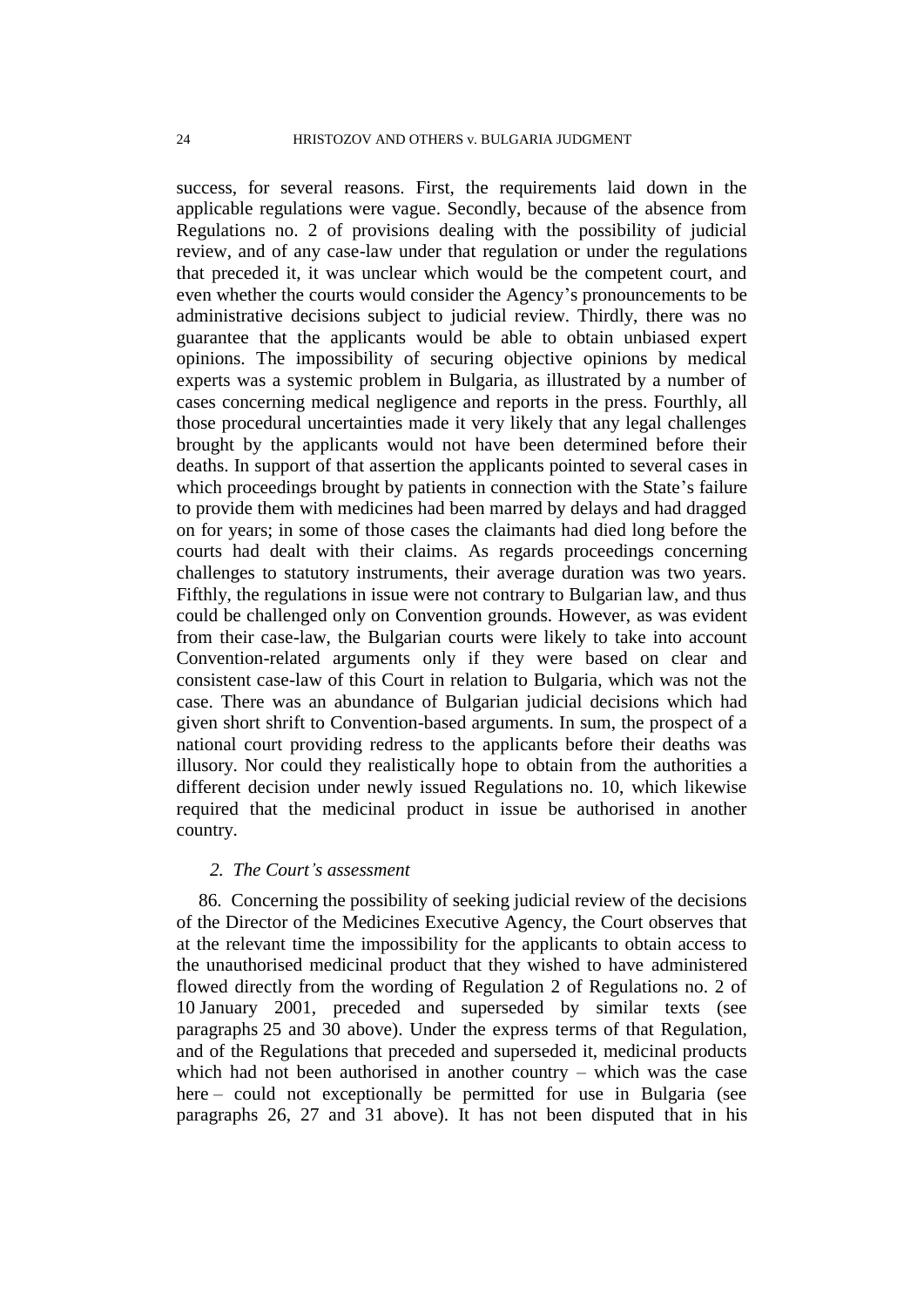decisions in respect of each of the applicants the Agency's Director applied that provision correctly; this is confirmed by the opinion expressed by the Ombudsman of the Republic (see paragraph [16](#page-5-0) above) and by the Government's submissions (see, *mutatis mutandis*, *Immobiliare Saffi v. Italy*  [GC], no. 22774/93, § 42 *in limine*, ECHR 1999-V; *Urbárska Obec Trenčianske Biskupice v. Slovakia*, no. 74258/01, § 86, 27 November 2007; *Ognyan Asenov v. Bulgaria*, no. 38157/04, § 32, 17 February 2011; and *Valkov and Others v. Bulgaria*, nos. 2033/04, 19125/04, 19475/04, 19490/04, 19495/04, 19497/04, 24729/04, 171/05 and 2041/05, § 72, 25 October 2011). As regards the possibility of relying on the direct application of European Union law, the Court takes note of the examples cited by the Government in which the Bulgarian courts relied on that law to set aside administrative decisions (see paragraphs [38](#page-10-0) and [39](#page-10-1) above). However, the Court observes that, as evident from the terms of its relevant provisions, European Union law enables, but does not require, the Union's member States to allow "compassionate use" of unauthorised medicinal products (see paragraphs [45-](#page-12-1)[51](#page-14-1) above). There is therefore no basis on which to argue that the Director's decisions were in breach of that law. Lastly, the Court is not persuaded that the applicants could have successfully challenged those decisions on the strength of Convention-based arguments. It takes note of the examples cited by the Government in which the Bulgarian courts relied on the Convention and the Court's case-law to set aside administrative decisions, or to hold that they had jurisdiction to review such decisions (see paragraphs [39](#page-10-1) and [40](#page-10-2) above). However, it cannot be overlooked that in all those examples the Bulgarian courts based their decisions on established case-law of this Court, whereas there is to date no firm basis in the Court's case-law on which to hold that impossibility of access to unauthorised medicinal products on a "compassionate use" basis is in breach of the Convention. The issue is novel and not free from doubt. The Court is mindful that its role is intended to be subsidiary to that of national systems safeguarding human rights, and that the national courts should normally have the initial opportunity to determine whether domestic law is compatible with the Convention (see *Burden v. the United Kingdom* [GC], no. 13378/05, § 42, ECHR 2008-...). However, it considers that the examples cited by the Government cannot lead to the conclusion that in the specific circumstances of this case a domestic legal challenge based on Convention-related arguments would have had a reasonable prospect of success (see, *mutatis mutandis*, *Slavgorodski v. Estonia* (dec.), no. 37043/97, 9 March 1999, and *Odièvre v. France* [GC], no. 42326/98, §§ 21 and 23, ECHR 2003-III). The Court also notes that, by the Government's own admission, the Bulgarian courts have never dealt with the use of unauthorised medicinal products; it appears that since 1995, when the Minister of Health laid down regulations on this matter for the first time,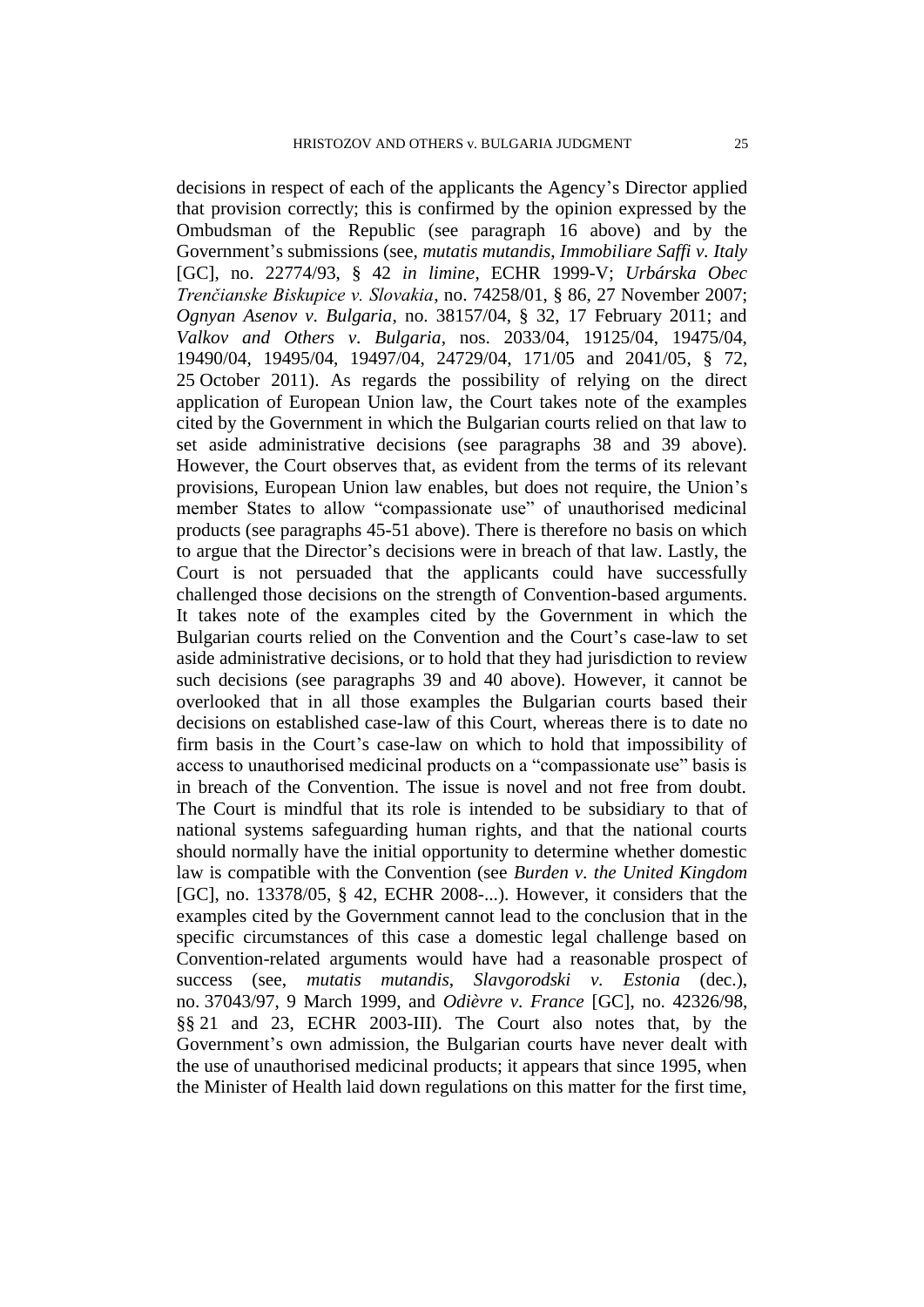no cases have been reported under those regulations (see paragraph [34](#page-9-0) above).

87. The burden of proof is on the Government claiming non-exhaustion to satisfy the Court that the remedy to which they refer offered a reasonable prospect of success (see, as a recent authority, *Nada v. Switzerland* [GC], no. 10593/08, § 141, 12 September 2012). In view of the above reasons, the Court is not satisfied that an application for judicial review of the decisions of the Director of the Medicines Executive Agency can be regarded as offering such a prospect.

88. Nor is the Court persuaded that the applicants would have been able successfully to seek judicial review of the regulations on which those decisions were based. Those regulations do not appear to run counter to a higher-ranking statutory or constitutional rule, or to a rule of European Union law. There is thus no basis in domestic law or European Union law for a challenge to them. The Court is not persuaded that the applicants could have successfully challenged the regulations on the strength of Convention-based arguments either. It is true that the Supreme Administrative Court has previously struck down statutory instruments on the ground that they were contrary to the Convention, when the discrepancy between the two was clear (see the decisions cited in paragraph [37](#page-9-1) above, and in *Bochev v. Bulgaria*, no. 73481/01, § 45, 13 November 2008). However, in cases where the incompatibility was not immediately apparent, it has refused to do so (see the decisions cited in *Ponomaryovi v. Bulgaria*, no. 5335/05, §§ 23-24, ECHR 2011-...). As already noted, in the present case it is far from clear that the impossibility of access to unauthorised medicinal products on a "compassionate use" basis is in breach of the Convention.

89. In view of these conclusions, the Court does not find it necessary to enquire whether the effectiveness of the remedy proposed by the Government would have been hindered by uncertainties as to whether a legal challenge to the Director's decisions or the underlying regulations would have been heard on the merits, or by the alleged impossibility of obtaining impartial expert opinions, or by the allegedly limited powers of the Supreme Administrative Court in proceedings for review of statutory instruments. Nor is it necessary to speculate as to whether such judicial review proceedings would have lasted so long as to render a ruling in the applicants' favour devoid of practical purpose.

90. The Government's objection must therefore be rejected.

## **C. Compatibility** *ratione materiae*

91. The Government submitted that the complaint under Article 2 was incompatible *ratione materiae* with the provisions of the Convention, because that Article could not be construed as requiring the State to allow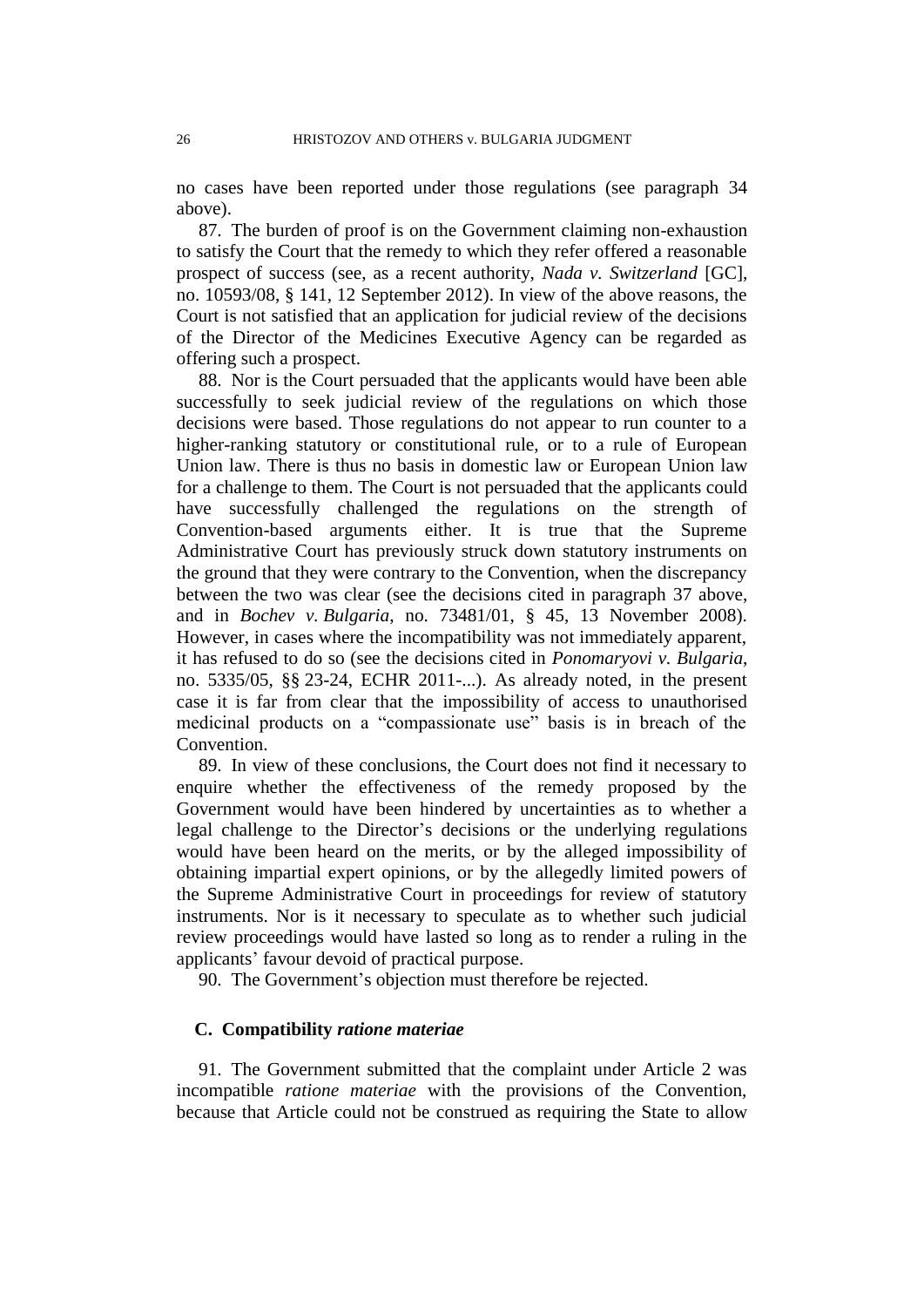access to unauthorised medicinal products. The same was true for the complaint under Article 3 of the Convention. The refusal to allow the applicants access to the experimental product MBVax Coley Fluid, whose safety and efficacy had not been established, could not be regarded as inhuman treatment.

92. The applicants did not comment on this submission.

93. The Court notes that the Government's arguments concern the interpretation and application of Articles 2 and 3 of the Convention, and in particular the extent of the State's positive obligations under those Articles in relation to the provision of unauthorised medicinal products to terminally ill patients. Considered in those terms, the objection that the complaints are incompatible *ratione materiae* with the provisions of the Convention is closely linked to the substance of the complaints, and is more appropriately addressed at the merits stage (see, *mutatis mutandis*, *Bozano v. France*, 18 December 1986, § 42, Series A no. 111; *Vo v. France* [GC], no. 53924/00, § 44, ECHR 2004-VIII; *Rantsev v. Cyprus and Russia*, no. 25965/04, § 211, 7 January 2010; and *Austin and Others v. the United Kingdom* [GC], nos. 39692/09, 40713/09 and 41008/09, § 50, 15 March 2012).

## **D. The Court's conclusion as to the admissibility of the complaints**

94. The Court further considers that these complaints are not manifestly ill-founded within the meaning of Article 35 § 3 (a) of the Convention. No other ground for declaring them inadmissible has been established. They must therefore be declared admissible.

## III. MERITS OF THE COMPLAINTS UNDER ARTICLES 2, 3 AND 8 OF THE CONVENTION

95. The applicants complained under Article 2 § 1 of the Convention that under Bulgarian law individuals who were terminally ill and who had unsuccessfully exhausted all conventional methods of treatment could not exceptionally be allowed to use unauthorised medicinal products. They further complained that the authorities' response to their requests to obtain such permission had been both incoherent and slow, arguing that this had been due to the lack of clear rules in that domain.

96. The applicants also complained under Article 3 of the Convention that by denying them access to the experimental medicinal product that they wished to use the authorities had subjected them to inhuman and degrading treatment.

97. Lastly, they complained under Article 8 of the Convention that the authorities' refusal to allow them to use the product had been an unjustified interference with their right to respect for their private and family life.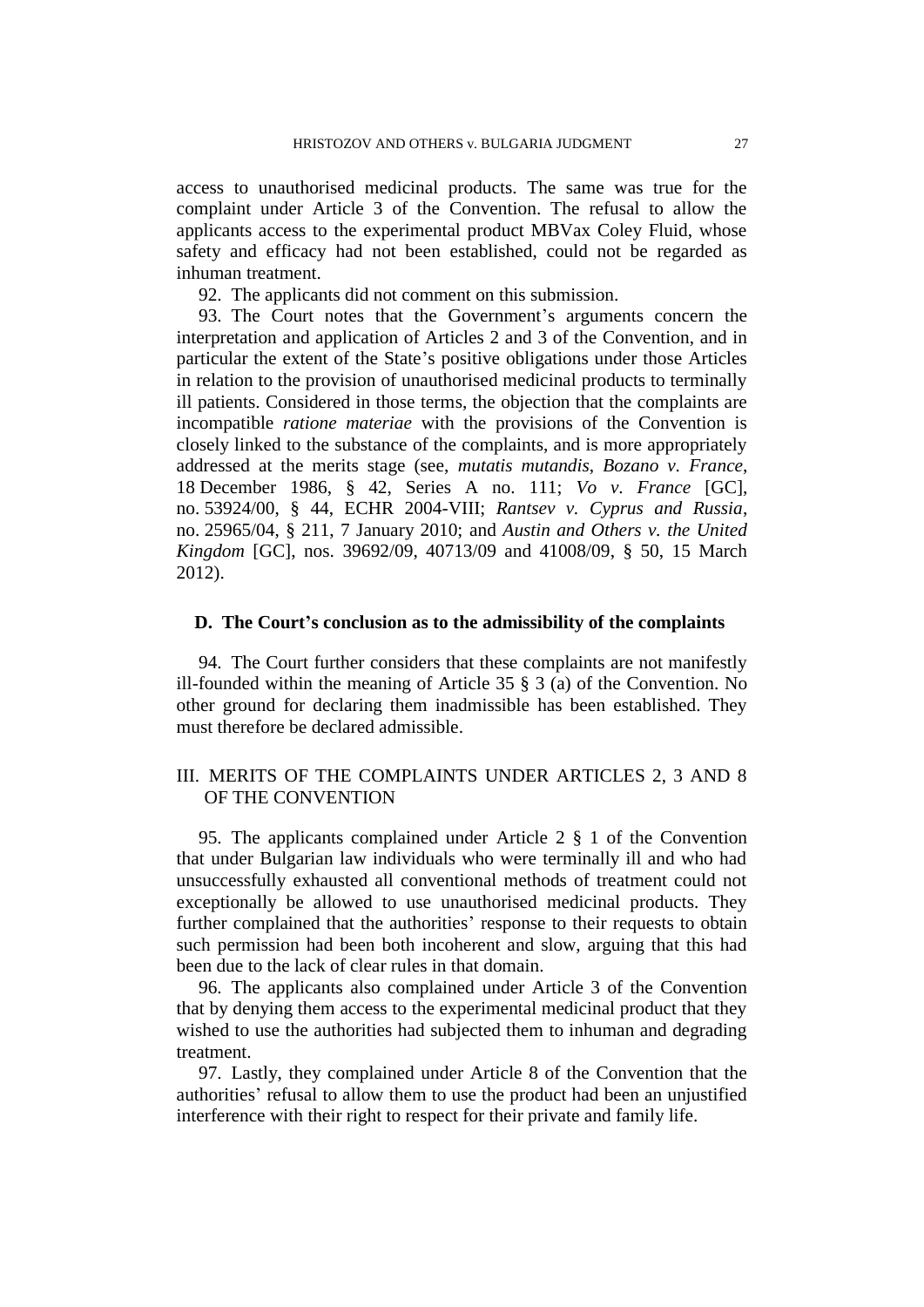98. Articles 2, 3 and 8 of the Convention provide, in so far as relevant:

#### **Article 2 (right to life)**

"1. Everyone's right to life shall be protected by law ..."

#### **Article 3 (prohibition of torture)**

"No one shall be subjected to torture or to inhuman or degrading treatment or punishment."

#### **Article 8 (right to respect for private and family life)**

"1. Everyone has the right to respect for his private and family life ...

2. There shall be no interference by a public authority with the exercise of this right except such as is in accordance with the law and is necessary in a democratic society in the interests of national security, public safety or the economic well-being of the country, for the prevention of disorder or crime, for the protection of health or morals, or for the protection of the rights and freedoms of others."

#### **A. The parties' submissions**

#### *1. Concerning Article 2 of the Convention*

99. The Government pointed out that Bulgarian law made provision for "compassionate use" of unauthorised medicinal products. However, they emphasised that such products carried serious risks, which required them to be carefully regulated. The State was entitled to refuse permission for the use of an unauthorised medicinal product, and this did not breach the right to life, but safeguarded it. The positive obligations under Article 2 of the Convention had limits, and could not exceed what was reasonable. The applicants had been given conventional medical treatment. There was no further duty to allow them to use a product which was not authorised in any member State of the European Union or had not been subjected to a clinical trial. A State could not be obliged to make available all possible drugs, let alone products whose contents and origins were not clearly known, and which had not been authorised in developed countries with strong health care systems. The product at issue did not comply with the requirements for "compassionate use" under Article 83 of Regulation (EC) no. 726/2004. If its producer met the applicable requirements, the authorities could envisage allowing its use in the future. In that sense, the applicants were not left with no hope at all.

100. The applicants submitted that the refusal to allow them to use the product had been in breach of their right to life. They highlighted the similarities and differences between their case and previous cases in which the Court had dealt with complaints under Article 2 of the Convention in relation to health care. They argued that, properly framed, the issue in their case was whether the State had taken appropriate steps to safeguard the lives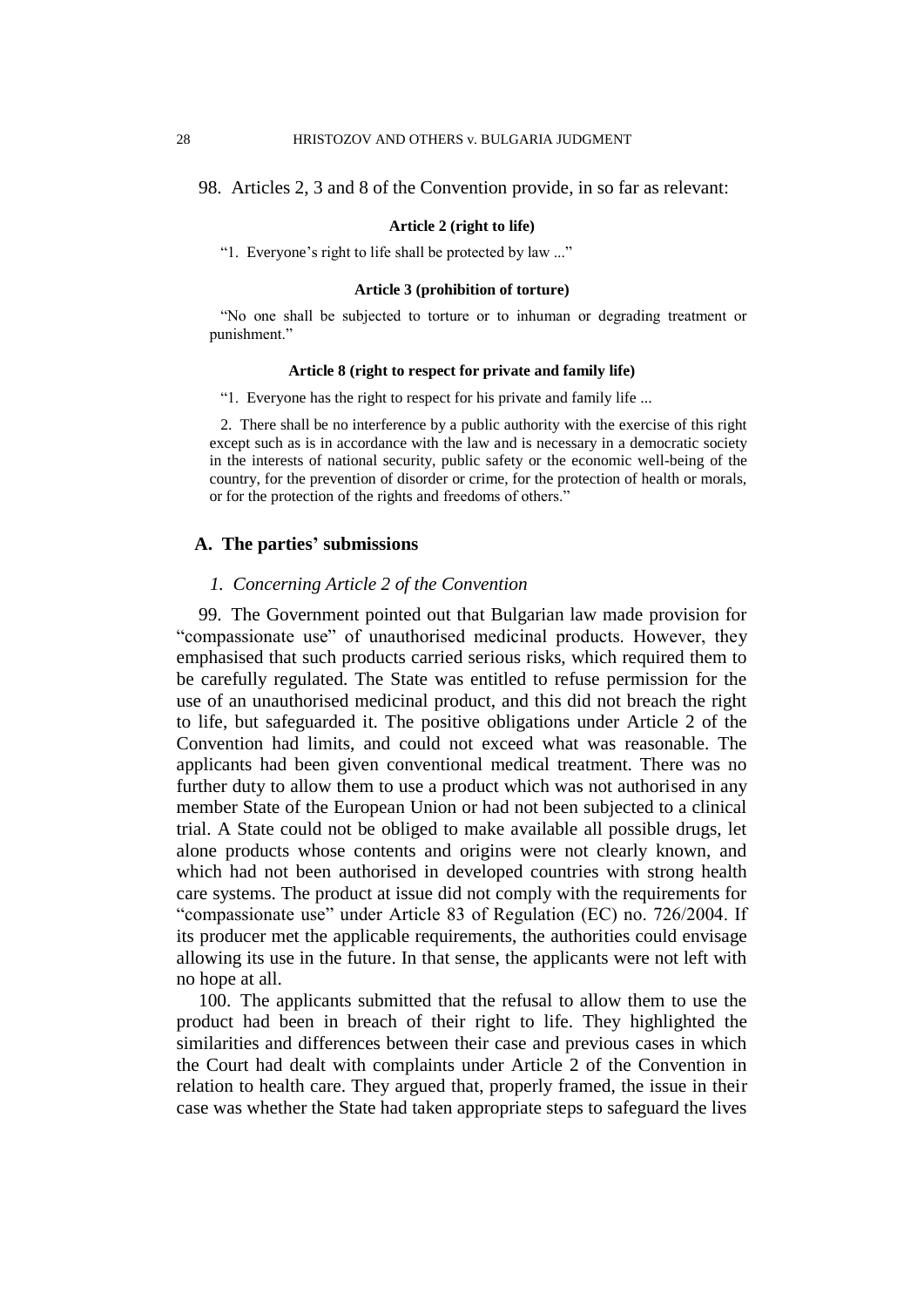of those under its jurisdiction. In their view it had not, because the rules governing "compassionate use" were not adequate, in that they did not allow the authorities to have regard to specific circumstances. All individuals in Bulgaria who, like the applicants, had cancer which was terminal and which was no longer responding to conventional treatment, were being denied access to experimental medicinal products. In the applicants' case, this was not justified by lack of budgetary resources, because the company which had developed the product was willing to provide it free of charge. There were indications that the condition of some cancer patients had improved as a result of its use. This had given the applicants hope that it might help them as well.

## *2. Concerning Article 3 of the Convention*

101. The Government drew attention to the minimum threshold bringing Article 3 of the Convention into play, which in their view had not been reached, and to the limited extent of the State's positive obligations under that Article. They pointed out that there had been no intention to deny the applicants access to safe medicinal products. The experimental product that they wished to use had not been authorised in any country, and had not undergone clinical trials. Its safety and efficacy had not been established. Not being given the opportunity to use it could not therefore be regarded as inhuman treatment. On the contrary, its use, which would have amounted to a medical experiment, might have resulted in a breach of Article 3.

102. The applicants submitted that they had been forced to await their deaths in spite of being aware of the existence of an experimental product which might improve their health and prolong their lives. Those of them who had died had had to endure pain and suffering before their death, in the knowledge that the use of the product in other countries had in some cases even led to complete remission from the disease.

## *3. Concerning Article 8 of the Convention*

103. The Government submitted that any interference with the applicants' rights under Article 8 of the Convention had been lawful and necessary. The refusals to allow them to use the experimental product had been reasoned, made by an independent authority, and based on legal provisions which were fully in line with European Union law. It could therefore be presumed that they were compliant with the Convention. Those provisions, which took into account the need to strike a balance between the public interest and personal autonomy, sought to protect the health and life of those concerned by preventing abuses and the risks accompanying the use of untested products. For that purpose they had laid down certain conditions, which in the applicants' cases had not been met. That regulatory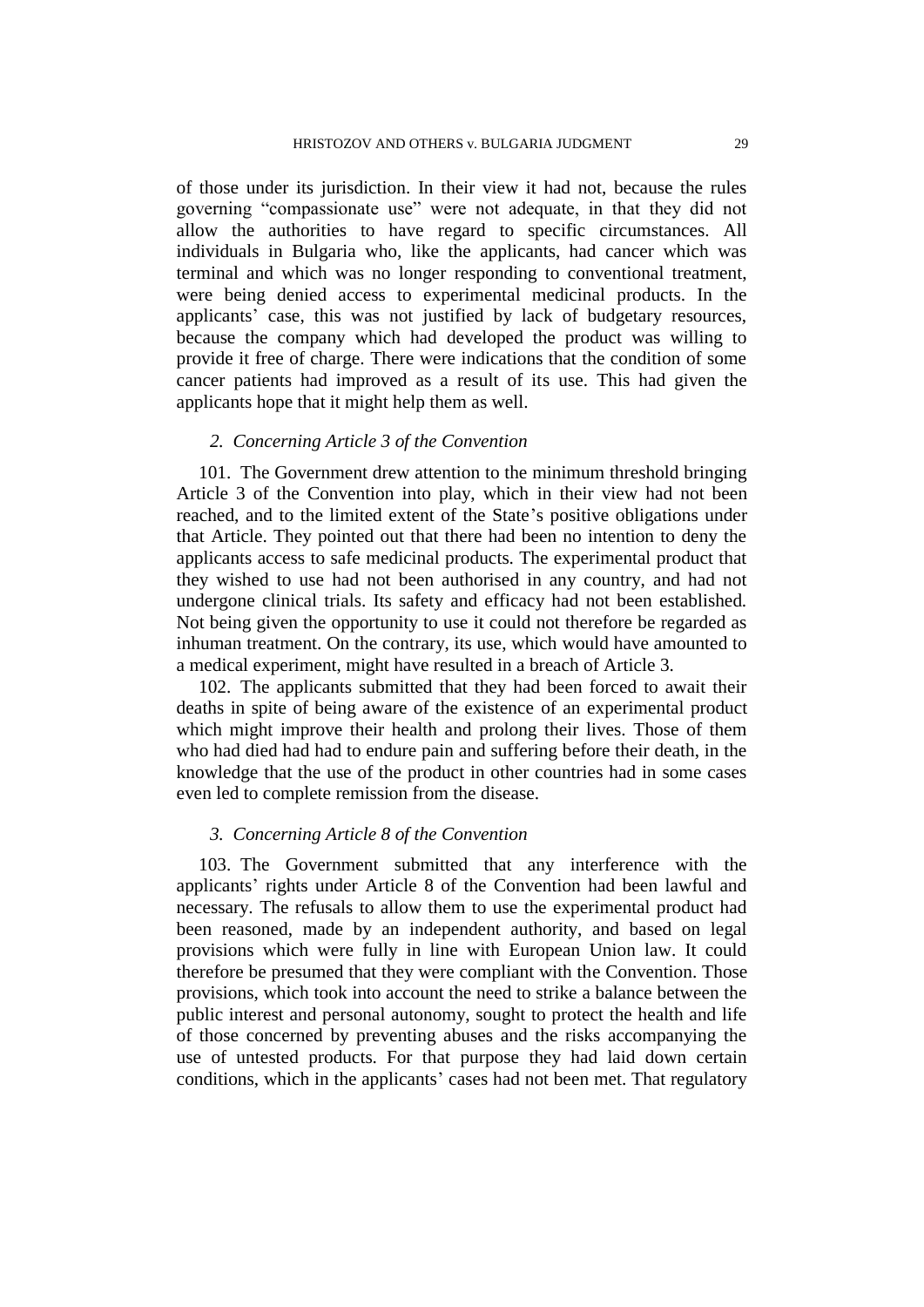arrangement could not be described as a blanket prohibition on the "compassionate use" of unauthorised medicinal products.

104. The applicants highlighted the similarities and differences between their case and previous cases in which the Court had dealt with similar issues under Article 8 of the Convention. They pointed out that they were not trying to derive from that provision a right to die, but on the contrary a right to try to prolong life and avert death. The refusals to allow them access to an experimental medicinal product which might help them do so amounted to interference with their rights under that Article. The manner in which a person chose to live, even if that choice could entail harmful consequences, was part of that person's private life. The refusals had been of a blanket nature, not taking into account the specifics of each case. They had been based on inadequate legal provisions which did not permit an individualised assessment, and did not correspond to a pressing social need. They had not been intended to protect the applicants' lives, because all of them were terminally ill and, without recourse to some new medicinal product, had only a short span of life left. In that connection, it had to be borne in mind that the exception sought would simply have given the applicants a chance to prolong their lives, and would not have shielded anyone else from criminal liability. It might have helped them avert suffering and death, as had happened with some patients in other countries.

## **B. The Court's assessment**

## *1. The scope of the case*

105. The Court's task in cases arising from individual applications is not to review domestic law in the abstract, but to examine the manner in which that law has been applied to the applicants (see, among other authorities, *McCann and Others v. the United Kingdom*, 27 September 1995, § 153, Series A no. 324; *Pham Hoang v. France*, 25 September 1992, § 33, Series A no. 243; *Sommerfeld v. Germany* [GC], no. 31871/96, § 86, ECHR 2003-VIII; and *S.H. and Others v. Austria* [GC], no. 57813/00, § 92, ECHR 2011-...). The Court must also confine its attention, as far as possible, to the particular circumstances of the case before it (see, among other authorities, *Wettstein v. Switzerland*, no. 33958/96, § 41, ECHR 2000-XII, and *Sommerfeld*, cited above, § 86). It is therefore not called upon in the present case to pass judgment on the system of rules governing access to unauthorised medicinal products in Bulgaria, or to decide whether refusal of access to medicinal products is in principle compatible with the Convention. Moreover, the Court is not competent to express an opinion as to the suitability of a particular medical treatment. Lastly, the Court does not have to establish whether the product that the applicants wished to use met the requirements of European Union law, and in particular the requirement of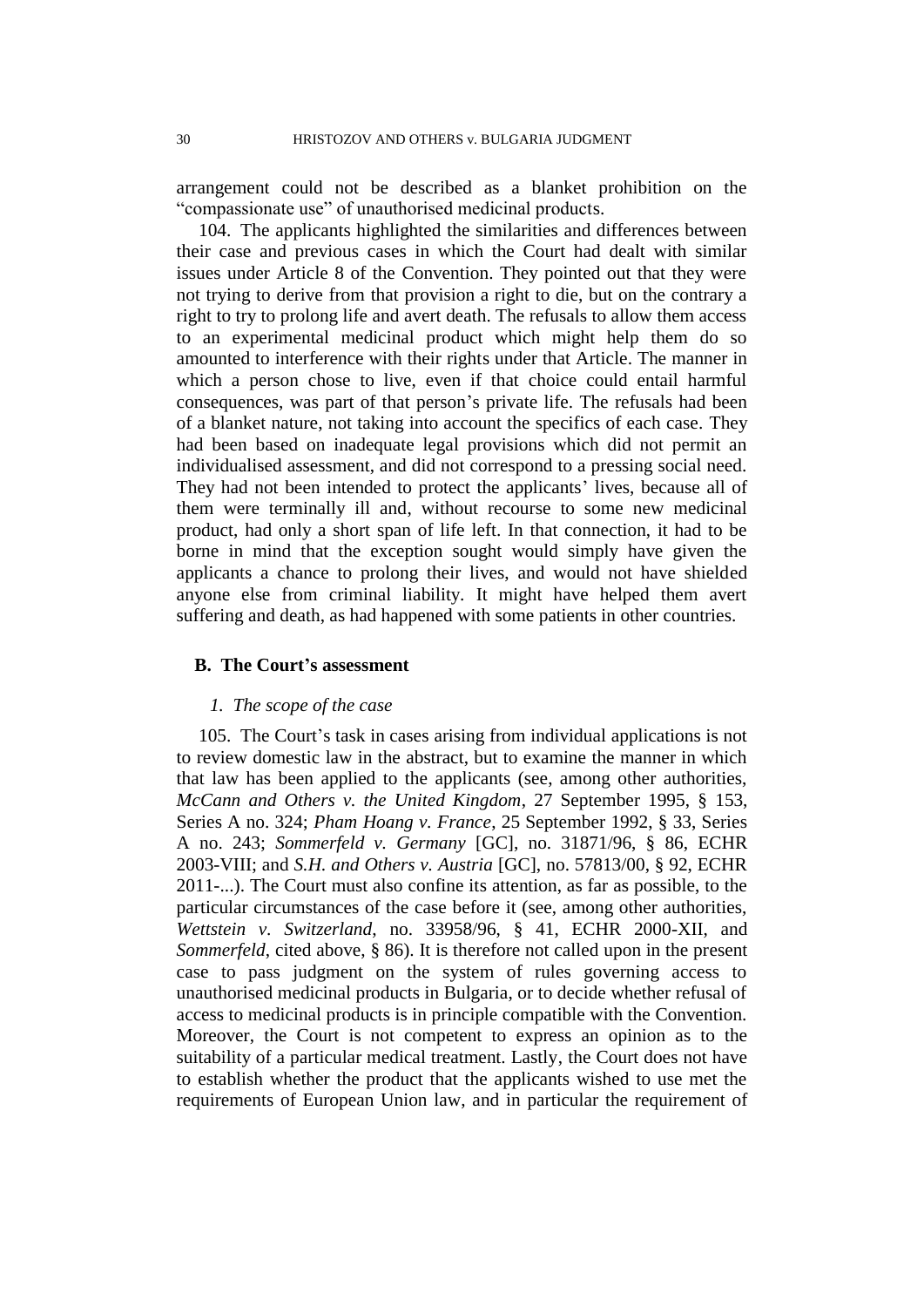Article 83 § 2 of Regulation (EC) no. 726/2004 to be undergoing clinical trials (see paragraphs [10,](#page-4-0) [45](#page-12-1) and [50](#page-14-0) above); the Court is competent only to apply the Convention, and it is not its task to review compliance with other international instruments (see *Di Giovine v. Portugal* (dec.), no. 39912/98, 31 August 1999; *Hermida Paz v. Spain* (dec.), no. 4160/02, 28 January 2003; *Somogyi v. Italy*, no. 67972/01, § 62, ECHR 2004-IV; *Calheiros Lopes and Others v. Portugal* (dec.), no. 69338/01, 3 June 2004; and *Böheim v. Italy* (dec.), no. 35666/05, 22 May 2007). In the present case, the Court must determine only whether the refusals to allow the applicants access to the product at issue were compatible with their Convention rights.

## *2. Alleged violation of Article 2 of the Convention*

106. The first sentence of Article 2 enjoins the State not only to refrain from the intentional and unlawful taking of life, but also to take appropriate steps to safeguard the lives of those within its jurisdiction (see, among other authorities, *Calvelli and Ciglio v. Italy* [GC], no. 32967/96, § 48, ECHR 2002-I, and *Wiater v. Poland* (dec.), no. 42290/08, § 33, 15 May 2012). The Court has previously held that it cannot be excluded that acts and omissions of the authorities in the field of health care policy may in some circumstances engage the State's responsibility under Article 2 (see *Powell v. the United Kingdom* (dec.), no. 45305/99, ECHR 2000-V; *Nitecki v. Poland* (dec.), no. 65653/01, 21 March 2002; *Trzepałko v. Poland* (dec.), no. 25124/09, § 23, 13 September 2011; and *Wiater*, cited above, § 34). It has also held that, with respect to the scope of the State's positive obligations in the provision of health care, an issue may arise under Article 2 where it is shown that the authorities have put an individual's life at risk through the refusal of health care which they have undertaken to make available to the general population (see *Cyprus v. Turkey* [GC], no. 25781/94, § 219, ECHR 2001-IV; *Nitecki*, cited above; *Pentiacova and Others v. Moldova* (dec.), no. 14462/03, ECHR 2005-I; *Gheorghe v. Romania* (dec.), no. 19215/04, 22 September 2005; and *Wiater*, cited above, § 35).

107. In the present case, it is not being argued that the applicants have been refused health care which is otherwise generally available in Bulgaria. Nor are the applicants suggesting that the State should pay for a particular form of conventional treatment because they are unable to meet its costs (contrast *Nitecki; Pentiacova and Others; Gheorghe;* and *Wiater*, all cited above). The applicants' claim is rather that, because conventional treatments did not work in their cases, domestic law should be framed in such a way as to entitle them, exceptionally, to have access to an experimental and yet untested product that would be provided free of charge by the company which is developing it.

108. It is true that the positive obligations under Article 2 may include the duty to put in place an appropriate legal framework, for instance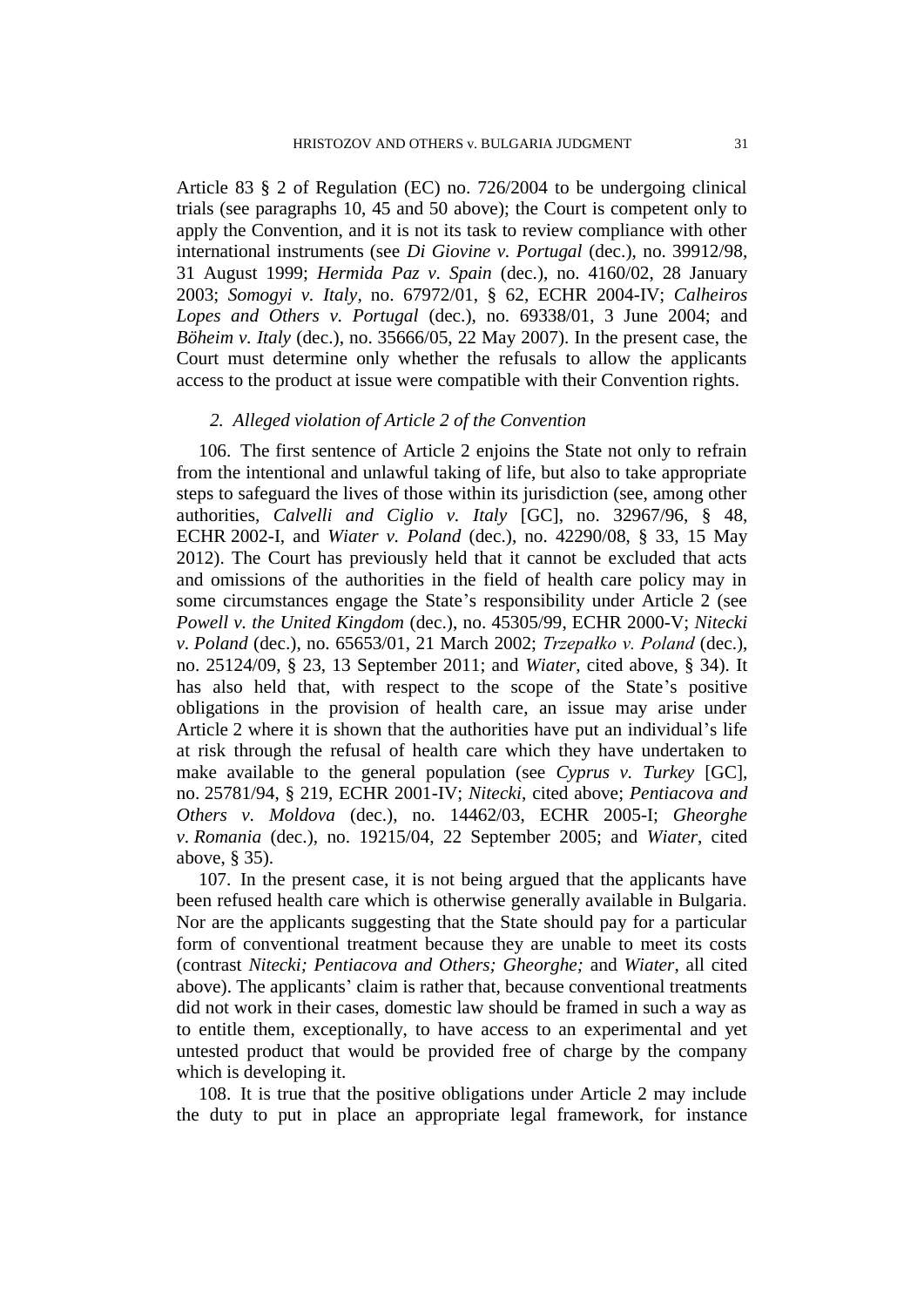regulations compelling hospitals to adopt appropriate measures for the protection of their patients' lives (see *Calvelli and Ciglio*, cited above, § 49), or regulations governing dangerous industrial activities (see *Öneryıldız v. Turkey* [GC], no. 48939/99, § 90, ECHR 2004-XII). Nevertheless, it cannot be said that Bulgaria does not have in place regulations governing access to unauthorised medicinal products in cases where conventional forms of medical treatment appear insufficient. Such regulations exist and have recently been updated (see paragraphs [23](#page-6-0)[-32](#page-8-2) above). The applicants rather take issue with the terms of those regulations, arguing that they are overly restrictive. However, in the Court's view Article 2 of the Convention cannot be interpreted as requiring access to unauthorised medicinal products for the terminally ill to be regulated in a particular way. It should be noted in this connection that in the European Union this matter remains within the competence of the member States (see paragraphs [45](#page-12-1)[-51](#page-14-1) above), and that the Contracting States deal differently with the conditions and manner in which access to unauthorised medicinal products is provided (see paragraphs [54](#page-15-0)[-55](#page-16-1) above).

109. There has therefore been no violation of Article 2 of the Convention.

## *3. Alleged violation of Article 3 of the Convention*

110. Article 3 of the Convention enshrines one of the most fundamental values of a democratic society. It prohibits in absolute terms torture and inhuman or degrading treatment or punishment. However, to fall under that provision a given form of treatment must attain a minimum level of severity. The assessment of this minimum level is relative. It depends on all the circumstances of the case, such as the duration of the treatment, its physical and mental effects and, in some cases, the sex, age and state of health of the victim (see, as a recent authority, *A, B and C v. Ireland* [GC], no. 25579/05, § 164, ECHR 2010-...). In considering whether a treatment is "degrading", the Court will have regard to whether its object was to humiliate and debase the person concerned and whether, as far as the consequences are concerned, it adversely affected his or her personality in a manner incompatible with Article 3 (see, among other auhtorities, *Wainwright v. the United Kingdom*, no. 12350/04, § 41, ECHR 2006-X).

111. An examination of the Court's case-law shows that Article 3 has been most commonly applied in contexts in which the risk of being subjected to a proscribed form of treatment has emanated from intentionally inflicted acts of State agents or public authorities. It may be described in general terms as imposing a primarily negative obligation on States to refrain from inflicting serious harm on persons within their jurisdiction. However, in view of the fundamental importance of Article 3, the Court has reserved to itself sufficient flexibility to address its application in other situations (see *Pretty v. the United Kingdom*, no. 2346/02, § 50,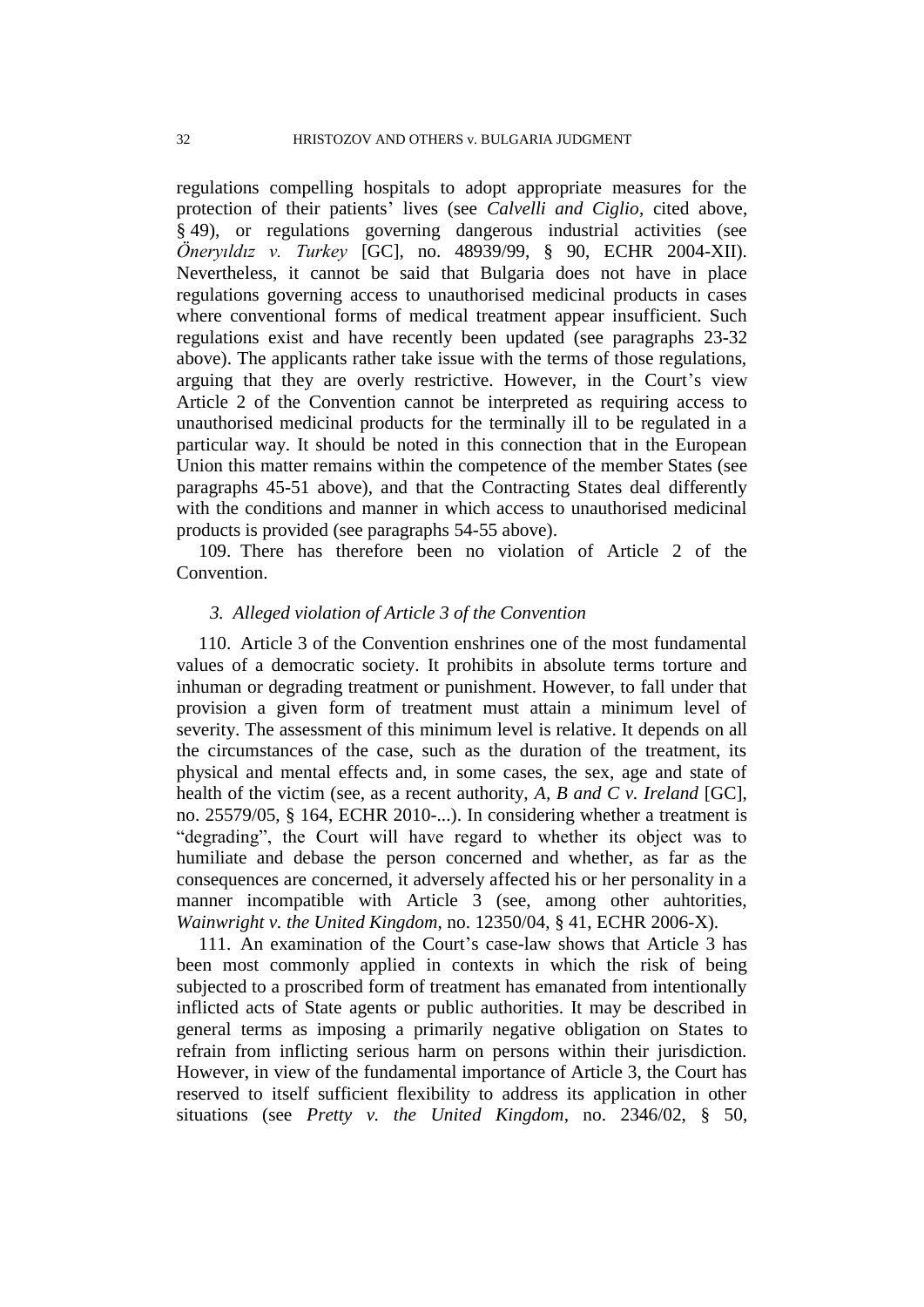ECHR 2002-III). For instance, suffering which flows from a naturally occurring illness may be covered by Article 3 where it is, or risks being, exacerbated by treatment stemming from measures for which the authorities can be held responsible (see *N. v. the United Kingdom* [GC], no. 26565/05, § 29, ECHR 2008-...). However, the threshold in such situations is high, because the alleged harm emanates not from acts or omissions of the authorities but from the illness itself (ibid., § 43).

112. In the present case, there is no complaint that the applicants have not received adequate medical treatment. It appears that all of them have benefited from such treatment, which has sadly proved insufficient to treat their medical conditions. Their situation is therefore not comparable to those of persons in custody who complain of a lack of medical treatment (see, for example, *Keenan v. the United Kingdom*, no. 27229/95, §§ 109-16, ECHR 2001-III; *McGlinchey and Others v. the United Kingdom*, no. 50390/99, §§ 47-58, ECHR 2003-V; and *Sławomir Musiał v. Poland*, no. 28300/06, §§ 85-98, 20 January 2009), seriously ill persons who would be unable to obtain treatment if removed to a country which lacks adequate medical facilities (see *N. v. the United Kingdom*, cited above, §§ 32-51, and the cases cited therein), or persons in a vulnerable situation who have, as a result of rank indifference on the part of health care professionals, been denied access to otherwise available diagnostic services to which they were entitled as a matter of law (see *R.R. v. Poland*, no. 27617/04, §§ 148-62, 26 May 2011).

113. The applicants rather claim that the refusal by the authorities to allow them access to an experimental product which, according to them, was potentially life-saving, amounted to inhuman and degrading treatment for which the State was responsible, as it thereby failed to protect them from the suffering resulting from the final stages of their illness. However, as in *Pretty* (cited above, § 54), the Court considers that this claim puts an extended construction on the concept of inhuman or degrading treatment that it cannot accept. It cannot be said that by refusing the applicants access to a product – even if potentially life-saving – whose safety and efficacy are still in doubt, the authorities directly added to the applicants' physical suffering. It is true that the refusals, inasmuch as they prevented the applicants from resorting to a product which they believed might improve their chances of healing and survival, caused them mental suffering, especially in view of the fact that the product appears to be available on an exceptional basis in other countries. However, the Court does not consider that the authorities' refusal reached a sufficient level of severity to be characterised as inhuman treatment (see, *mutatis mutandis*, *A, B and C v. Ireland*, cited above, §§ 163-64). It notes in this connection that Article 3 does not place an obligation on the Contracting States to alleviate the disparities between the levels of health care available in various countries (see, *mutatis mutandis*, *N. v. the United Kingdom*, cited above, § 44). Lastly,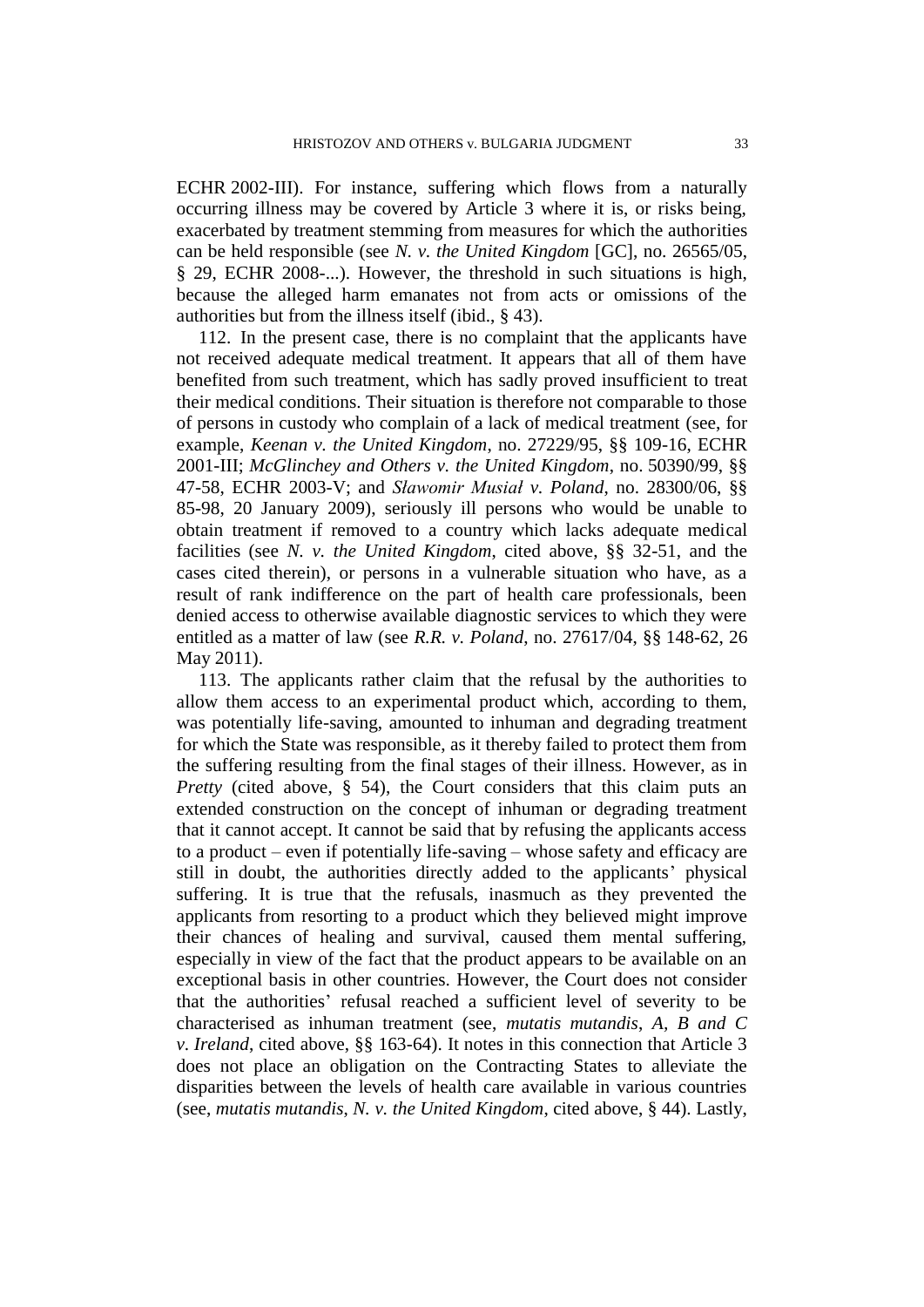the Court does not consider that the refusals can be regarded as humiliating or debasing the applicants.

114. Whether the refusals unduly interfered with the applicants' right to respect for their physical integrity is a point which the Court will examine below by reference to Article 8 of the Convention (see, *mutatis mutandis*, *Tysiąc v. Poland*, no. 5410/03, § 66, ECHR 2007-I, and *L. v. Lithuania*, no. 27527/03, § 47, ECHR 2007-IV).

115. There has therefore been no violation of Article 3 of the Convention.

## *4. Alleged violation of Article 8 of the Convention*

#### **(a) Applicability of Article 8**

116. The essence of the applicants' grievance is that there is a regulatory limitation on their capacity to choose, in consultation with their doctors, the way in which they should be medically treated with a view to possibly prolonging their lives. This complaint clearly falls to be examined under Article 8, whose interpretation, so far as the notion of "private life" is concerned, is underpinned by the notions of personal autonomy and quality of life (see *Pretty*, cited above, §§ 61 *in fine* and 65, and *Christine Goodwin v. the United Kingdom* [GC], no. 28957/95, § 90, ECHR 2002-VI). It is by reference to that provision that the Court and the former Commission have most often examined the extent to which States can use compulsory powers to protect people from the consequences of their own conduct, including when that conduct poses a danger to health or is of a life-threatening nature (see, for example, concerning involvement in consensual sado-masochistic activities, *Laskey, Jaggard and Brown v. the United Kingdom*, 19 February 1997, §§ 35-36, *Reports* 1997-I, and *K.A. and A.D. v. Belgium*, no. 42758/98 and 45558/99, §§ 78 and 83, 17 February 2005; concerning imposition of medical treatment without consent, *Acmanne and Others v. Belgium*, no. 10435/83, Commission decision of 10 December 1984, DR 40, p. 251; *Glass v. the United Kingdom*, no. 61827/00, §§ 82-83, ECHR 2004-II; *Storck v. Germany*, no. 61603/00, §§ 143-44, ECHR 2005-V; *Jehovah's Witnesses of Moscow v. Russia*, no. 302/02, § 135, ECHR 2010-...; and *Shopov v. Bulgaria*, no. 11373/04, § 41, 2 September 2010; and, concerning assisted suicide, *Pretty*, cited above, §§ 62-67, and *Haas v. Switzerland*, no. 31322/07, § 51, ECHR 2011-...).

## **(b) Positive obligation or interference with a right?**

117. The parties argued the case in terms of interference with the applicants' rights under Article 8. In the Court's view, however, the point is not so clear-cut. The central issue in the case may be seen as either a curtailment of the applicants' choice of medical treatment, to be analysed as an interference with their right to respect for their private life (compare,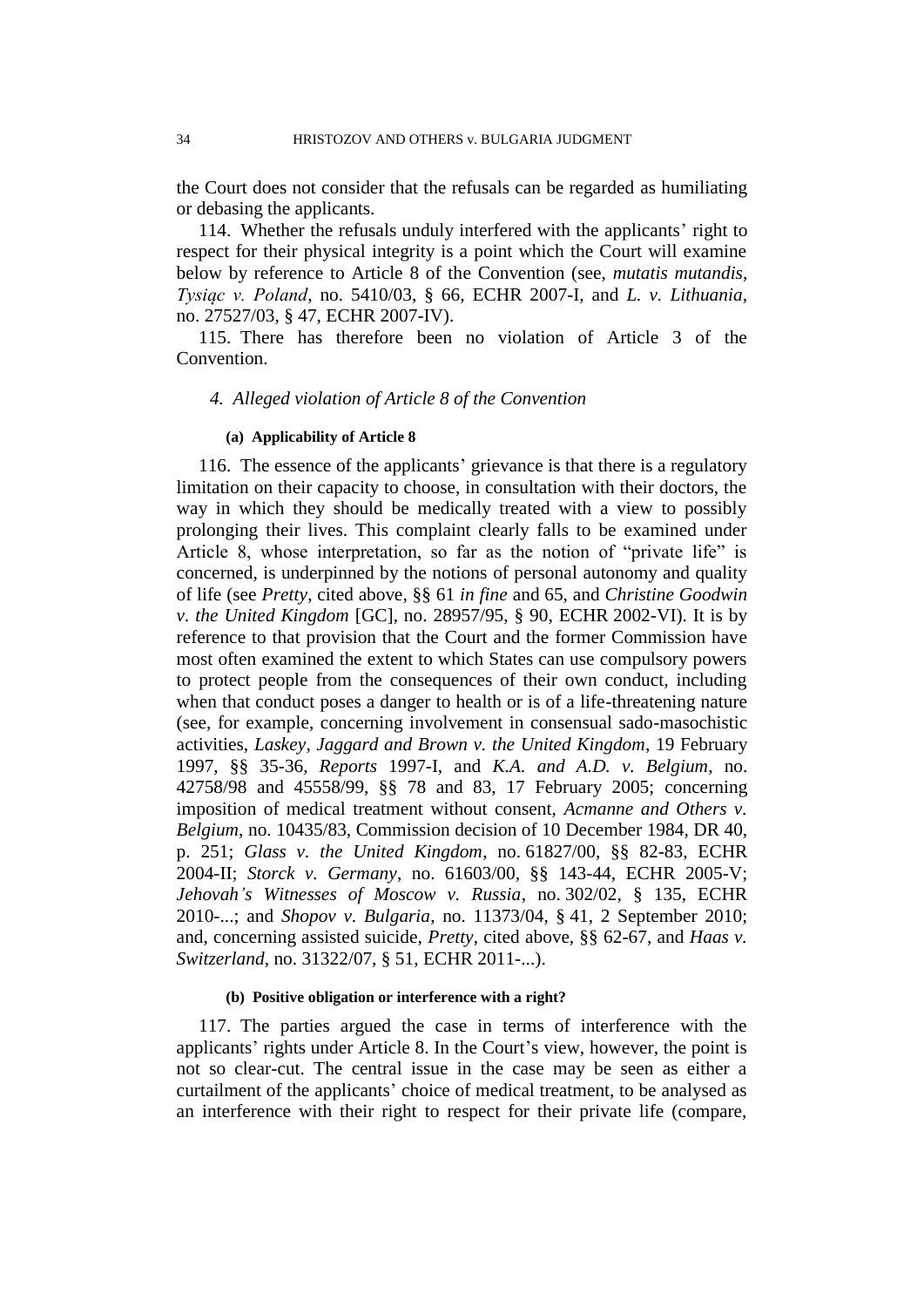*mutatis mutandis*, *Pretty*, cited above, § 67; *A, B and C v. Ireland*, cited above § 216; and *S.H. and Others v. Austria*, cited above, §§ 85-88), or as an allegation of a failure on the part of the State to provide an appropriate regulatory framework securing the rights of persons in the applicants' situation, to be analysed in terms of the State's positive duty to ensure respect for their private life (compare, *mutatis mutandis*, *Christine Goodwin*, § 71; *Tysiąc*, §§ 107-08; *Haas*, §§ 52-53; *A, B and C v. Ireland*, §§ 244-46; and *R.R. v. Poland*, § 188, all cited above). The Court does not find it necessary to determine this point. Although the boundaries between the State's positive and negative obligations under Article 8 do not lend themselves to precise definition, the applicable principles are similar. In both contexts regard must be had to the fair balance that has to be struck between the competing interests of the individual and of the community as a whole (see, among other authorities, *Powell and Rayner v. the United Kingdom*, 21 February 1990, § 41, Series A no. 172; *Evans v. the United Kingdom* [GC], no. 6339/05, § 75, ECHR 2007-I; and *Dickson v. the United Kingdom* [GC], no. 44362/04, § 70, ECHR 2007-V). The salient issue in this case is precisely whether such a balance has been struck, regard being had to the State's margin of appreciation in this domain.

#### **(c) The competing interests and the applicable margin of appreciation**

118. In its recent judgment in *S.H. and Others v. Austria* (cited above, § 94), the Court summarised the principles for determining the breadth of the State's margin of appreciation under Article 8 as follows. A number of factors must be taken into account. Where a particularly important facet of an individual's existence or identity is at stake, the margin will normally be restricted. Where, however, there is no consensus within the Contracting States, either as to the relative importance of the interest at stake or as to the best means of protecting it, particularly where the case raises sensitive moral or ethical issues, the margin will be wider. There will usually be a wide margin if the State is required to strike a balance between competing private and public interests or Convention rights.

119. The Court starts with the general point that matters of health-care policy are in principle within the margin of appreciation of the domestic authorities, who are best placed to assess priorities, use of resources and social needs (see *Shelley v. the United Kingdom* (dec.), no. 23800/06, 4 January 2008).

120. Turning to the competing interests, the Court observes that it is undeniable that the applicants' interest in obtaining medical treatment capable of mitigating their illness or of helping them defeat it is of the highest order. However, the analysis cannot stop there. When it comes to experimental medicinal products, it is in the nature of things that their quality, efficacy and safety are open to doubt. The applicants do not deny this. They rather seek to argue that because of the dire prognosis attaching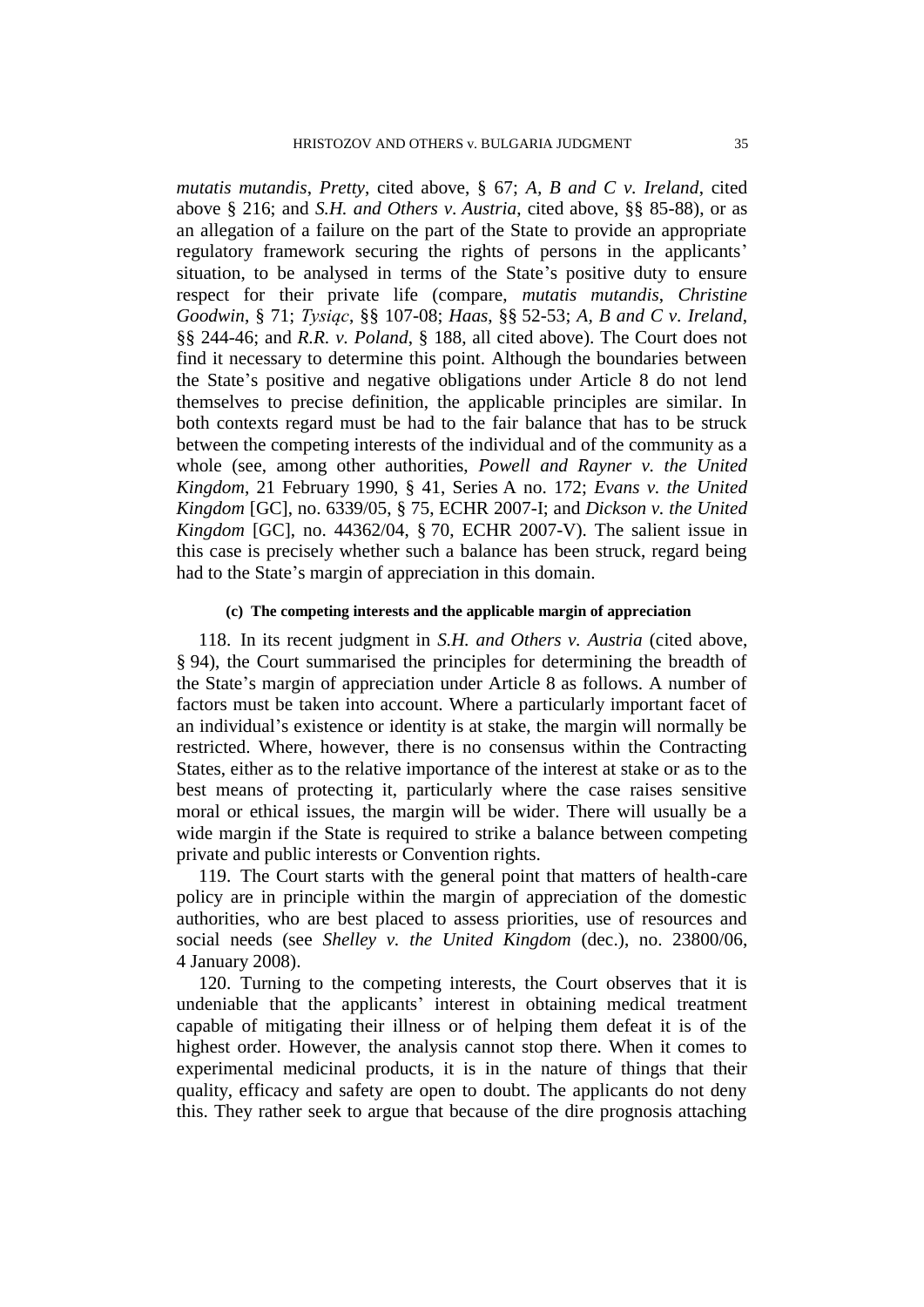to their medical condition, they should have been allowed to assume the risks attendant on a potentially life-saving experimental product. Framed in these terms, the applicants' interest is of a different nature. It may be described as the freedom to opt, as a measure of last resort, for an untested treatment which may carry risks but which the applicants and their doctors consider appropriate to their circumstances, in an attempt to save their lives.

121. That said, the Court nonetheless accepts that, in view of their medical condition and the prognosis for its development, the applicants had a stronger interest than other patients in obtaining access to experimental treatment whose quality, safety and efficacy have not yet been subjected to comprehensive testing.

122. The countervailing public interest in regulating the access of terminally ill patients such as the applicants to experimental products appears to be based on three premises. Firstly, to protect them, in view of their vulnerable state and the lack of clear data on the potential risks and benefits of experimental treatments, against a course of action which may prove harmful to their own health and life, their terminal condition notwithstanding (see, *mutatis mutandis*, *Haas*, cited above, § 54). The Court notes in this connection that it has emphasised, albeit in a different context, the importance of informed consent to medical procedures (see *V.C. v. Slovakia*, no. 18968/07, §§ 107-17 and 152, ECHR 2011-... (extracts), and *N.B. v. Slovakia*, no. 29518/10, §§ 76-78 and 96, 12 June 2012). Secondly, to ensure that the prohibition laid down in section 7(1) of the Medicinal Products in Human Medicine Act 2007 (see paragraph [22](#page-6-1) above) against the production, importation, trade in, advertisement, or use for medical treatment, prophylaxis or diagnostics of products which have not been granted authorisation under the appropriate regulatory channels is not diluted or circumvented. Thirdly, to ensure that the development of new medicinal products is not compromised by, for instance, diminished patient participation in clinical trials. All those interests are related to the rights guaranteed under Articles 2, 3 and 8 the Convention, the first very specifically and the second and third more generally. Moreover, balancing them against the applicants' interest touches upon complex ethical and riskassessment issues, against a background of fast-moving medical and scientific developments.

123. As regards the consensus within the Contracting States, the Court observes that, according to the comparative-law information available to it, a number of those States have made provision in their laws for exceptions, in particular in the case of terminally ill patients, to the rule that only authorised medicinal products may be used for medical treatment. They have, however, made this option subject to conditions of varying strictness (see paragraphs [54](#page-15-0)[-55](#page-16-1) above). On that basis, and on the basis of the manner in which the issue is regulated in the law of the European Union (see paragraphs [44](#page-12-0)[-51](#page-14-1) above), the Court concludes that there is now a clear trend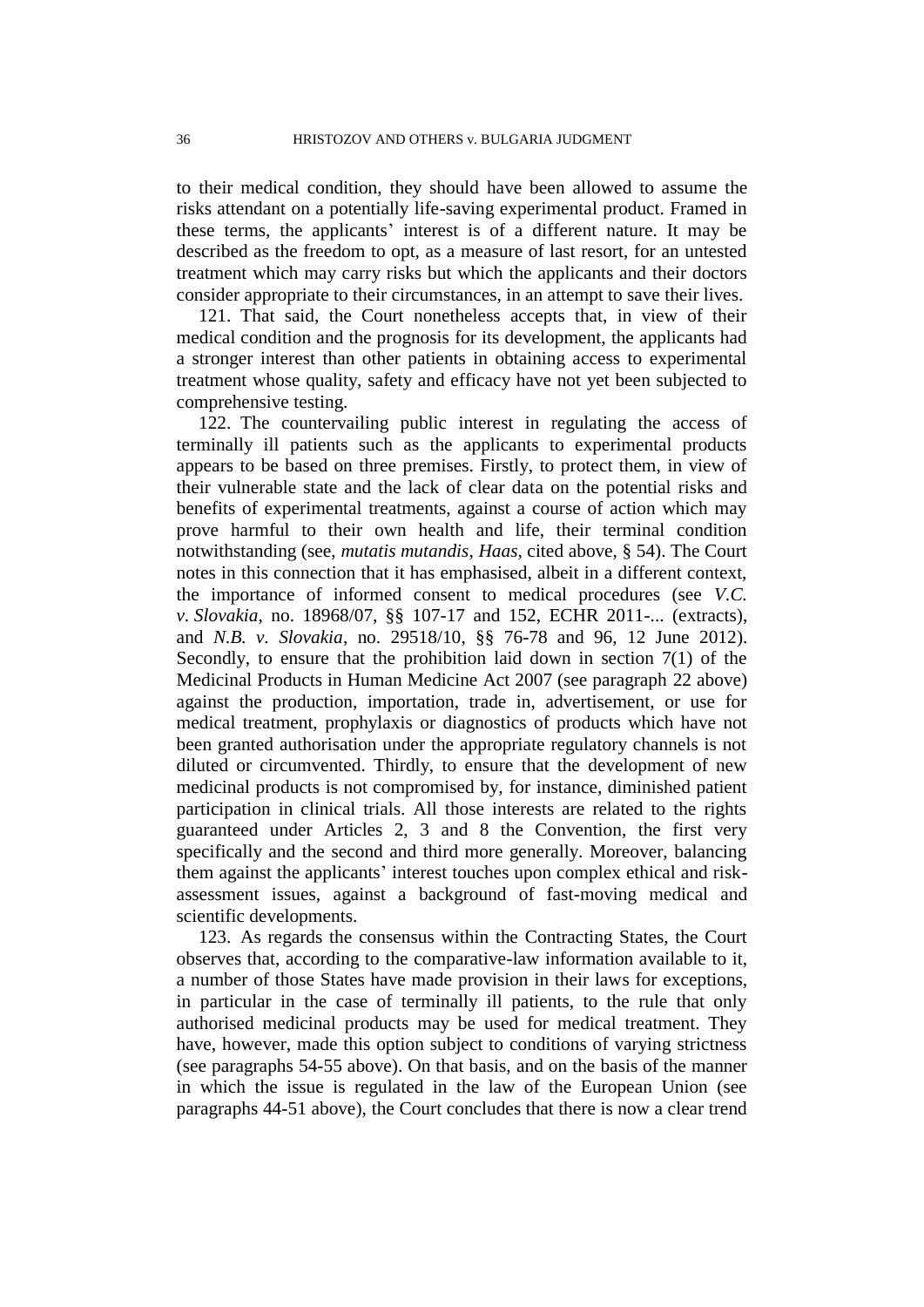in the Contracting States towards allowing, under certain exceptional conditions, the use of unauthorised medicinal products. However, that emerging consensus is not based on settled principles in the law of the Contracting States. Nor does it appear to extend to the precise manner in which that use should be regulated.

124. On the basis of the above considerations, the Court concludes that the margin of appreciation to be afforded to the respondent State must be a wide one, especially as regards the detailed rules it lays down with a view to achieving a balance between competing public and private interests (see, *mutatis mutandis*, *Evans*, § 82, and *S.H. and Others v. Austria*, § 97, both cited above).

#### **(d) Balancing the interests**

125. The Bulgarian authorities have chosen to balance the competing interests by allowing patients who cannot be satisfactorily treated with authorised medicinal products, including terminally ill patients such as the applicants, to obtain, under certain conditions, medicinal products which have not been authorised in Bulgaria, but only if those products have already been authorised in another country (see paragraphs [26](#page-7-1) and [31](#page-8-1) above). That was apparently the main reason for the refusals by the Medicines Executive Agency in the applicants' cases (see paragraph [14](#page-4-1) above). Such a solution tilts the balance between potential therapeutic benefit and medicine risk avoidance decisively in favour of the latter, because medicinal products authorised in another country are likely already to have been subjected to comprehensive safety and efficacy testing. At the same time, this solution leaves products which are still in the various stages of development entirely inaccessible. In view of the authorities' broad margin of appreciation in this domain, the Court considers that regulatory solution did not fell foul of Article 8. It is not for an international court to determine in place of the competent national authorities the acceptable level of risk in such circumstances. The salient question in terms of Article 8 is not whether a different solution might have struck a fairer balance, but whether, in striking the balance at the point at which they did, the Bulgarian authorities exceeded the wide margin of appreciation afforded to them (see, *mutatis mutandis*, *Evans*, § 91, and *S.H. and Others v. Austria*, § 106, both cited above). In view of the considerations set out above, the Court is unable to find that they did.

126. The applicants' other criticism of the regulatory arrangement was that it did not sufficiently allow individual circumstances to be taken into account. However, the Court finds that this was not necessarily inconsistent with Article 8. It is not in itself contrary to the requirements of that provision for a State to regulate important aspects of private life without making provision for the weighing of competing interests in the circumstances of each individual case (see, *mutatis mutandis*, *Pretty*,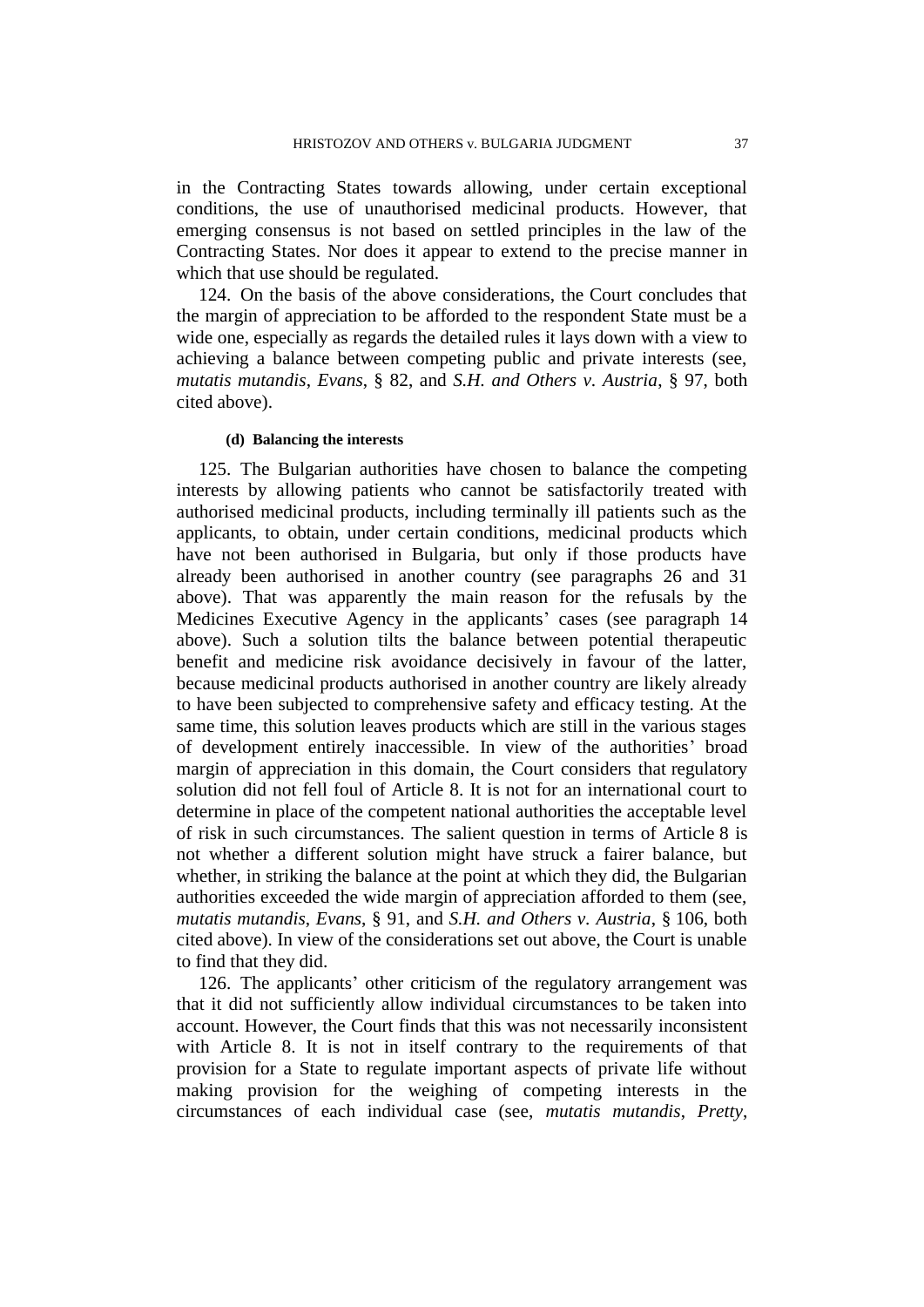§§ 74-76; *Evans*, § 89; and *S.H. and Others v. Austria*, § 110, all cited above).

127. The Court therefore concludes that there has been no violation of Article 8 of the Convention.

## IV. ALLEGED VIOLATION OF ARTICLE 13 OF THE CONVENTION

128. The applicants complained that they did not have effective remedies in respect of the alleged breaches of Articles 2, 3 and 8 of the Convention. They relied on Article 13, which provides as follows:

"Everyone whose rights and freedoms as set forth in [the] Convention are violated shall have an effective remedy before a national authority notwithstanding that the violation has been committed by persons acting in an official capacity."

129. The Government submitted that the applicants could have sought to vindicate their rights under Articles 2, 3 and 8 of the Convention by bringing claims in tort, either under the general law of tort or under the special provisions governing the authorities' liability in tort. They could also have appealed against the refusals to the Minister of Health and then sought judicial review.

130. The applicants referred to their submissions in relation to the exhaustion of domestic remedies.

131. The Court observes that in so far as the alleged breaches of Articles 2, 3 and 8 of the Convention appear to stem from the state of Bulgarian law, no issue arises under Article 13 of the Convention (see *Christine Goodwin*, cited above, § 113; *Appleby and Others v. the United Kingdom*, no. 44306/98, § 56, ECHR 2003-VI; *Iordachi and Others v. Moldova*, no. 25198/02, § 56, 10 February 2009; and *V.C. v. Slovakia*, no. 18968/07, § 167, 8 November 2011).

132. It follows that this complaint is manifestly ill-founded and must be rejected in accordance with Article 35 §§ 3 (a) and 4 of the Convention.

## FOR THESE REASONS, THE COURT

- 1. *Declares,* unanimously, the complaints concerning the authorities' refusal to allow the applicants to use the experimental product that they wished to have administered admissible and the remainder of the application inadmissible;
- 2. *Holds,* by five votes to two, that there has been no violation of Article 2 of the Convention;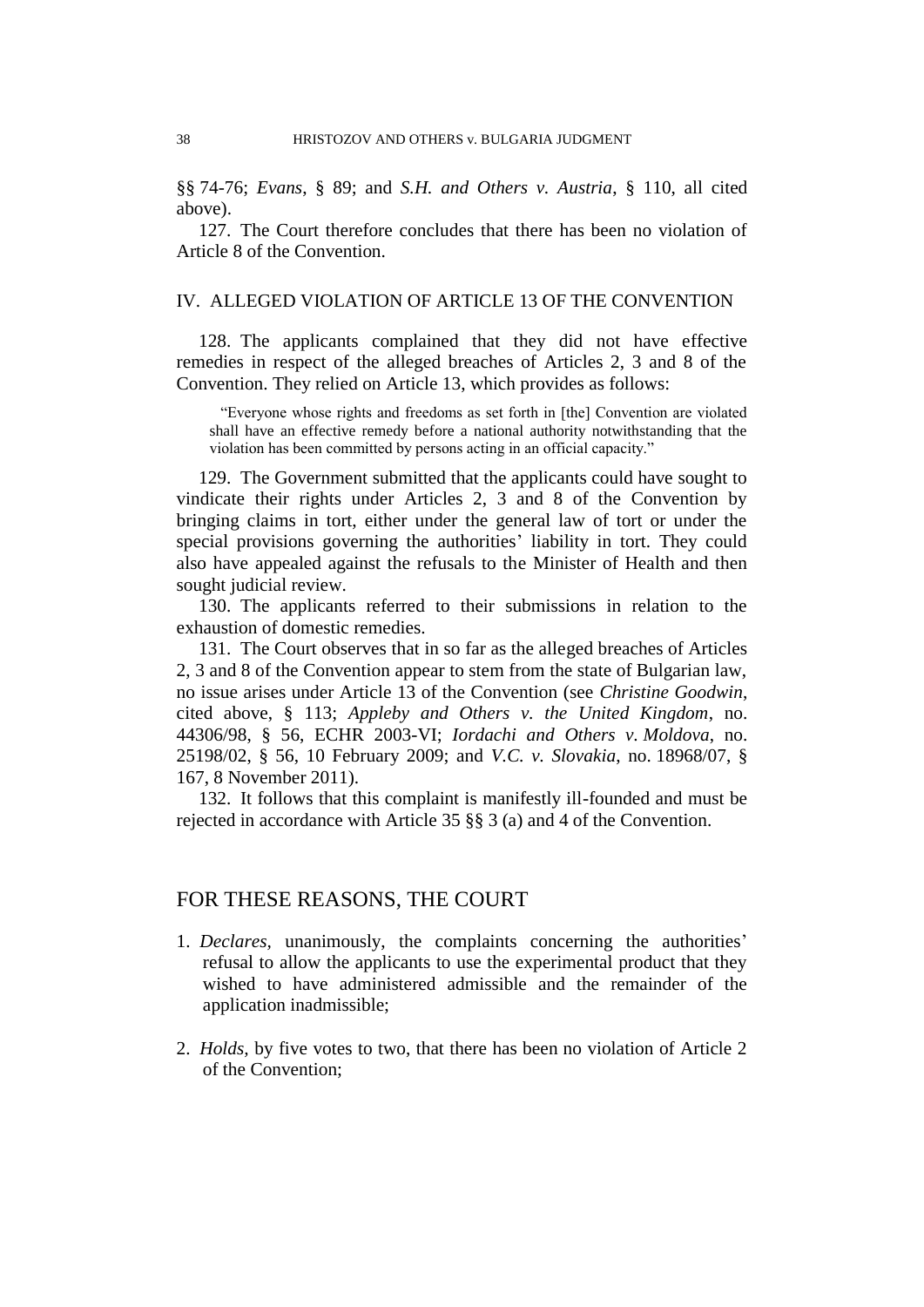- 3. *Holds,* by five votes to two, that there has been no violation of Article 3 of the Convention;
- 4. *Holds,* by four votes to three, that there has been no violation of Article 8 of the Convention.

Done in English, and notified in writing on 13 November 2012, pursuant to Rule 77 §§ 2 and 3 of the Rules of Court.

| Lawrence Early | Lech Garlicki |
|----------------|---------------|
| Registrar      | President     |

In accordance with Article 45 § 2 of the Convention and Rule 74 § 2 of the Rules of Court, the following separate opinions are annexed to this judgment:

(a) Partly dissenting opinion of Judge Kalaydjieva;

(b) Dissenting opinion of Judge De Gaetano joined by Judge Vučinić

 $L.G.$ T.L.E

.

## PARTLY DISSENTING OPINION OF JUDGE KALAYDJIEVA

The present case raises important issues concerning the interpretation of the legitimate purposes pursued by State regulation of public health and pharmaceutical services and its limits under the Convention. I regret being unable to join the opposing conclusions of my learned colleagues as to the principles governing this important sphere.

I am not convinced that a comparison between the applicants' situation and those obtaining in the cases of *Pretty v. the United Kingdom* (no. 2346/02, ECHR 2002-III), *Evans v. the United Kingdom* ([GC], no. 6339/05, ECHR 2007-I), and *S.H. and Others v. Austria* ([GC], no. 57813/00, ECHR 2011-...) is appropriate for the purposes of analysis of the circumstances in the present case. The applicants in the above-mentioned three cases sought to secure increased positive involvement by the authorities – including the enactment of new legislation – to improve the situation in their private lives. In their cases this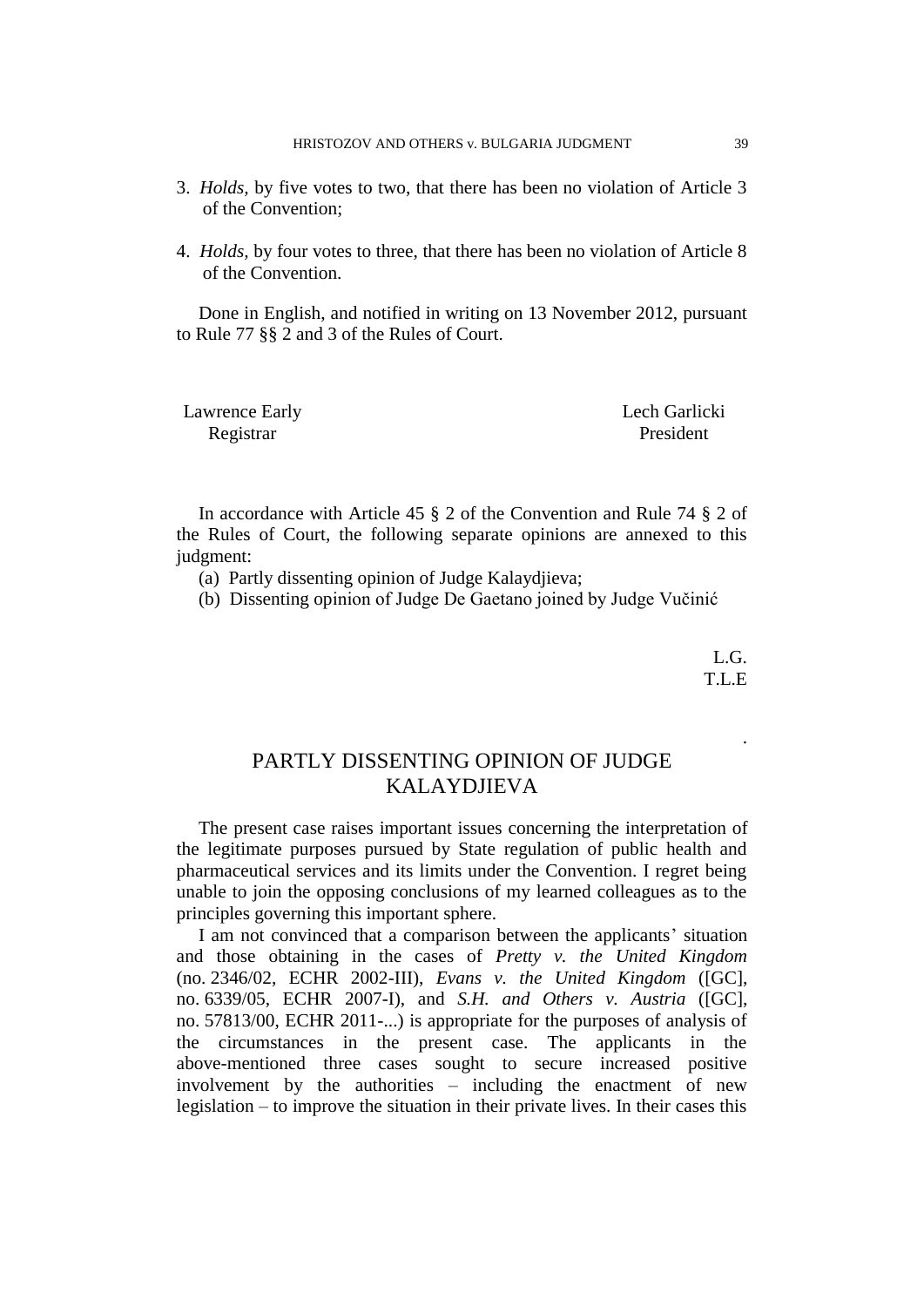involvement inevitably risked giving rise to conflicts with potentially competing or already protected individual rights or public interests. By contrast, the applicants in the present case cannot be said to have requested the establishment of any further positive obligations for the authorities beyond those already laid down in the context of the State's regulatory functions. Furthermore, it is questionable whether the exercise of these functions in the present case risked generating any conflict with public welfare or with any other rights or interests, as was apparently assumed to be the case by the majority (see below).

It appears appropriate to mention that the applicants' situation is not necessarily different from that of any other patient affected by a disease which is regrettably not curable with standard products available for market distribution. While for centuries human medicine has been concerned with the treatment of individual patients under the responsibility of medical doctors, State authorities undertook to share this responsibility through stricter regulations only fifty years ago. In this regard, the finding that "there is now a clear trend in the Contracting States towards allowing, under exceptional conditions, the use of unauthorised medicinal products" (see paragraph 123 of the judgment) does not seem accurately to reflect the historical development of medical and pharmaceutical services. Furthermore, the conclusion that "[i]t is not contrary to the requirements of [Article 8] to regulate [these] important aspects of private life without making provision for the weighing of competing interests in the circumstances of each individual case" (see paragraph 126 of the judgment) appears inappropriate for the future development of the recent undertaking to ensure safe progress in that it "tilts the balance between potential therapeutic benefit and medicine risk avoidance decisively in favour" of the status quo.

Indeed, a proper definition of the principles governing the State's regulatory functions in human medicine cannot be achieved by using the safety valve of a "wide margin of appreciation" before analysing the scope and purposes of the positive obligations undertaken in ensuring safe progress in this field, and the extent to which the operation of the established mechanisms met those obligations. These issues concern the compatibility of the impugned refusals with the legitimate aims pursued by State regulation of medical and pharmaceutical services and I regret the Court's failure to deal with the issue of lawfulness before turning to the  $d$  doctrine of the margin of appreciation – an instrument introduced by this very Court to facilitate the assessment of the necessity and proportionality of interferences with the free exercise of the rights and freedoms guaranteed by the Convention, and not as a general waiver of the duty of States to respect them as required by Article 1 of the Convention.

The reasoning of the majority leaves the impression that for the first time the phrase "margin of appreciation" has been interpreted not in the sense of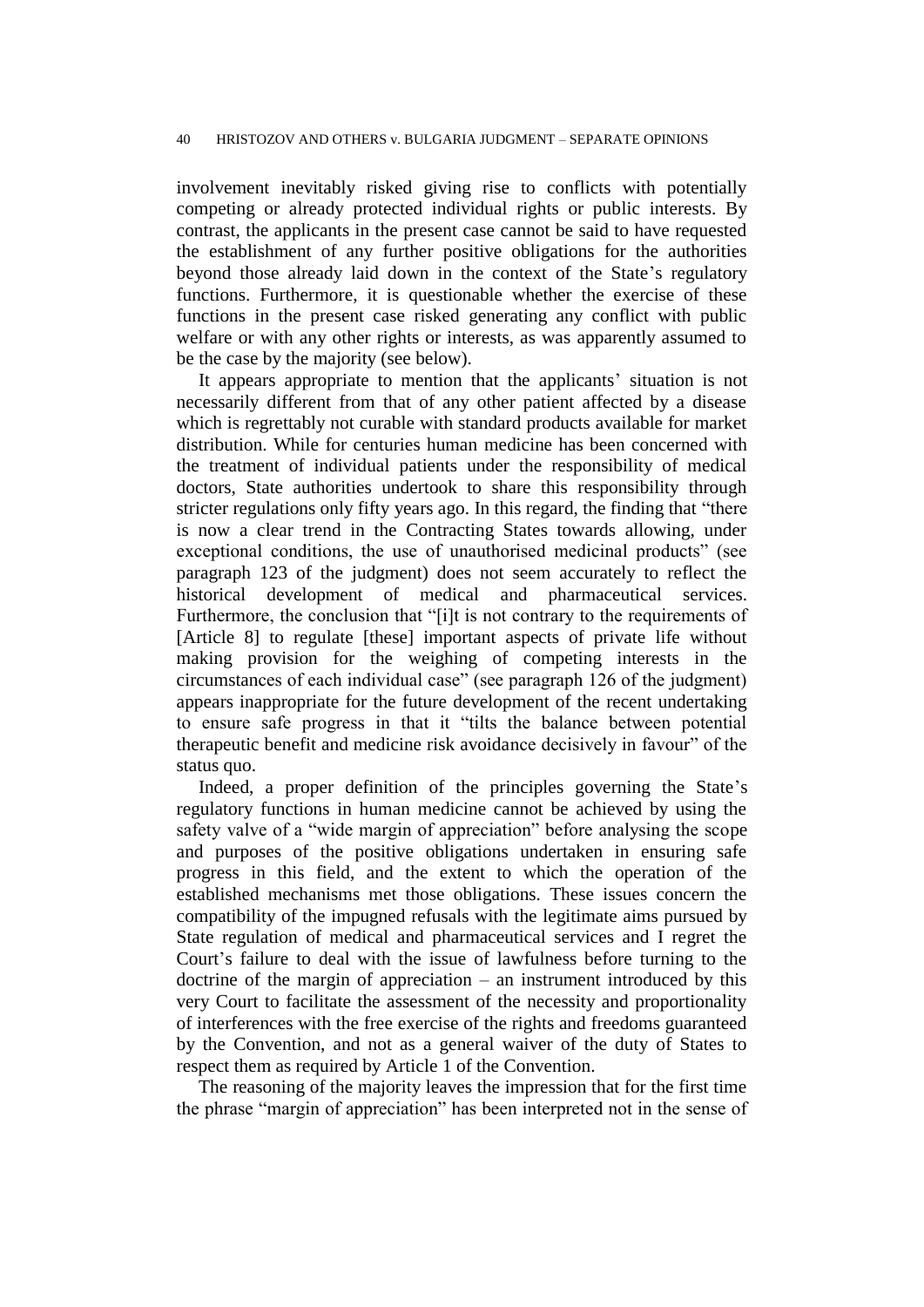an estimation and evaluation of merit, but as an instrument to justify the national authorities' complete failure to demonstrate any appreciation whatsoever of the applicants' right to personal life, or to strike the requisite balance between this right and the presumed counterbalancing public interests. It is a separate issue whether the interests of individual patients and those of the community in ensuring safe progress in improved medical and pharmaceutical services may indeed be seen as competing (see paragraph 117 of the judgment), or as giving rise to any potential conflict (see paragraph 125 of the judgment). I fail to see any conflict between the public and the individual interest in ensuring the safe progress of medical treatment. In any event, the existence of such a conflict in the present case has neither been demonstrated nor alleged.

This dangerous use by the Court, of its own motion, of the instrument of "wide margin of appreciation" can easily be interpreted as granting the executive authorities unwarranted power to impose their own decisions as to the appropriate treatment of any patient, or the unjustified restriction of such treatment to the use of a limited pre-defined list of products – disregarding equally the opinion of medical professionals and the personal wishes of patients. I am far from convinced that any individual's medical treatment may be seen to necessarily (not to mention exclusively) fall within the executive authorities' margin of appreciation. In my understanding, such a result renders the exercise of the medical profession and the notion of informed consent (which should be one aspect of the State's regulatory functions) redundant. This goes far beyond the legitimate aims pursued in the establishment of regulatory mechanisms.

It is true that the national regulations governing the applicants' situation "do not appear to run counter to a higher-ranking statutory or constitutional rule, or to a rule of European Union law" (see paragraph 88 of the judgment) in allowing for exceptions to the general rule that only authorised medicinal products may be "produced, imported, traded ... or used for medical treatment" (see paragraphs 22-23 of the judgment). However, in this regard the State authorities have a margin of appreciation in deciding whether or not to undertake regulatory functions in relation to individual patients' treatment (see paragraphs 45, 49, 50, 51 and 54-55). The extent to which the implementation of the national secondary legislation fulfilled the intended purposes of such functions is highly questionable. The fact remains that these regulations did not require any analysis or consultation for the purposes of quality control of the product requested and the risk/benefit test normally involved in the process of authorisation. In this regard, these regulations served to restrict the meeting of individual needs concerning the "exceptional use of unauthorised products" only to "already authorised" ones (see paragraph 125 of the judgment), thus rendering meaningless the "exceptional" nature of such permission. On the other hand, the same regulations relieved the national authority "in charge of supervising the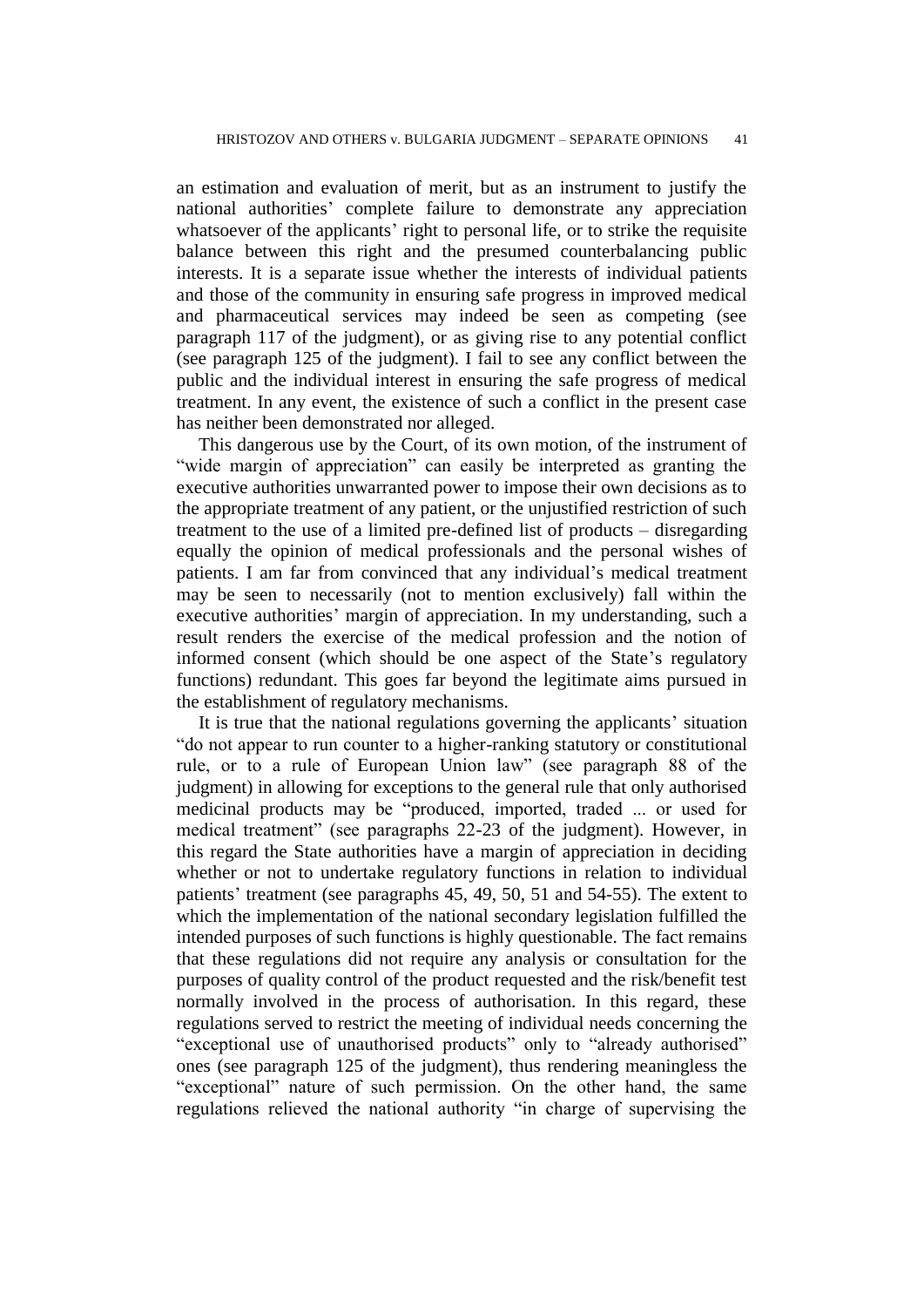quality, safety and efficacy of medicinal products" (see paragraph 14 of the judgment) of any duty to carry out such supervision, by redirecting this duty to other countries' regulatory bodies, thus rendering its own functions redundant.

The facts of the present case illustrate that a failure to discharge the functions of "supervising the quality, safety and efficacy of medicinal products" leads automatically to unjustified restrictions on medical treatment, seeing that "unlike the situation obtaining in other European countries, in Bulgaria the compassionate use of unauthorised products was not possible" (see paragraph 14 of the judgment). The Court has failed to analyse whether the limited access of Bulgarian patients to allegedly useful products available elsewhere may be justified and, if so, on what grounds.

Far from wishing to see my country become an arena for dangerous or degrading medical experiments with human beings, I am prepared to agree that there is no established positive obligation on the State authorities to ensure the access of individual patients to products for medicinal purposes which have not been tested for their quality, efficacy and safety  $-$  as concluded by the majority. If any positive obligations exist with regard to individual patients, they concern the duty to respect their rights and to ensure their properly informed consent to proposed medical treatment.

However, where the authorities have undertaken the obligation to put in place regulatory mechanisms to control the practice of medical and pharmaceutical professions so as to meet the public and individual interests regarding safety, this undertaking requires them to assume relevant and appropriate functions capable of meeting this obligation, rather than substituting the undertaking with a discretion to refuse treatment in the absence of any justification. I am not prepared to accept that fifty years after the thalidomide tragedy, which triggered the requirement for stricter State regulation, this responsibility may be interpreted as involving some "wide margin of appreciation" as to how to avoid discharging it. Unlike the dissenting minority, I consider that this is a question of the lawfulness of the purpose of the restrictions which appear to have been imposed, instead of the promised proactive functions in the interests of safe medical services, and not a question of the authorities' "margin of appreciation" in striking the requisite balance between the allegedly competing public and individual interests in obtaining such services. I also do not agree with the opinion of the minority that "the public interest identified by the majority in paragraph 122 of the judgment may be usefully served by more narrowly tailored requirements" (see paragraph 8 of the dissenting opinion of Judge De Gaetano joined by Judge Vučinić) rather than by the effective exercise of the responsibility undertaken, while in fact "there are no major factors of public interest to weigh against the interest of the applicants" (see paragraph 9). No specific considerations in this regard were submitted before the Court.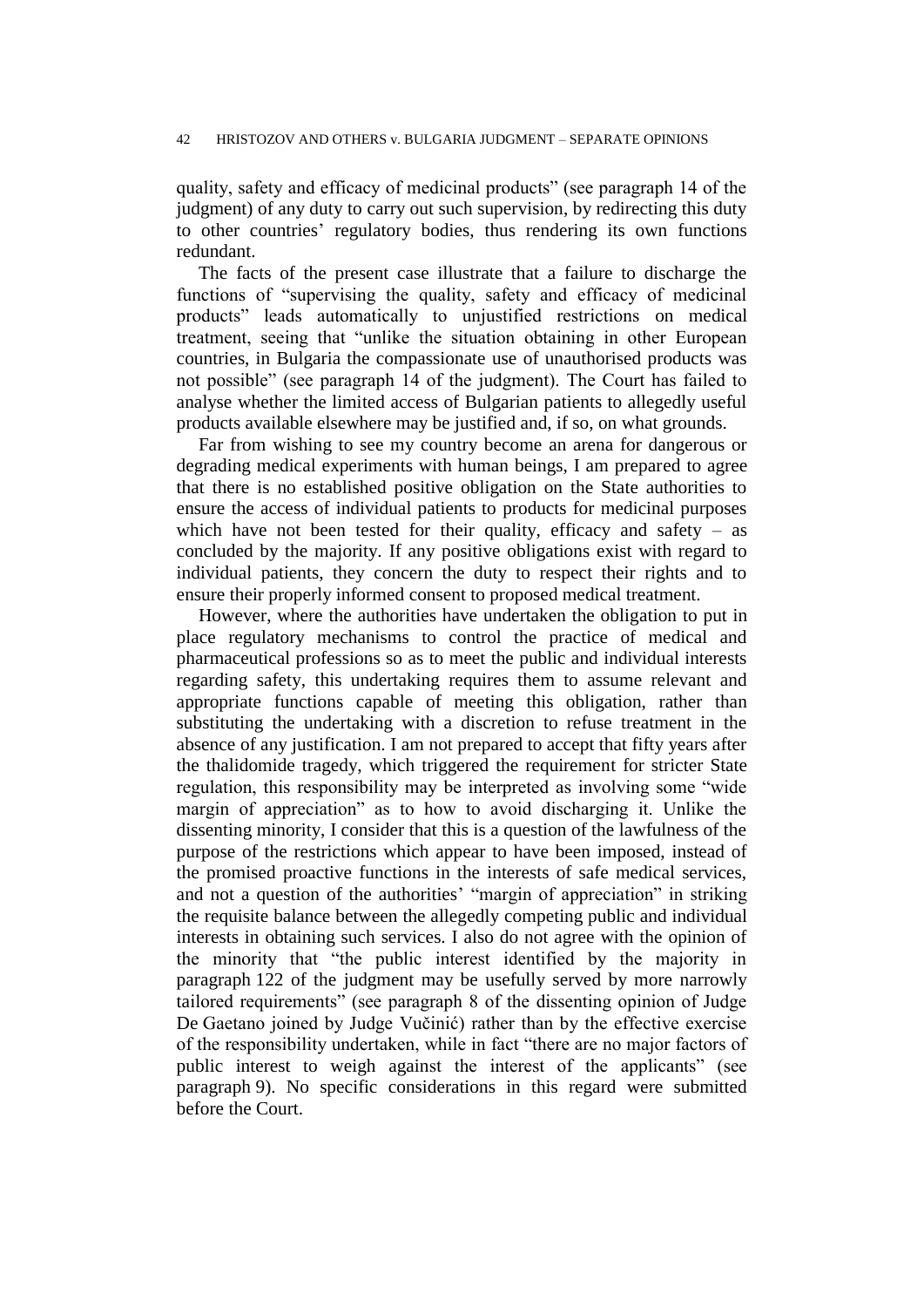Turning to the specific substantive issue of the presumed risk involved in "unauthorised", "untested" or "experimental" products, it is impossible not to share the view that no particular dangers calling for the applicants' protection were ever indicated or alleged, nor were they informed of such dangers in the course of the brief examination of their requests. In this regard, it cannot be overlooked that the applicants' condition rendered them eligible for the compassionate use of morphine – a substance whose distribution is not only unauthorised, but also criminalised. It was not argued that the new product to which the applicants sought access was more dangerous or less effective than morphine. I mention this fact as it cannot be overlooked that the State's functions relating to the authorisation of medicinal products involve a distinction of different levels of authorisation for the use of medicinal products for different purposes. I will not make any contribution to pharmaceutical or medical science in noting that some products, including poisons, are never authorised for market distribution, whereas their use is legitimate and authorised for specific medical purposes. Thus, even the thalidomide tragedy, which triggered the introduction of stricter controls on the distribution of medicinal products on the market, did not result in the "prohibition" of that product, but in its limited use, which is currently authorised for specific patients. Regrettably, the distinction of authorised use for different purposes, such as market distribution, prescribed use, off-label individual treatment or compassionate individual use, was neither reflected in the applicable secondary legislation nor taken into consideration by the majority in their analysis of the proportionality or necessity of the automatic refusal with which the applicants were confronted, despite the already approved use of the experimental product for specific purposes in other countries. Lastly, it appears that the impugned refusals served neither to inform the applicants of any risk to life or of any degrading experiments which the treatment requested might entail, nor to prevent such treatment. In fact, some of the applicants availed themselves of the product in question outside the territory over which the national authorities exercised jurisdiction. Is State regulation of patients' and public safety in medical treatment only a question of money?

Regrettably, in adopting the secondary regulations in question and issuing the resulting refusals, the national authorities failed to indicate any convincing reason pertinent to the regulatory functions of State authorities in relation to individual patients' medical treatment.

Looking at the cited case-law of other courts (see paragraphs 59-67 of the judgment), I find it embarrassing that the Court, when called upon to examine the extent to which the authorities complied with their duty to respect the individual right to medical services, as well as their positive obligations to ensure the effective and safe exercise of that right, seems to be the first to fail to examine the complex ethical and moral issues arising in similar cases.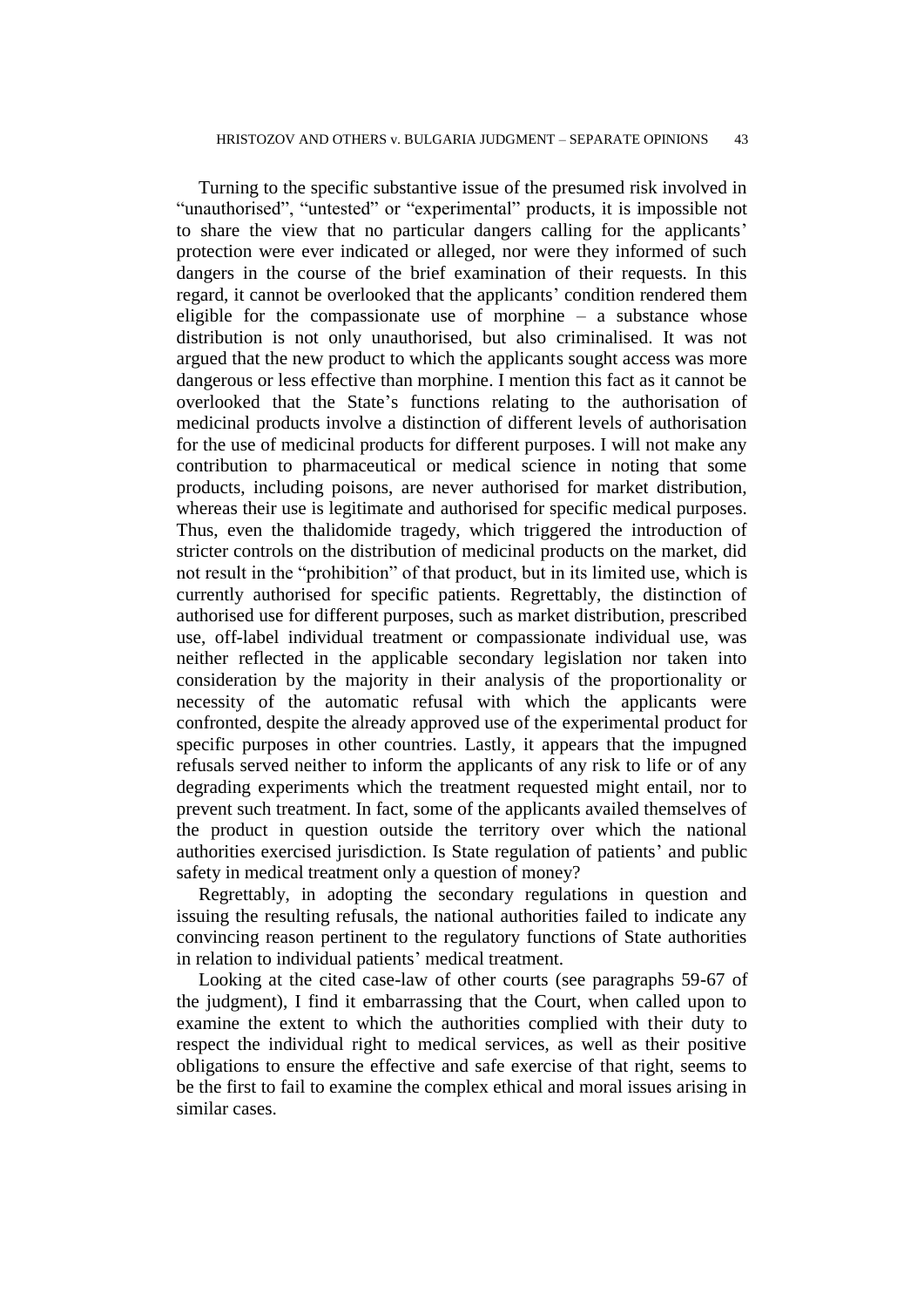HRISTOZOV AND OTHERS v. BULGARIA JUDGMENT – SEPARATE OPINIONS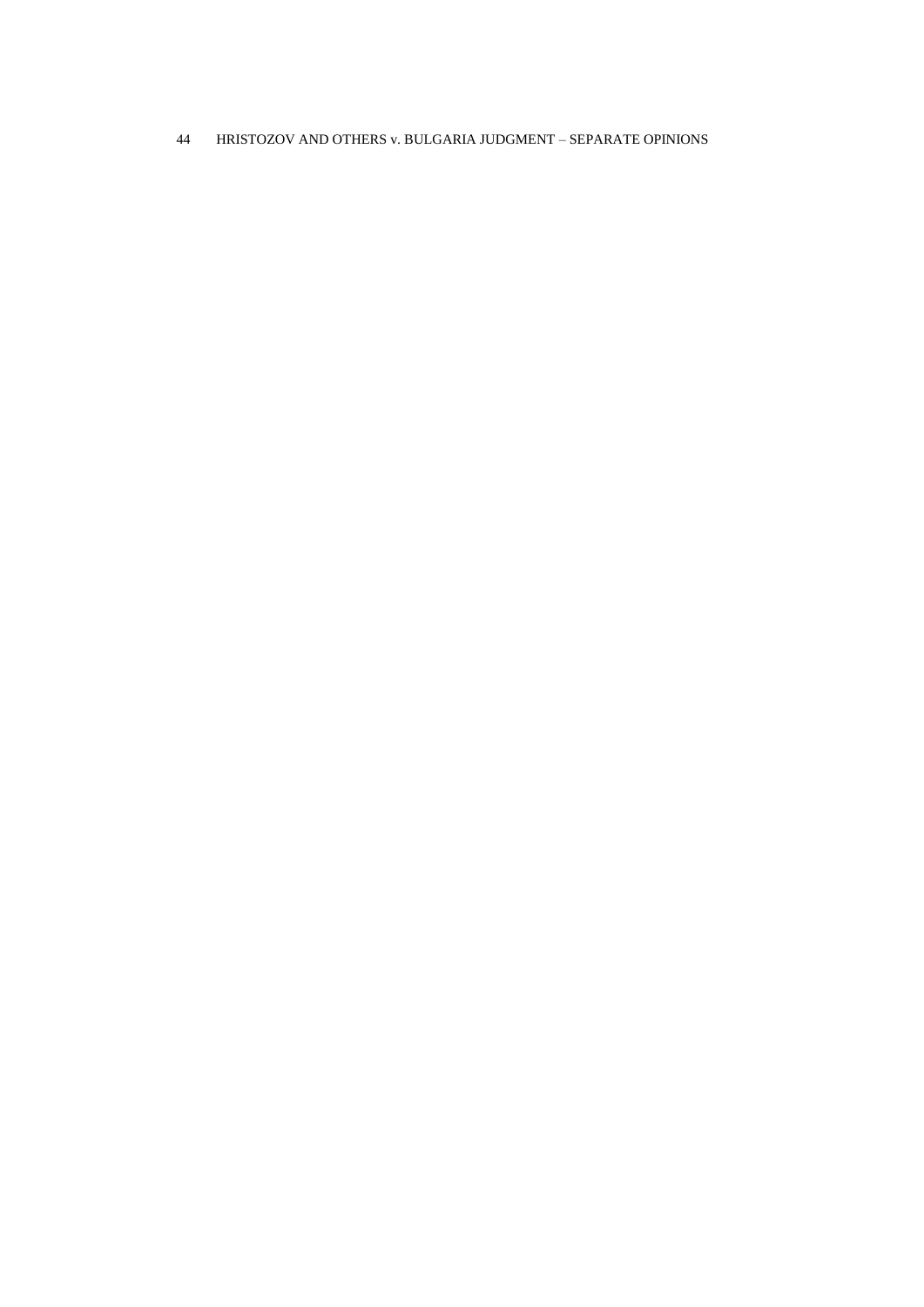## DISSENTING OPINION OF JUDGE DE GAETANO JOINED BY JUDGE VUČINIĆ

1. I regret that I cannot share the majority's conclusions in this case, other than on the question of the admissibility of the complaints concerning the authorities' refusal to allow the applicants to use the experimental product that they wished to have administered and on the question of the inadmissibility of the complaint in respect of the alleged violation of Article 13. In my view there was in this case a violation of Article 8, and such a finding would have rendered it unnecessary to examine the issue under Articles 2 and 3 (see *Guerra and Others v. Italy*, 19 February 1998, *Reports of Judgments and Decisions* 1998-I).

2. The facts of the case may be summed up as follows: a number of cancer patients in the terminal stage of their disease want, as a measure of last resort, to be allowed to try an experimental, and possibly controversial, anti-cancer product which is being developed by a Canadian company. They are fully aware of the risks which go with this treatment. The treatment is not available in Bulgaria, and, although it has been offered for free by the Canadian company, the participation of Bulgarian medical institutions and Bulgarian doctors is nevertheless required for it to be administered in Bulgaria. Hence the need for the applicants to apply to the domestic authorities for the necessary permission (see paragraphs 14 and 26 of the judgment).

3. In my view the possibility to "treat oneself" – whether it be by the use of non-medical products, the use of ordinary medication, or the use of available extraordinary medication, as in this case – and to make an informed and free choice in this connection (and provided such a choice does not negatively impinge upon another's life or health) falls within the ambit of one's private life. Indeed, as correctly pointed out in paragraph 116 of the judgment, the very notion of "private life" implies a degree of personal autonomy coupled with an assessment of the quality of life in a specific situation. I also agree that matters of health care policy are, in principle, within the margin of appreciation of the domestic authorities, who are best placed to assess priorities, use of resources and social needs (see paragraph 119 of the judgment). However, the issue in the present case is a considerably narrower one, and does not involve the allocation of resources. No financial considerations or imperatives were involved. The applicants were not calling upon the State to pay for this treatment (contrast, among others, *Wiater v. Poland* (dec.), no. 42290/08, § 33, 15 May 2010). They were simply asking for the State to "get out of the way" and allow them access to an experimental product which would be provided to them free of charge. In the instant case, therefore, the Court should have determined the applicable margin of appreciation by reference to factors that are more specific to the situation at hand (see *Hatton and Others v. the United*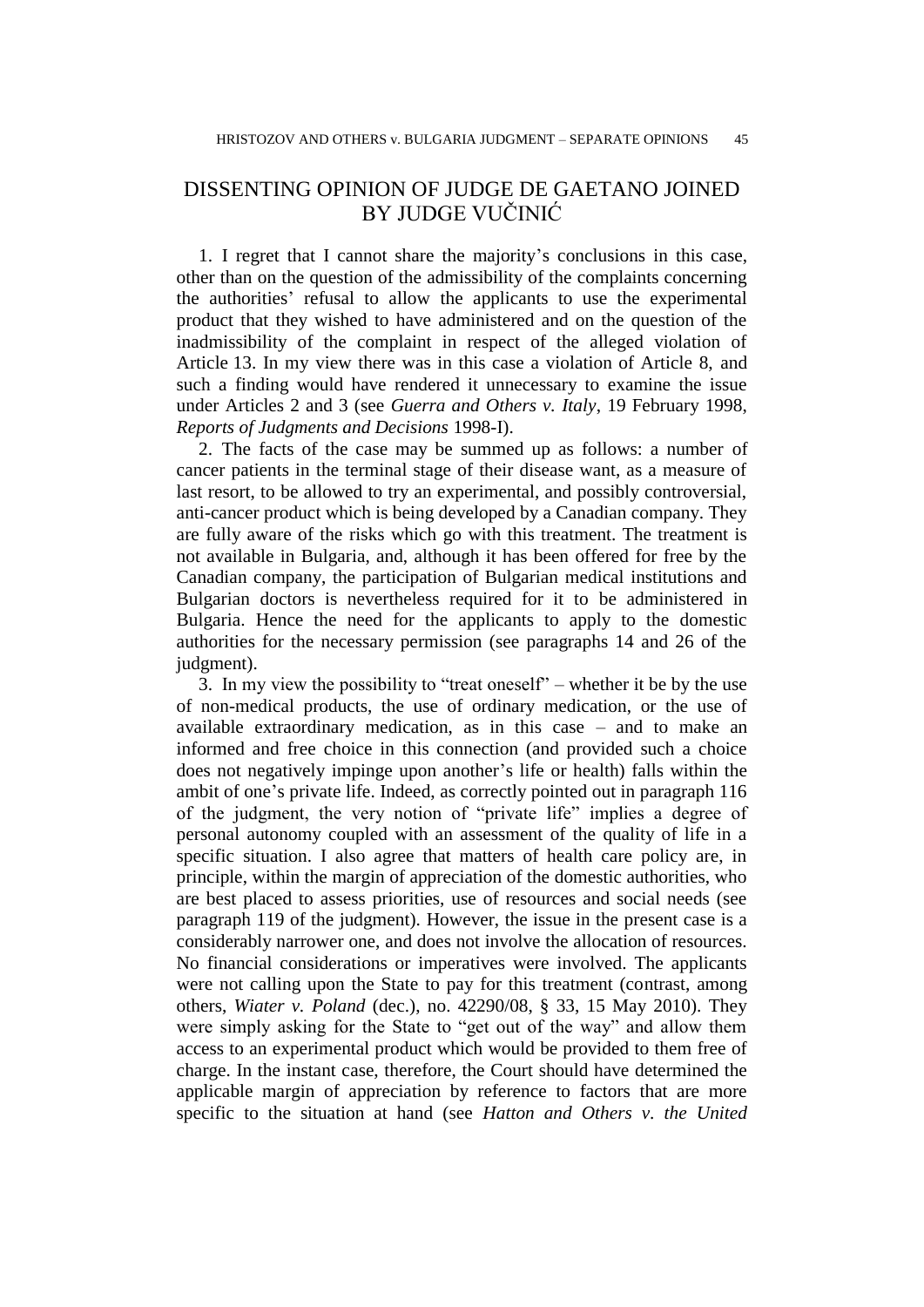#### 46 HRISTOZOV AND OTHERS v. BULGARIA JUDGMENT – SEPARATE OPINIONS

*Kingdom* [GC], no. 36022/97, § 103, ECHR 2003-VIII, where the Court said that a conflict of views on the margin of appreciation can be resolved only by reference to the context of a particular case), and in particular to the applicants' critical medical condition and the available prognosis.

4. Moreover, a State's margin of appreciation is not unlimited, and, broad as it may be, must always be viewed in the light of the values underpinning the Convention, chief among them the value of life. The Court has often stated that the Convention must be read as a whole and interpreted (and I would say also applied) in such a way as to promote internal consistency and harmony between its various provisions and the various values enshrined therein (see, albeit in different contexts, *Stec and Others v. the United Kingdom* (dec.) [GC], nos. 65731/01 and 65900/01, § 48, ECHR 2005-X, and *Austin and Others v. the United Kingdom* [GC], nos. 39692/09, 40713/09 and 41008/09, § 54, ECHR 2012-...). The Court, therefore, in assessing this margin of appreciation in the circumstances of the instant case, and the method chosen by the Bulgarian authorities to "balance" the interests mentioned in paragraphs 120 and 122 of the judgment, should have given more weight to the value of life.

5. As is stated in paragraph 125 of the judgment, the Bulgarian authorities chose "to balance the competing interests"  $-$  I very much doubt whether those interests were really "in competition" with each other given the facts of the case  $-$  by adopting the general formula that if a medicinal product is not authorised in another country, it cannot be exceptionally used to treat patients in Bulgaria. In my view, in the case of the applicants – terminally ill patients – this generalised solution is unnecessarily restrictive and exceeds the State's margin of appreciation in this domain, for two reasons. The first reason concerns the manner in which the solution was arrived at (see, *mutatis mutandis*, *Hatton and Others*, cited above, § 99). There is no evidence that when adopting the regulations at issue, or those that succeeded them, the Minister of Health sought to weigh the competing interests or to assess the proportionality of the restriction (see, *mutatis mutandis*, *Dickson v. the United Kingdom* [GC], no. 44362/04, § 83 *in limine*, ECHR 2007-V) by, for instance, carrying out a public consultation process (contrast, *mutatis mutandis*, *Hatton and Others*, cited above, § 128). Moreover, since the bar on access to unauthorised medicinal products which have not been authorised in another country was not embodied in primary legislation, the various competing interests were never weighed, nor were issues of proportionality ever assessed, by the legislature (see, *mutatis mutandis*, *Dickson*, § 83, cited above, and contrast *Evans v. the United Kingdom* [GC], no. 6339/05, § 86, ECHR 2007-I). It is important to observe in this connection that the issue has obvious life-or-death implications, and that its importance cannot be emphasised enough.

6. The second reason has to do with the solution's substantive content. It is an unfortunate fact of life in the modern world that the development of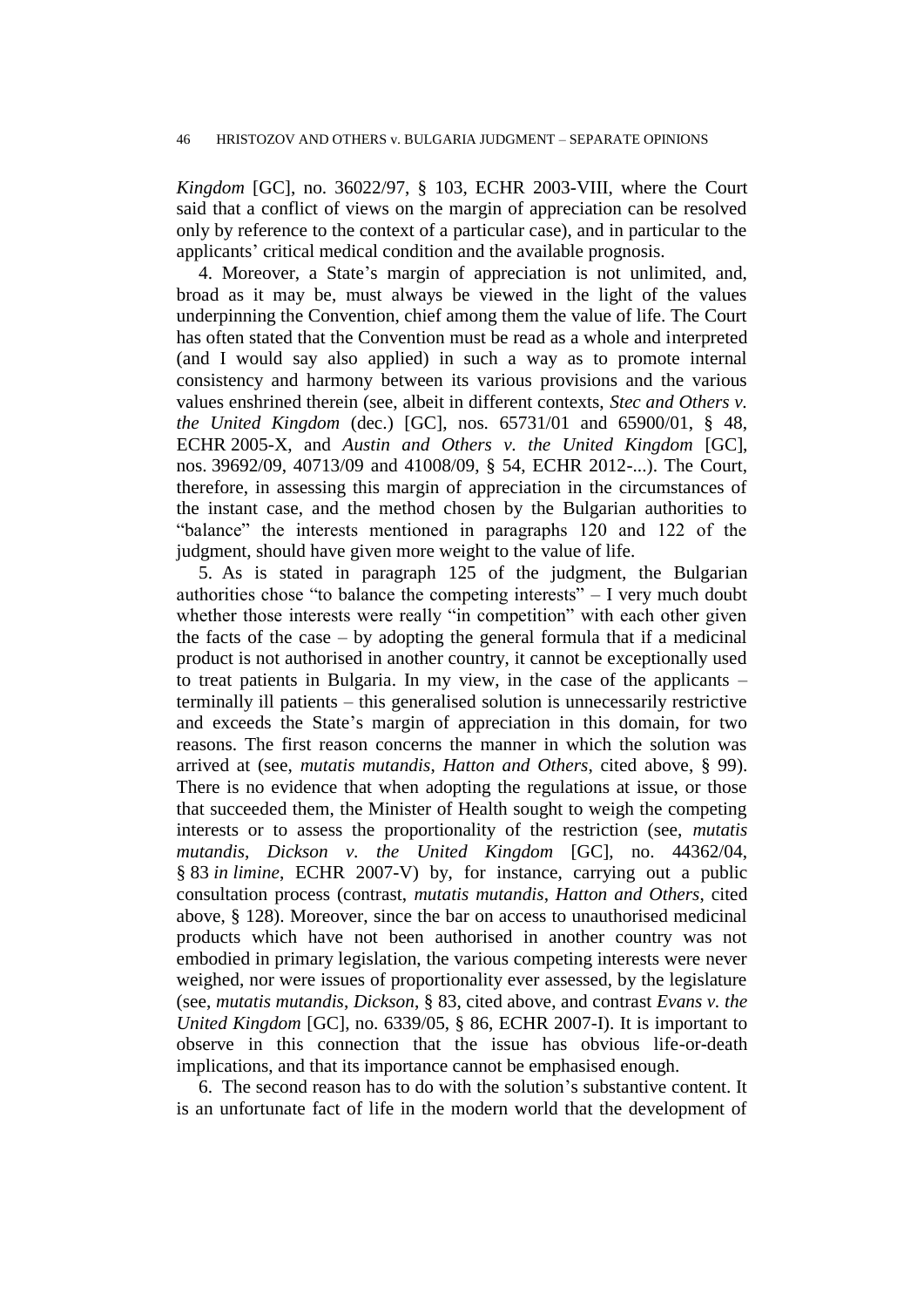new medicinal products is a complex endeavour facing scientific, financial and regulatory hurdles, and as a rule taking many years to complete. As a result, terminally ill patients often do not have the time to await the full testing and authorisation of new medicines which may help them mitigate or defeat their disease. A number of Contracting States, as well as other States and the European Union, are apparently alive to this problem and have for this reason made provision for early access to experimental products which have not yet obtained regulatory approval (see paragraphs 45, 49-51 and 54-58 of the judgment). It is true that the specific way in which such access is being provided varies among countries. However, it appears that in many of them it embraces products which have not obtained regulatory approval anywhere and are in this sense truly new and experimental. The development of new medicinal products is a field which is constantly impacted by scientific developments and advances in technology. By denying the applicants – terminally ill patients – any access to those developments, the Bulgarian authorities effectively disregarded completely their very strong interest in having the opportunity to try treatment which, although involving acceptance of additional uncertainty as to risk, may prove to be the only remaining opportunity for them to attempt to save their lives.

7. I am, of course, fully aware that allowing too many exceptions to the system of authorising medicinal products may undermine its function to ensure that only products whose quality, safety and efficacy have been convincingly demonstrated should be allowed for use by patients. However, I cannot overlook – and unfortunately the majority decision does overlook – the fact that such exceptions already exist and do not appear to have imperilled the operation of that system, both at the national and the higher level. The fact that a number of other States operate such mechanisms in respect of products which have not been authorised anywhere in the world shows that any difficulties that are likely to arise are manageable.

8. The public interest identified in paragraph 122 of the judgment may be usefully served by more narrowly tailored requirements. For instance, the applicable regulations could require the authorities to assure themselves that the possible benefit of using an unauthorised product justifies the possible risks of using it, and that the risks posed by the product are not unreasonable in the circumstances and do not outweigh the risks posed by the disease which it is purported to treat. They could additionally insist that medical practitioners who propose to treat terminally ill patients with an unauthorised product explain in detail the known and unknown risks, so as to allow those patients to make truly informed decisions. They could also require that the use of unauthorised products does not obstruct clinical trials of those products, and remains an option of last resort. The majority decision washes its hands of all these considerations by using the safety